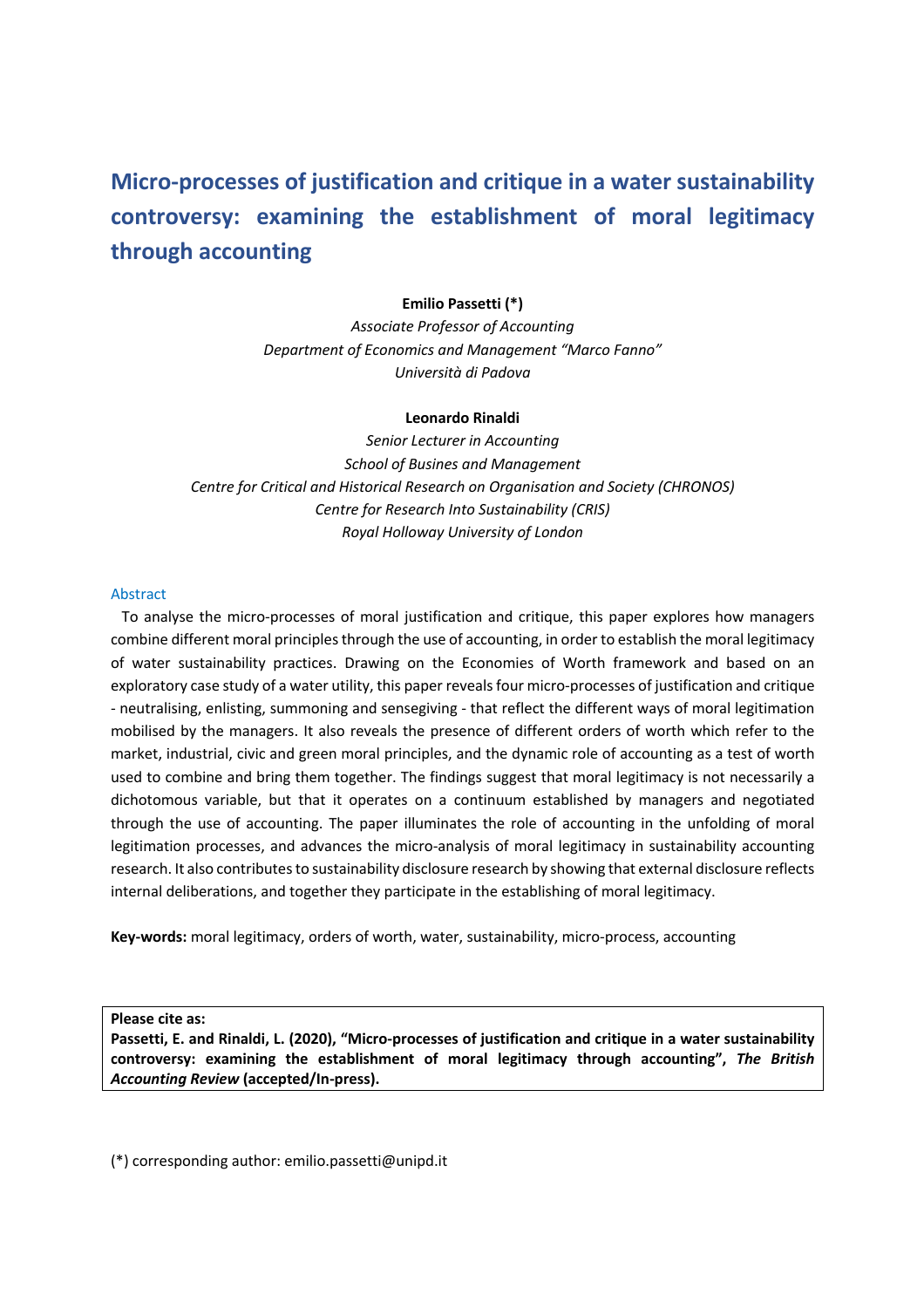#### **1. Introduction**

Water sustainability is a site of resource governance which refers to the provision, use and conservation of water in relation to short and long term sustenance, health, collective life, and opportunities for actual and future generations, and society (Council of Europe, 1968; UNESCO et al., 2015a,b; IPCC, 2008). This paper focuses on the demands for water sustainability that emerged after the Dublin Statement on Water and Sustainable Development (ICWE, 1992) and the subsequent reforms of the water sector in different regions of the world (Guerrini & Romano, 2014; Saleth & Dinar, 2000). The Dublin Statement set out the principle that water is an economic good in all its competing uses, also considering affordability and equity criteria (ICWE, 1992, Principle No. 4). The embodying of this principle within the national regulatory frameworks was highly controversial as it produced new conditions that challenged the strategic and operative conditions of water utilities (Massarutto, 2011, 2015; Ogden, 1997).

However unified in their view that human health and welfare are the most important principle, in effect, the reforms of the sector required recognition and reconciliation of the demands of emergent, multiple and, at times, competing moral principles, such as financial viability, industrial efficiency, equal access and environmental stewardship. This led to a notable conundrum because the ways of pursuing water sustainabilty came to be open to question, subject to controversies, and highly dependent on how multiple rationalities coexist (Garrick, Hall, Dobson, Damania, Grafton et al., 2017).

Over the past two decades a growing body of accounting research for sustainability has investigated broad concerns relevant to water and the water sector (e.g. Chalmers, Godfrey & Lynch, 2012; Crowther, Carter & Cooper, 2006; Egan, 2014a; Hazelton, 2013; Jollands & Quinn, 2017). This research has provided significant contributions to the understanding of how water has come to be measured, managed and controlled, and the role of accounting in constructing internal and external representations of water concerns (Russell and Lewis, 2014). In the context of water utilities, a line of research has pointed out that accounting is not simply a part of financial transactions "but also part of a moral and cultural framework" (Annisette, Vesty & Amslem, 2017, p. 210) that can be used by individuals and organisations to legitimate sustainability practices such as actions and outcomes (Demers & Gond, 2019).

However, while sustainability accounting research has provided valuable insights into macro aspects - such as organisational legitimacy - also related to water management and water sector (Farooq & de Villiers, 2019; Ferdous, Adams, & Boyce, 2019; Schneider & Andreaus, 2018), it has yet to fully embrace the analysis of micro-processes (Grisard, Annisette & Graham, 2019). Analysis of micro-processes is important because it allows for a focus on individual actors, their actions, interactions and outcomes in order to explain complex macrolevel phenomena (Barney & Felin, 2013; Cooper, Stokes, Liu & Terba, 2017; De Massis & Foss, 2018; Felin, Foss, Heimeriks & Madsen, 2012).

In this context, the main aim of this paper is to show how accounting is involved on a microlevel in establishing the moral legitimacy of water sustainability practices in the presence of competing and co-existing moral principles of justification. To conceptualise the establishment of moral legitimacy and analyse the individuals' agency in a moral domain, this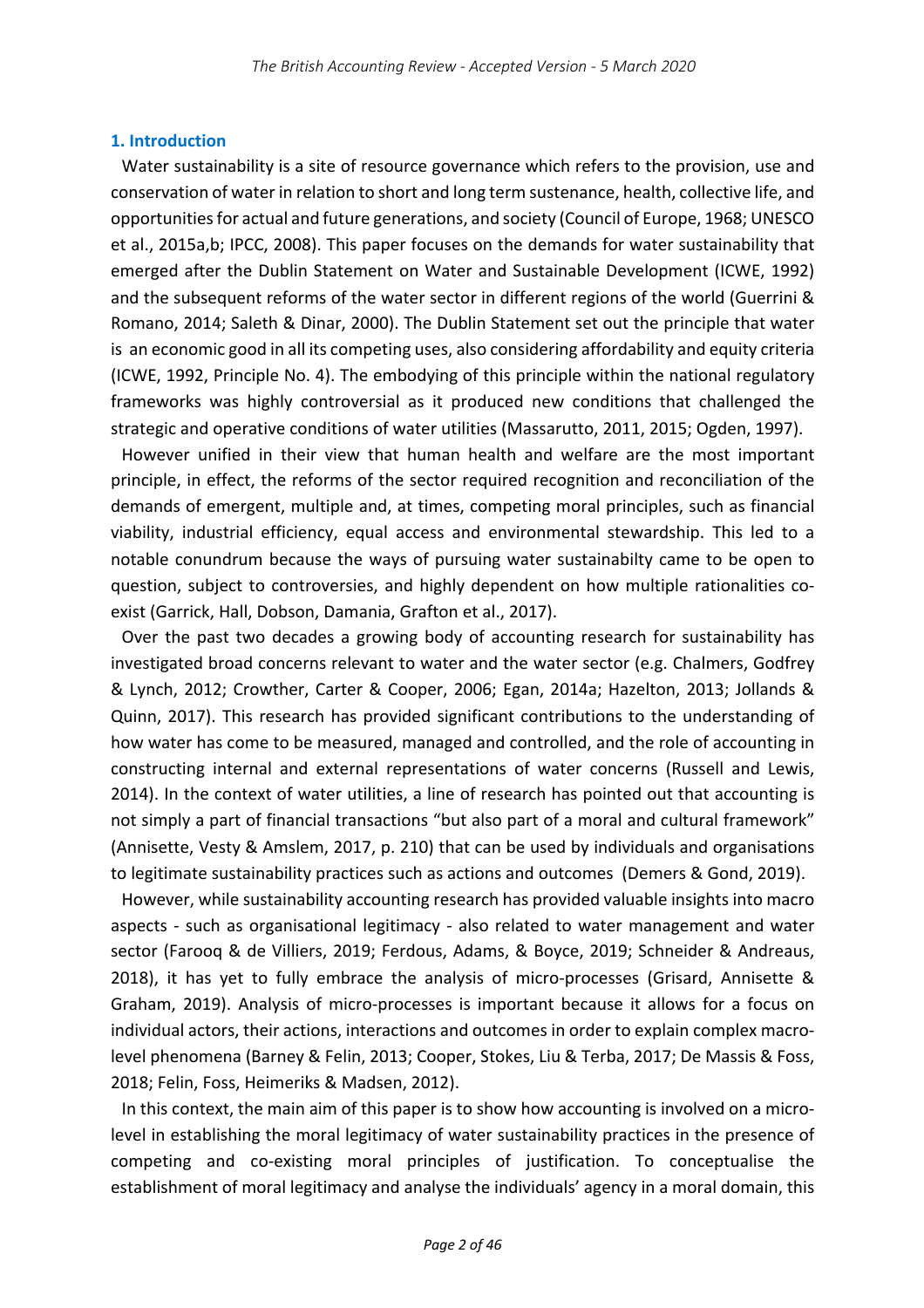paper builds on Boltanski and Thévenot's (2006) Economies of Worth framework (hereafter EoW), which approaches organisational life through a moral lens (Patriotta, Gond & Schultz, 2011; Gond, Barin Cruz, Raufflet & Charron, 2016). In its formulation, the EoW provides a 'grammar', theorised as specific "orders of worth", that individuals can use to provide discursive and material proofs to justify the moral worthiness of their claims in relation to specific situations related to sustainability issues (Boltanski & Thévenot, 2006; Demers & Gond, 2019).

This paper's aim is addressed through an in-depth exploratory case study investigating and analysing how managers of an Italian public water utility (code-named BLUE) sought to establish the moral legitimacy of water sustainability practices by mobilising diverse accounting objects. As the concept of water sustainability is multifaced, it requires continuous engagement by individuals to establish the moral legitimacy of the practices implemented to a wider set of internal and external stakeholders (Garrick et al., 2017). The case setting was chosen because within the Italian landscape the water sector is typically operated though public utilities in a regime of regulated monopoly, which carry very specific duties in relation to water sustainability. They present a unique set of challenges in funding and maintaining aging water infrastructure, creating equitable access to water for populations, and preserving an increasingly scarce water resource (KPMG, 2012; UN-Water, 2014; UNESCO, 2015a,b)

The paper offers two main contributions to the accounting literature. Firstly, the analysis shows how the EoW framework can enrich the understanding of moral legitimacy. In contrast to the established understanding that considers legitimacy from an almost binary perspective, where practices are either legitimate or not (Bitektine, 2011; Deephouse & Suchman, 2008), this paper demonstrates that the process of moral legitimation dynamically unfolds at a microlevel on a continuum, and involves the manner in which managers undertake the discourse on sustainability and the consequences thereof. How managers participate in establishing (moral) legitimacy is a topic that has been under investigated within sustainability accounting research (Milne & Patten, 2002; O'Dwyer, 2002; Vesty, Ren & Ji, 2018). Four micro-processes of moral justification and critique (neutralising, enlisting, summoning, and sensegiving) are captured at inter-individual level. They show that sustainability practices are more or less legitimate depending on their state of worthiness as established by managers who refer to different moral principles to justify them. This has an important implication for the refinement of the understanding of legitimacy as used in the accounting literature (Deegan, 2019; Duff, 2017) as it suggests that it is dynamically established by managers and not dichotomous.

Secondly, the analysis increases the understanding of how accounting is mobilised in the micro-processes of moral justification and critique, in the presence of competing moral principles (Aguilera, Rupp, Williams & Ganapathi, 2007; Aguinis & Glavas, 2012; Gond & Moser, 2019; Vesty et al., 2018). It directly responds to Annisette et al.'s (2017) call for more work examining accounting objects at a micro-level. The analysis allows for a better understanding of the unfolding of the moral legitimation process through the use of accounting as a test of worth. Accounting was used to legitimise, manage and govern resource allocation and external relations. The accounting objects were therefore dynamically used as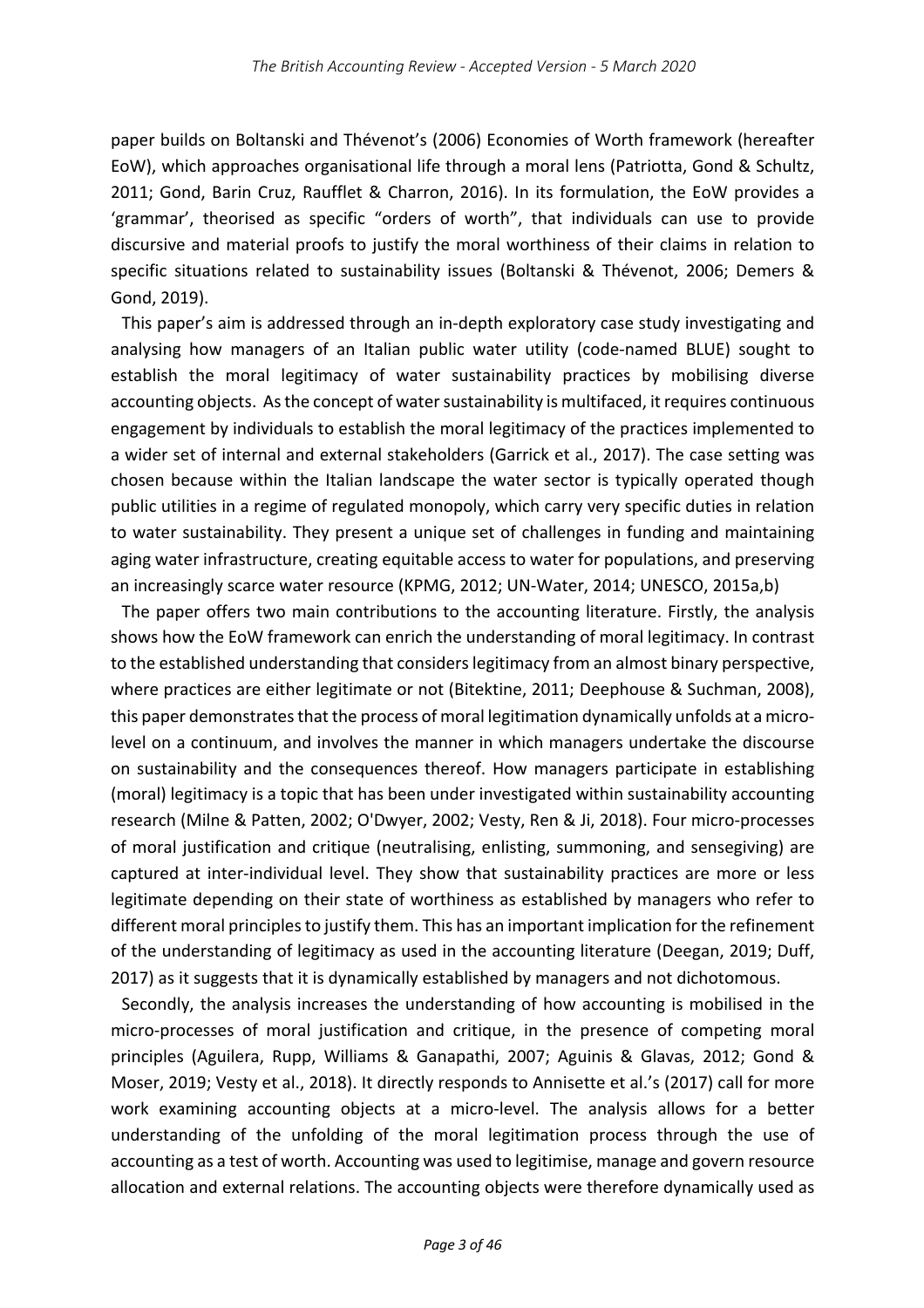tests of worth by the managers in arranging the competing moral priorities characterising the controversies, which, in the case of BLUE, were represented by water princing and operational investments (Annisette & Richardson, 2011; Russell, Milne & Dey, 2017; Vesty et al., 2018).

In addition to these two main contributions, this paper also extends the sustainability disclosure literature. Previous literature has often viewed the justifications for, and accounting's role in, arguments for and against contested issues in a somewhat unidimensional approach, problematising either the internal or the external dimension of legitimacy (Annissette et al., 2017; Skilling & Tregidga, 2019). This paper adds to this research by critically analysing how these two dimensions interact with each other and illuminating the extent to which external comments reflect the internal underlying 'reality' of the organisation (Cho, Laine, Roberts & Rodrique, 2015 ). The findings show a general coherence between what is internally deliberated by the managers in order to establish the moral legitimacy of water sustainability actions and outcomes, and what has been revealed by the organisation through external reporting.

As indicated by Kuruppu, Milne and Tilt (2019, p. 2078) the "understandings of legitimacy in accounting need to shift from narrow examinations of external report disclosures" in order to also consider the dynamic of the internal processes of legitimation. This paper provides evidence of that. The managers, and the company itself, used accounting and reporting to legitimise not just company's operations and performances, but also the underlyng moral principles of the decisions taken and the related worldview.

The next section presents the theoretical background. Section Three provides a review of the literature. Section Four describes the context of the water sector in Italy. Section Five presents the research method. Section Six presents the results of the findings. Section Seven discusses them. The final section provides the conclusions and implications.

#### **2. The Economies of Worth theoretical framework**

This paper draws on Boltanski and Thévenot's (2006) Economies of Worth theoretical framework. Boltanski and Thévenot have been associated with the pragmatic approach that has been increasingly influential among francophone sociologists. This paradigm is regarded as 'pragmatic sociology' and is distinct from the 'critical sociology' of Pierre Bourdieu (Annissette & Richardson, 2011). Unlike Bourdieu, who conceptualises sociology as the "instrument for describing domination and the instrument for emancipation from domination" (Boltanski, 2011, p. 19), pragmatic sociologists advocate an approach that "fully acknowledges actors' critical capacities and the creativity with which they engage in interpretation and action" (Boltanski, 2011, p. 43), and are concerned with how individuals engage in critique and justification at a micro-level (Giulianotti & Langseth, 2016).

One of Boltanski and Thévenot's most significant contributions is the theoretical paradigm known as the 'Economies of Worth'. Boltanski and Thévenot (2006) argue that modern economies contain multiple moral principles of evaluation, referred to as 'orders of worth', which individuals draw upon in different circumstances to direct their decisions and behaviours within and through particular controversies. The orders of worth, therefore, act as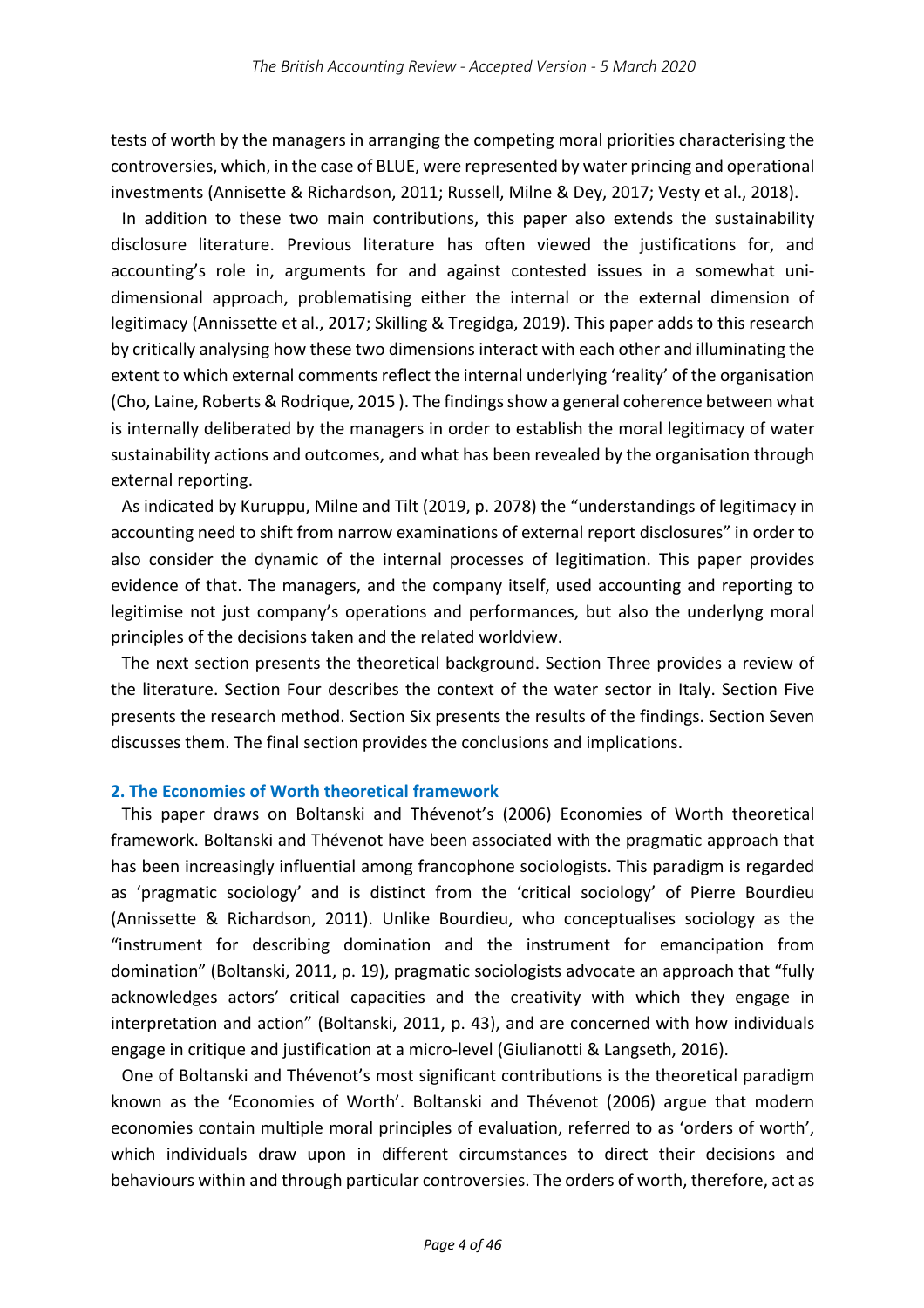frames of reference that reflect specific rationalities of the social word and favour definite objectives and measures which individuals may mobilise to establish the moral legitimacy of different practices. They therefore establish worthiness by referring to these orders. The interplay of these orders brings them into relationships that vary depending on the situations.

Once individuals are faced with decisions involving constrasting frameworks (such as, for instance, business versus environment and society; commercial opportunities versus stewardship to natural resources and the community; etc.) they rely on rationalities that make judgement possible. In these situations, they may produce and examine a wide range of accounts aimed at ordering the conditions of acceptability of specific situations in a controversy, attempting to justify and criticise the legitimacy of certain practices. Accounts may express positive claims or, alternatively. criticism of certain positions (Thévenot, Moody, Lafaye, 2000). Positive claims promote and reinforce certain ways of thinking, acting and evaluating things. Criticisms, by contrast, explicitly challenge predominant practices, beliefs and understandings of worth in order to renegotiate established conventions.

The order of worth framework deepens how organisations, thorugh their actors, establish moral legitimacy. Given its focuses on the judgments and activities of an ensemble of actors which involve the interaction between the individual and the collective, the framework facilitates a focus on the micro nature of legitimacy (Demers & Gond, 2019). Most prior conceptualisations consider legitimacy to be a dichotomous variable which expresses the legitimacy or illegitimacy of organisations in consideration of external enviroment (Deegan, 2019; Deephouse, Bundy, Tost & Suchman, 2017). Such an idea posits that companies repair legitimacy via, for example, reporting which highlights favourable activities the company is undertaking (Tilling & Tilt, 2010).

However, the establishment of legitimacy requires justification and critique processes made by individuals (Bitektine & Haack, 2015; Deephouse, Bundy, Tost, and Suchman, 2017; Drori & Honig, 2013; Kuruppu et al., 2019; Suddaby, Bitektine & Haack, 2017). Individuals must navigate the context, learn about recipients' schemas and organisational targets, practices and outcomes. In doing so, they may mobilise different moral principles to justify and critique their correspective actions and the practices carried out by organisations (Demers & Gond, 2019). Empirical work in accounting has begun to investigate the role of the individuals in legitimacy processes (Milne & Patten, 2002; O'Dwyer, 2002; Vesty et al., 2018). In this context however, the literature has not explicitly examined the micro-processes of justification and critique through which moral legitimacy is established by individuals, and the role of accounting within them. Neither has prior research sufficiently examined whether internal justifications are reflected within external reports in order to establish the moral legitimacy of the actions implemented, to a wide set of internal and external stakeholders (Kuruppu et al., 2019).

Concerning sustainability, Gray (2010) maintained that the definition of what is sustainable is the result of a judgment process that is formed, shaped and coordinated by multiple and contrasting rationalities, where "conflict, seems unavoidable in any sensible narrative of sustainability" (p. 56). Further, the specificities of water - including its multiple meanings,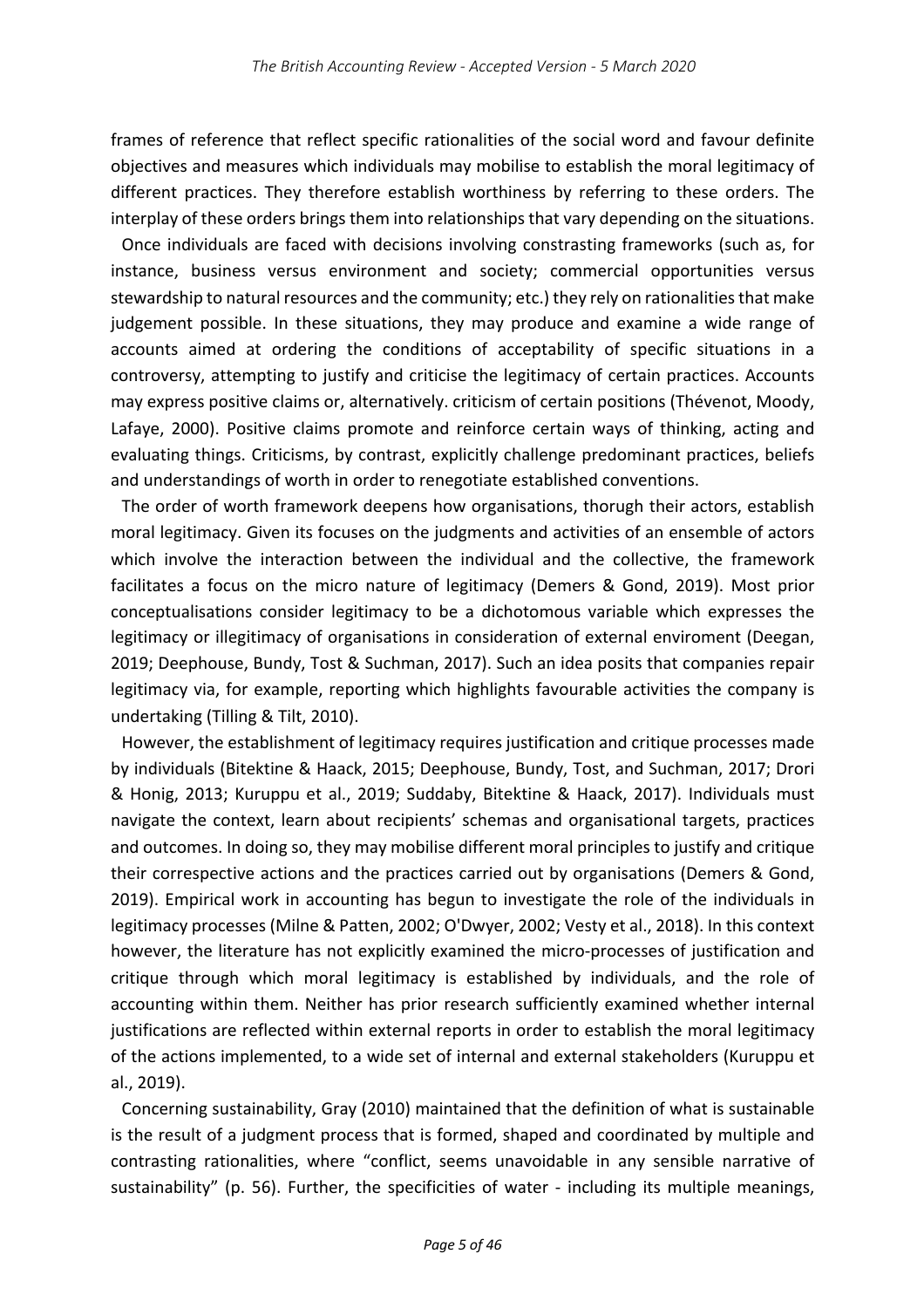interpretations and use - (Garrick et al., 2017; Hellegers & Halsema, 2019; Li, 2013) emerge as an important site of evaluation for sustainability practices, representing the conceptual space for the analysis of different and competing moral principles and how they unfold and support the establishment of legitimacy (Bracking, Fredriksen, Sullivan, & Woodhouse, 2018; Yates, Harris, & Wilson, 2017).

## *The Orders of Worth*

The EoW comprises seven discrete orders of worth<sup>1</sup>. In addition to the market, the EoW identifies an industrial, domestic, fame, civic, inspirational and green order. Each order is characterised by a specific set of beliefs about how the world works, which in turn leads to different expectations about appropriate behaviours, practices or institutional structures (Appendix  $A$ )<sup>2</sup>. Individuals can use the orders of worth to provide their moral judgements concerning the common good, which in this paper is conceptualised as water sustainability. The orders of worth serve to reveal and justify the moral worthiness of the actors' claims, and of the actions and outcomes implemented (Cloutier, Gond & Leca, 2017; Demers & Gond, 2019; Gond, Barin Cruz, Raufflet & Charron, 2016).

The *market* order expresses the beliefs of business. It represents the notion of price, profit, transactions, deals, buyers, sellers and competitors, to justify the moral legimacity of practices implemented. It follows the rationale of competition, commercial relations, and short-term orientation. The *industrial* order expresses industrial, technological and scientific approaches. Technical performance and productivity, standardisation, and competence are the most common criteria to reveal this order. While technical competency and planning arguments are sometimes connected to economic outcomes, the bases for the moral legitimacy in the industrial worth are different from market criteria. "Market justifications place value based on the competitive price of goods while technical competency justifications place value based on the efficiency of investments, professional planning and expertise, and long term-growth. In addition, the form of proof in market justifications is short-term profitability, while the form of proof for planning justifications is long-term investment and technical or scientific competency" (Thévenot et al., 2000, p. 243-244). The *domestic* order expresses the importance of generation and tradition, within which loyalty and respect for hierarchy and authority are highly valued.

The *fame* order expresses the relevance of public opinion. It refers to the reputation and dignity of beings in public spaces, as well as to the importance of the recognition of others. The *civic* order of worth refers to the influence of collective interests rather than individual ones. The ideas of collective welfare, solidarity, and membership are the standards of moral

<sup>1</sup> While Boltanski and Thévenot (2006) suggested six orders of worth (*market, domestic, industrial, civic, fame* and *inspired*) made no claim that the finite number of orders they introduced represented a complete list. Thévenot et al. (2000), for example, introduced the idea of *information* and *green* worth, while Boltanski and Chiapello (2005) the idea of *network* worth. This paper is concerned with the EoW framework as originally conceived by Boltanski and Thévenot (2006), plus the green worth identified by Thévenot et al. (2000).

<sup>&</sup>lt;sup>2</sup> In the EoW framework the concept of worth is expressed in sociological terms, indicating what is ultimately good, proper, or desirable in human life. It differs by the concept of worth in the economic sense, which indicates the degree to which objects are desired, particularly, as measured by how much others are willing to give up to get them.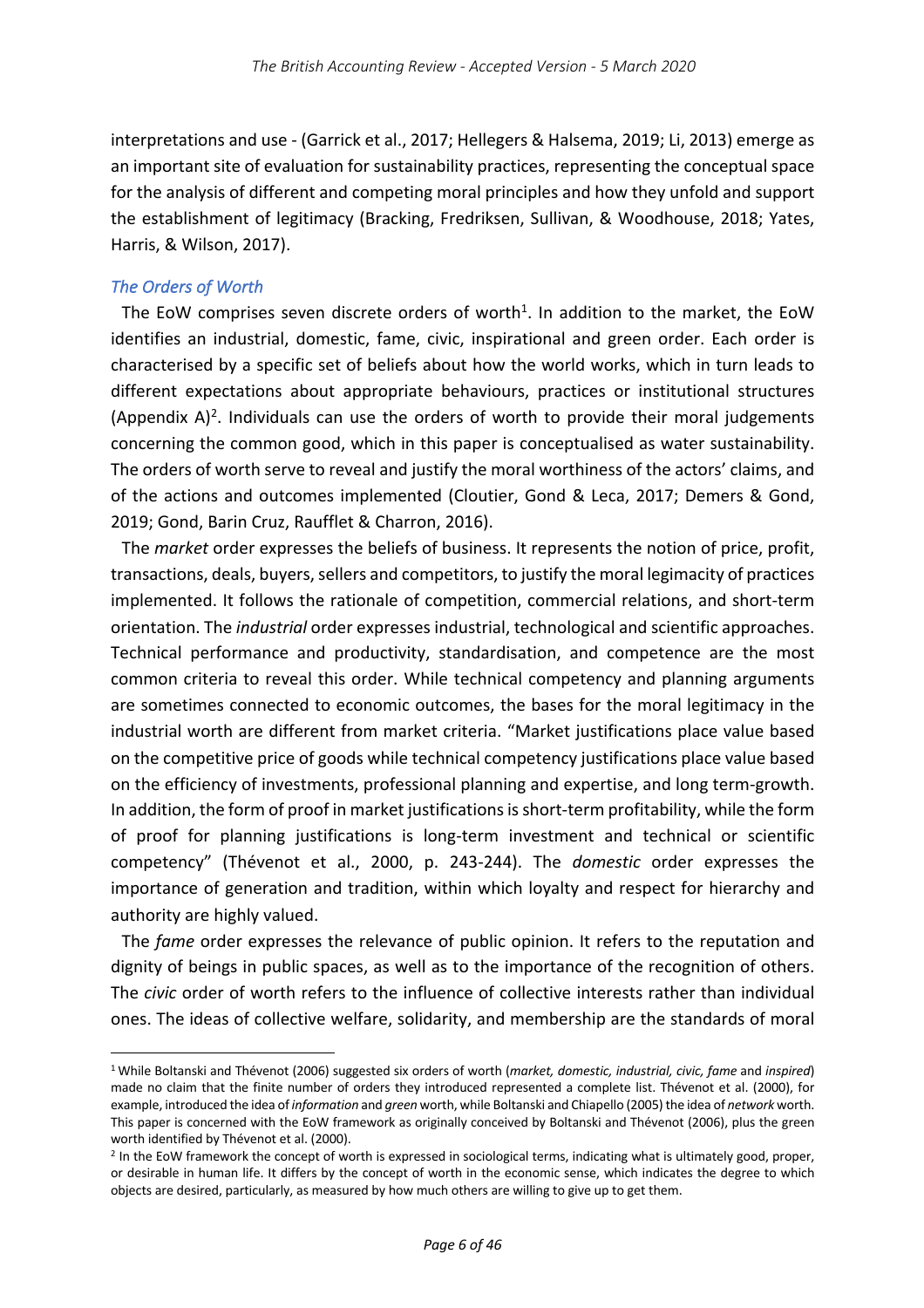legitimacy. The *inspirational* order of worth focuses on creativity and originality, and is related to the creative accomplishments of the person, based on novel ideas and visions. Finally, the *green* order of worth not only recognises the value of nature, but also the harmonious relationship between humans and the biosphere as elements of moral legitimacy.

### *Relationships between order of worth*

Boltanski and Thévenot (2006) theorise the orders of worth as equivalent to each other, as each of them has autonomy, logic and specific criteria<sup>3</sup>, and in a given situation multiple orders can co-exist (Cloutier et al., 2017). Boltanski and Thévenot (2006), and Whelan and Gond (2017), identified four ways in which orders of worth can be related, namely though relationships of conflict, composite-set up, compromise, and alignment.

Conflict involves discordance and disagreement. In this situation the moral legitimacy of an order of worth is criticised by one or more co-existing orders by challenging its underlying principles of evaluation (test of worth). The individuals involved in the controversy draw on cultural, symbolic and material resources as proof to justify the superior moral legitimacy of their position. Conflict can be illustrated, for example, by a scenario wherein the green order places moral legitimacy on environmental friendliness and resource stewardship, but is brought into conflict with the moral legitimacy that the market world places on monetary worth, financial assessments and transactions.

Composite setup, implies dissonance, yet less struggle than conflict. In this case, however, different orders are related in an odd fashion "that results in the creation of 'monstrous hybrids' " (Whelan & Gond, 2017, p. 125, emphasis in the original). Composite setup can be illustrated, for example, by the ambiguity of a situation wherein a manager, in order to get employees' attention in a meeting, takes the floor and speaks passionately, presenting a shimmering picture of his ability to manage her or his family's concerns. This scenario combines the moral legitimacy the industrial order places on the ability to direct a team, with the moral legitimacy the fame order places on attracting attention and the moral legitimacy the domestic order places on family traditions, offering the picture of an awkward situation.

Compromise occurs when norms and tests from different orders of worth are combined, fused together, and rendered equivalent (Boltanski & Thévenot, 2006). Compromise enables the avoidance of conflict between the orders of worth by refusing to privilege one over another, and in turn negotiates an agreement between them. Noticeable examples of compromise include sustainability practices where the moral legitimacy of industrial, civic, green and market orders are brought together (Finch, Geiger & Harkness, 2017; Nyberg & Wright, 2013).

Finally, alignment involves a spontaneous plural consensus among orders of worth. Alignment materialises when there is a harmonious agreement between the moral legitimacy that different orders of worth place on the same phenomena, with their internal tenets, adding legitimacy to the others, and vice versa (Whelan & Gond, 2017). An example of

<sup>&</sup>lt;sup>3</sup> While this issue is outside the scope of this paper, scholars have criticised the equivalence of the various orders, arguing that some orders carry more power than others (Gond et al., 2016; Skilling & Tregidga, 2019).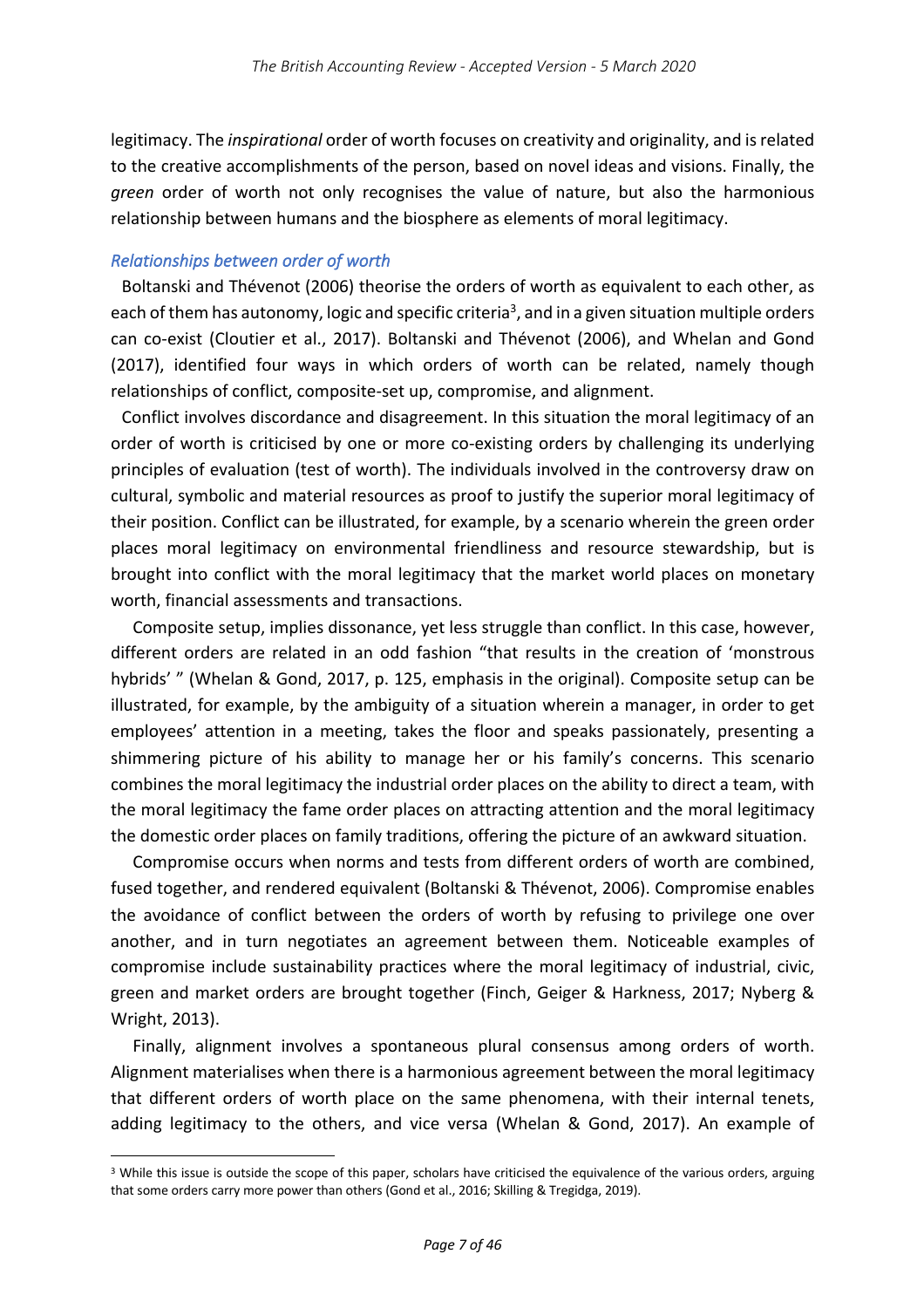alignment is when an investment in water infrastructure (industrial order), subsequently proves to be capable of substantially reducing water leaks (consistent with the value the green order of worth places on environmental stewardship) whilst also being economically sound (market order).

The use of the EoW theoretical framework to analyse how accounting is used by individuals to justify (or criticise) controversies not only illuminates how accounting is implicated in the sustainability controversies that involve multiple moral orders, but also 'unpacks' the moral status that individuals accord to specific practices or institutional structures adopted to justify and critique the moral legitimacy of water sustainability actions (Demers & Gond, 2019). Yet, what the EoW framework suggests is that individuals may not be using accounting and reporting to just promote activities, but rather to establish the underlying moral nature of these activities. Accounting may therefore legitimate not just actions and performances, but the underlying world view. The next section provides an overview of existing accounting scholarship that implicitly and explicitly provides insights stretching across multiple orders of worth.

#### **3. Overview of water research in accounting**

Water has been the subject of a growing volume and scope of studies in accounting for sustainability (Russell & Lewis, 2014)<sup>4</sup>. Water-related accounting research has provided insights into several aspects, including water reporting, water accountability, water and human rights, and the role of accounting in the organisational change of water utilities. Most of these studies did not use the EoW framework but did implicitly provide insights that stretch across several orders of worth, demonstrating the tensions between them. We have, therefore, reviewed the literature according to our interpretation and understanding of the orders of worth that their insights primarily inform.

The first line of enquiry within this literature focused on the importance of promoting water as a public good. In exploring the implications of accounting for policy change, Hazelton (2013) examined the extent to which water disclosure might constitute a human right. As human rights have normative force and, in some jurisdictions, legislative force, access to water disclosure is seen as having the potential to act as a catalyst for policy change towards sustainability. In a similar vein, Signori and Bodino (2013) underlined the importance of transparent, high-quality, credible, and comparable water reporting. They argued the importance of developing accounting and accountability instruments to analyse the various

<sup>&</sup>lt;sup>4</sup> The concept of sustainability has been often discussed in terms of 'weak' and 'strong' sustainability. The concept of 'weak sustainability' focuses on monetary values with the explicit or implicit assumption of the broad or total substitutability among produced, human, and natural assets. In particular, natural capital (ecosystem) is not preserved for its own sake, but for its contribution to the overall productive base. At an organisational level, this means a focus on eco-efficiency issues and the question of profits, growth, and organisational survival remain (Bebbington, 2001; Gray, 2010; Milne, Tregidga, & Walton, 2009). The concept of 'strong sustainability' refers instead to another position. The natural capital should be maintained for its own sake as it functions to support livelihoods and well-being in the broader sense and in the long run. The argument in this case is that irreversible ecosystem degradation should be avoided. At an organisational level, this means a focus on ecojustice and social-justice and on a more equitable distribution of the resources between companies, society and people (Bebbington, 2001; Gray, 2010; Milne et al., 2009).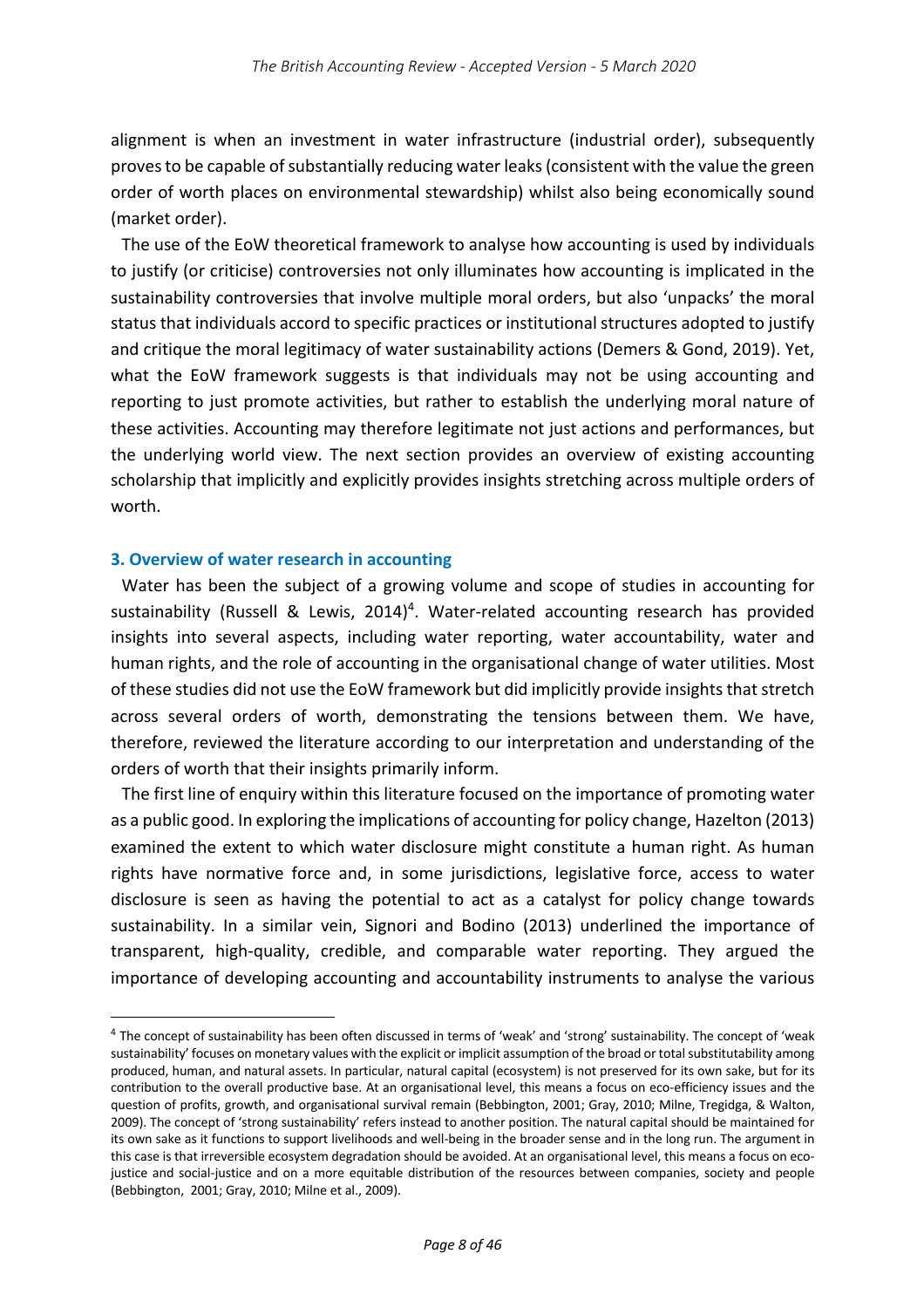implications related to water infrastructure and service, to inform the different stakeholders and to incentivise an open discussion for participatory decision-making.

Accounting has also been used to provide the market and industrial orders in support of organisational decisions relating to the long-term economic sustainability of water governance and management. Several examples are related to an Australian setting. Christ (2014) evidenced that wine producers are moving beyond reporting water-related matters to external parties, to examining how water management across supply chains has the potential to impact their economic and environmental performance. Adopting a different perspective, Egan (2014b) analysed the search for water efficiency initiatives during acute drought conditions. The analysis reveals that some companies perceived the implementation of a range of practices focused on maximising water efficiencies as an opportunity to achieve some competitive advantage. Finally, Tello, Hazelton and Cummings (2016) revealed the perceptions of potential users of water accounting reports prepared under the Australian General-Purpose Water Accounting framework (which regards water as a financial asset). They show that the water accounting framework was considered an instrument to improve managerial performance, rather than to facilitate the discharge of duties of water accountability beyond organisational boundaries.

Another stream of literature has investigated the role of accounting in rendering visible those processes and activities aimed at protecting the green and civic orders of worth. Dey and Russell (2014), for instance, analysed the impact of water regulation on bodies of water, arguing the importance of developing a multi-stakeholder participatory approach characterised by the use of multiple reports and accounts to conserve the biodiversity of a river. Saravanamuthu and Lehman (2013) debated the role of a semi-qualitative risk matrix to enhance stakeholders' participation. This tool enabled the construction of new accounts concerning the environmental impact of irrigation on water catchments, and favoured criticisms concerning unsustainable economic aspects embedded in conventional irrigation accounts.

Other studies looked at the extent to which calculative frameworks, such as environmental management accounting systems and water accounting standards, contribute to raising controversies or finding compromises in the context of water governance and management. Moore (2013), for instance, found that the management routines, practices and procedures for water conservation, environmental management and regulation used by an Australian public sector water organisation were competing with the criteria used for financial reporting and costing, generating separate trajectories of implementation, and decoupling economic and environmental aspects. Jollands and Quinn (2017) showed a contested application of water billing in Ireland in which each social actor justified the worth of water using proper evaluation criteria . The government justified a tariff based on industrial and economic analyses, while the domestic water users argued the civic and collective worth of water. Such controversy generated a lack of an agreement concerning the optimal way to manage and maintain the water services.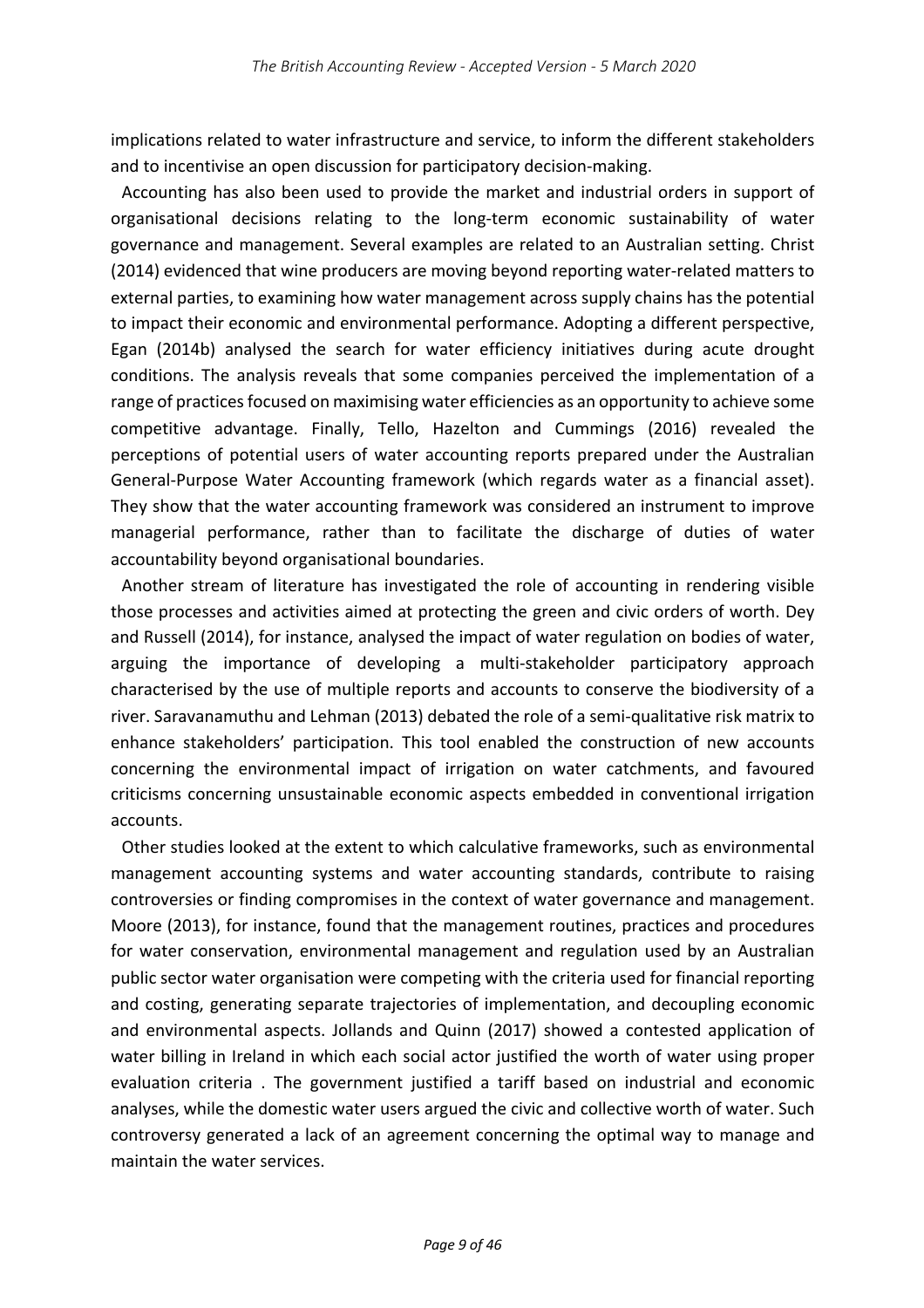Annisette et al. (2017) provided an analysis of the implementation of an advanced form of net present value method to reveal contrasting values of water, legitimise their importance, and finally, settle a compromise between technical and environmental criteria, able to balance the different interests involved. From a different perspective, Hunt, Staunton and Dunstan (2013) argued the importance of including four dimensions of equity (equity of access, of distribution, investment, and the return of capital) to balance equity and efficiency within tariff-setting mechanisms, and avoid conflicts between social, environmental, economic and financial aspects. Finally, Ogden (1995) demonstrated how accounting information shaped the transformation of the water sector from the public to the private domain in the UK. Accounting participated in the process of organisational change, promoting revenues and short term market orientation. Ogden (1997) also showed that the use of accounting for customers, and particularly the assessment of performance indicators at customer service level, enabled the introduction of a market rationality within a privatised UK water utility.

Concerning external reporting and fame principles of evaluation, Vinnari and Laine (2013) showed that public Finnish water utility companies developed and then abandoned environmental reporting due to a lack of external pressure and the presence of internal hindrance factors. Odgen and Clarke (2005) reported how a set of private UK water utilities used assertive and defensive impression management techniques in their attempts to gain, maintain and repair their legitimacy as customer-focused companies. The companies did not, however, wholly succeed in persuading all of their customers that the privatisation of water was a good thing. Larrinaga-Gonzélez and Pérez-Chamorro (2008) evidenced a more progressive accountability by public Spanish water utilities. They engaged in extensive informal sustainability reporting to raise public awareness about the importance of water conservation and reported detailed information about environmental performance.

The above research demonstrates the numerous insights accounting studies can offer to the understanding of several key themes surrounding water and sustainability. They show how the use of accounting influences water issues, and which rationalities and principles of evaluation have been used to promote certain decisions and behaviours. Accounting was mobilised and used, both to promote a sustainable use of water and to legitimise its economic value. However, little is known about how accounting is involved, at a micro-level, in establishing the moral legitimacy of water sustainability practices. It is important to address this question as it enhances the understanding of how accounting is used by individuals in the dynamic of a micro legitimation process in pluralistic contexts where multiple, and at times competing, moral principles are present (Demers & Gond, 2019; Vesty et al., 2018). The following section sets out the case context for the research.

#### **4. Case context**

The Italian water sector has been subjected to a long process of reform and change since 1990, that challenged the legitimacy of water utilities. Originally, the supply of water was managed and performed directly by the local municipalities, by a myriad of local public companies, most of them very small in size and structure. The re-organisation of the water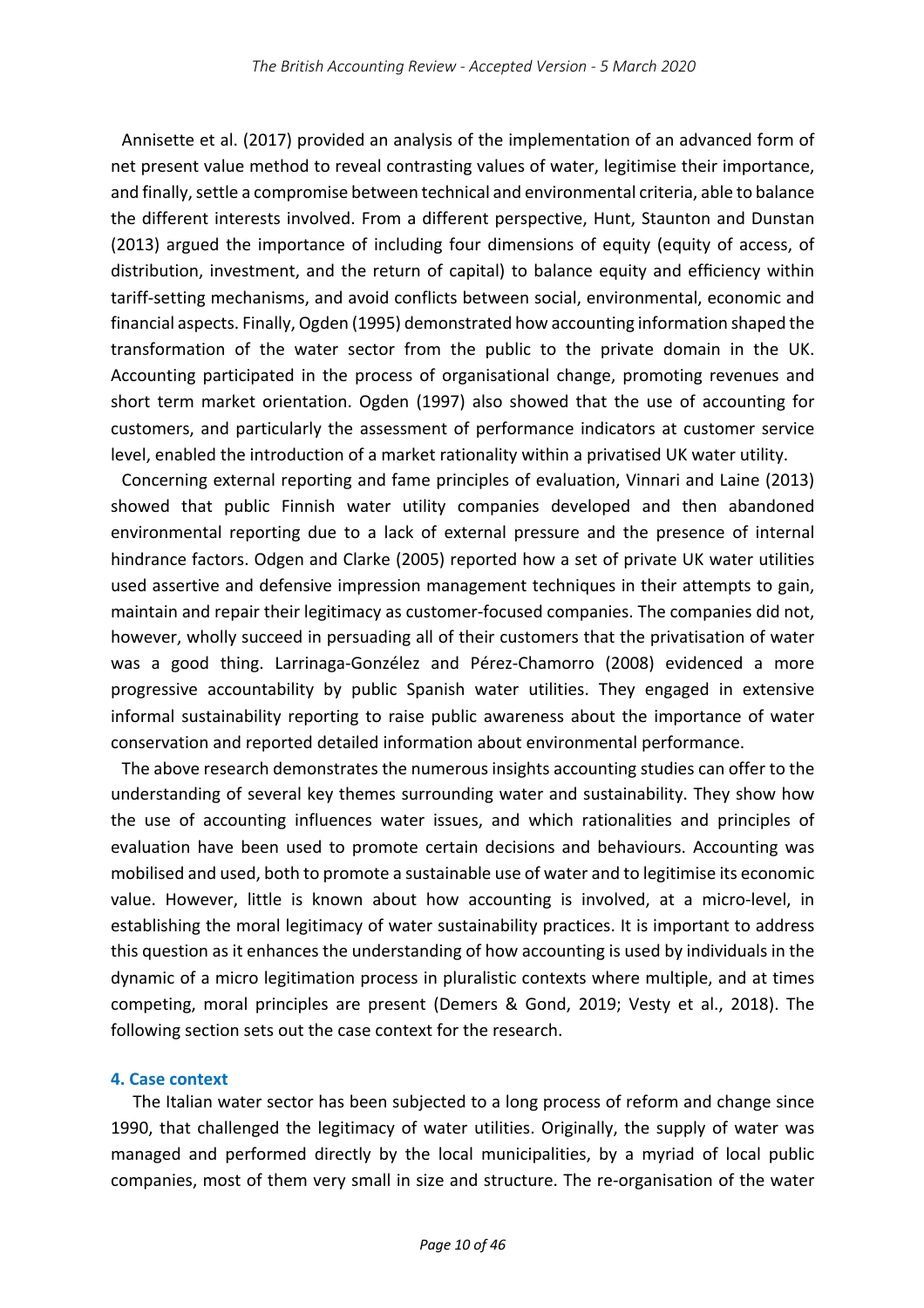sector started in 1994, with the enactment of law number 36 (also known as 'Galli's Law', from the last name of the Italian MP who was the first signatory of the law). The nature of the reform was rooted in industrial rationality and was directed, on the one hand, to boost new structural investments, and enhance the efficiency and effectiveness of water services, and on the other hand, to increase an efficient use of financial resources by promoting economies of scale.

In order to achieve these goals, the reform of the water sector set out profound changes in the governance of water services. Firstly, it required that water services should be provided through an integrated water service approach. This meant that organisations involved in the supply of water (fetching, transportation and distribution) should also be involved in water sewage and treatment services. Secondly, it promoted mergers and acquisitions of existing smaller organisations operating on a local level. Thirdly, it identified, at a national level, a number of territorial basins of operation according to hydrographical and political administrative criteria where the newly formed water utilities could operate in the context of a regulated monopoly. Fourthly, it introduced a new tariff regime aimed at compensating the water utilities for the services provided, based on a full cost recovery principle. Finally, the law instituted a number of Local Authorities and a National Committee to monitor water utilities and protect the interests of external stakeholders respectively.

The process of reform continued in 2002 with the Italian budget law. It redefined the criteria for assigning the management of water services, identifying three methods: public tender, in house entrustment, and direct grant to a public-private company where the private partner was selection by a tender. This reform generated a rationalisation within the sector through merger and acquisitation processes between the different public companies. In 2006 the Italian Law 152/2006 (also know as the Environmental Code) provided new water services standards, dictating more precisely the tasks and activities for the different actors operating in the water sector (i.e. water utilities, local municipalities, regional governments, national regulatory authority).

An additional contested reform was then introduced in 2009 with Law 191. It gave private investors the opportunity to operate within the water sector, opening the industry to a market rationality. This reform established that water services had to be franchised to private or public–private utilities in which the private partner held at least 40% of the shares and that no water management utility could be totally public after December 2011. The overall framework led to a structure of the sector that eventually comprised public sector organisations, public-private partnerships and private organisations. In addition, due to the rising prices for water services, a section of the public started to complain about the reforms carried out over the years, arguing that they did more harm than good, due to a progressive move from a public to a private interest focus (Massarutto, 2011, 2015). The aim was to defend the idea of water as a public good, valorising its collective importance.

These tensions paved the way for a national referendum in 2011 where the Italian electorate was invited to vote on the proposal to approve or reject the privatisation of water and local public services. While the public provision services had been attacked for their lack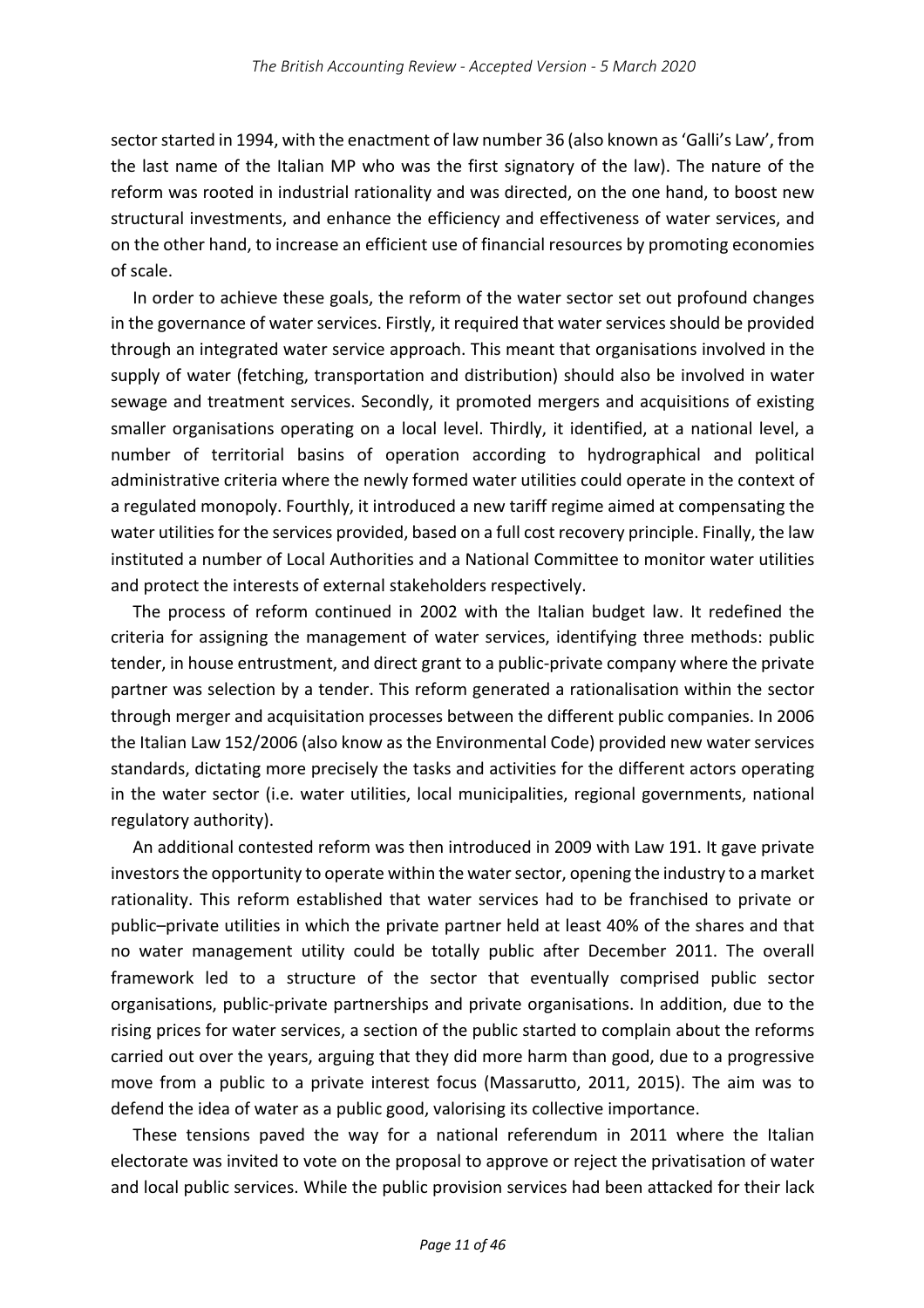of efficiency, and privatisation portrayed as the only way to offer better and cheaper water services, the vote rejected the proposal, signaling that Italian citizens preferred water services to be run by principles that did not privilege private over public interests. The referendum also rejected the principle that service providers should receive a given level of return on investment in the price tariff, creating more pressure on the economics of the public water utilities. The long process of reform focused on economic, industrial and governance aspects of the sector with the aim of achieving a more efficient and effectiveness water services.

The changing nature of the Italian water sector, discussed above, highlights the multiple and, at times, competing concerns water utilities have to deal with to achieve the desired outcome of water sustainability. It therefore indicates the context within which legitimacy needs to be establish. The next section outlines the research method that was used to collect, analyse and structure the data into the EoW theoretical framework.

#### **5. Research design**

The theoretical approach used in this paper is problem-driven rather than paradigm-driven (Davis & Marquis, 2005). In problem-driven research, questions emerge from the field and in this paper we used the EoW theoretical paradigm to answer them.

An in-depth interpretative single case study of an Italian medium sized water utility (code named 'BLUE') served to investigate the aim of the research. The case study methodology enables the analysis of uncertain and conflicting topics, and facilitates the discussion of the many reasons associated with accounting and accountability (Cooper & Morgan, 2008; Scapens, 1990). At the time of the research, BLUE had almost 400 employees and served a population of more than 700,000 people in a significant urban and industrial concentration, through a waterworks of approximately 3,700 miles. BLUE's ownership structure comprised the local municipalities (which owned 55% of its shares) and a mix of public-private organisations (which owned the remaining 45% of shares).

The case analysis draws primarily on data obtained through eighteen in-depth semistructured interviews. They were conducted between June 2012 and November 2013. The inquiry is complemented by a documentary analysis that involved accessing and assessing publicly available documents. Access to the case organisation was obtained through personal contacts within the public relations office. A preliminary meeting was made with the public relations office and sustainability unit to illustrate the aims of project, the way data would be collected, the use of the data for scientific purposes, and to guarantee confidentiality (Qu & Dumay, 2011). The selection of the profiles of those to interview followed a snowball sampling method supported by the sustainability unit and managers' recommendations (Bryman & Bell, 2015). This method aims to select the most significant respondents and allows a more indepth focus on the respondents whose characteristics fitted the design of the study (Patton, 2002).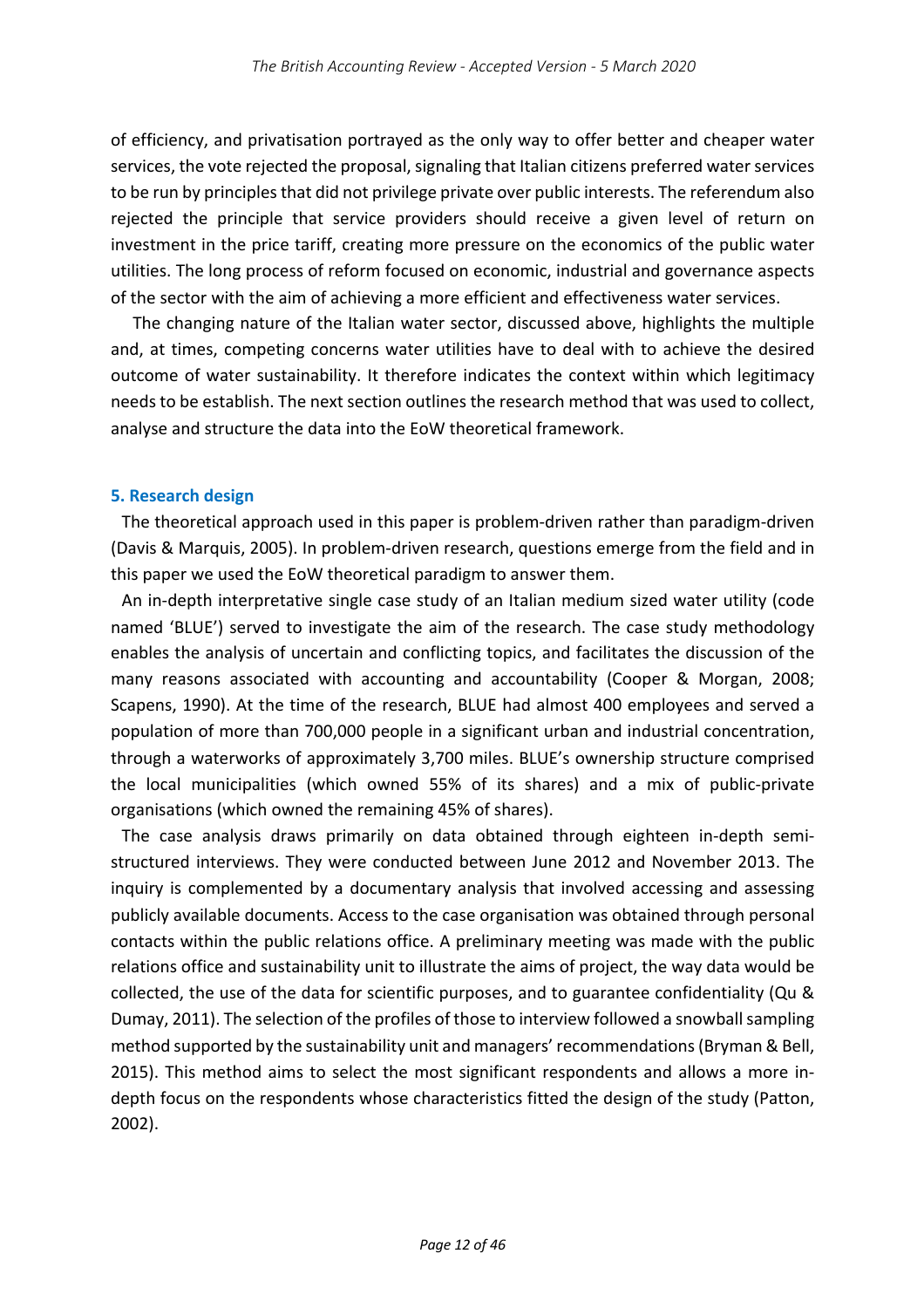We interviewed managers sitting in the board of directors, managers responsible for a major business function and operation managers. They allowed a broad, in-depth understanding of the topic, enabling the researchers to gain insights into BLUE's operations, strategic aspects, and decisions. The search for new respondents ceased when saturation was reached and new insights were no longer identified, because the additional interviews neither contradicted the developed understanding nor added any significant new information (Bryman & Bell, 2015; Dai, Free & Gendron, 2019). To ensure anonymity, interviewees names and position descriptions are not revealed. Instead, we indicated the generic coding descriptor as indicated in Table 1. Interviews lasted an average of 60 minutes and covered the organisations' objectives, challenges and strategies related to water sustainability issues.

| able 1. Julianually Office interview participants |               |            |
|---------------------------------------------------|---------------|------------|
| <b>Descriptor</b>                                 | <b>Number</b> | Code       |
| <b>Executives (Chief Officers)</b>                |               | FΧ.        |
| Directors (Function Heads)                        |               | <b>DIR</b> |
| <b>Operation Managers</b>                         | 11            | OΜ         |

# Table 1: Summary of the interview participants

The interview protocol (Appendix B) referred to a set of broad, open-ended questions, organised in a semi-structured manner. This method was especially valuable for the case analysed in this paper as it allowed the researchers to understand the way managers perceive the social world under study (Qu & Dumay, 2011). The aim of this method was to obtain genuine analyses and interpretations, allowing a degree of freedom to explain managers' thoughts about water sustainability issues, and to highlight aspects of specific interest and expertise that they felt they knew, with the additional aim of discovering apparent contradictions and tensions (Horton, Macve & Struyven, 2004; Qu & Dumay, 2011).

The interview protocol was consistent throughout the interview process, so that a dependable understanding could be developed. Following the feedback received by the initial respondents, some questions were adjusted to make the protocol more effective whilst leaving its structure unaltered. These minor changes proved to be very effective in the remainder of the interviews, enhancing clarity and stimulating engagement.

The interview protocol was sent in advance to the sustainability unit which agreed to its structure and content. The protocol comprised a narrow range of ice breaking questions and a broader set of issue-based questions on organisational activities, decision-making, and accounting and accountability practices related to the concern of water sustainability.

All interviews were conducted in the native language of the managers. This led to a high level of confidence and clarity (Denzin, 2005). It also helped the managers feel at ease and allowed for the evocative use of specific terms. As a result, this process added richness to the material and helped gain further insight about the activities undertaken by BLUE (Horton et al., 2004). The interviews were digitally recorded, transcribed, and lasted an average of 60 minutes.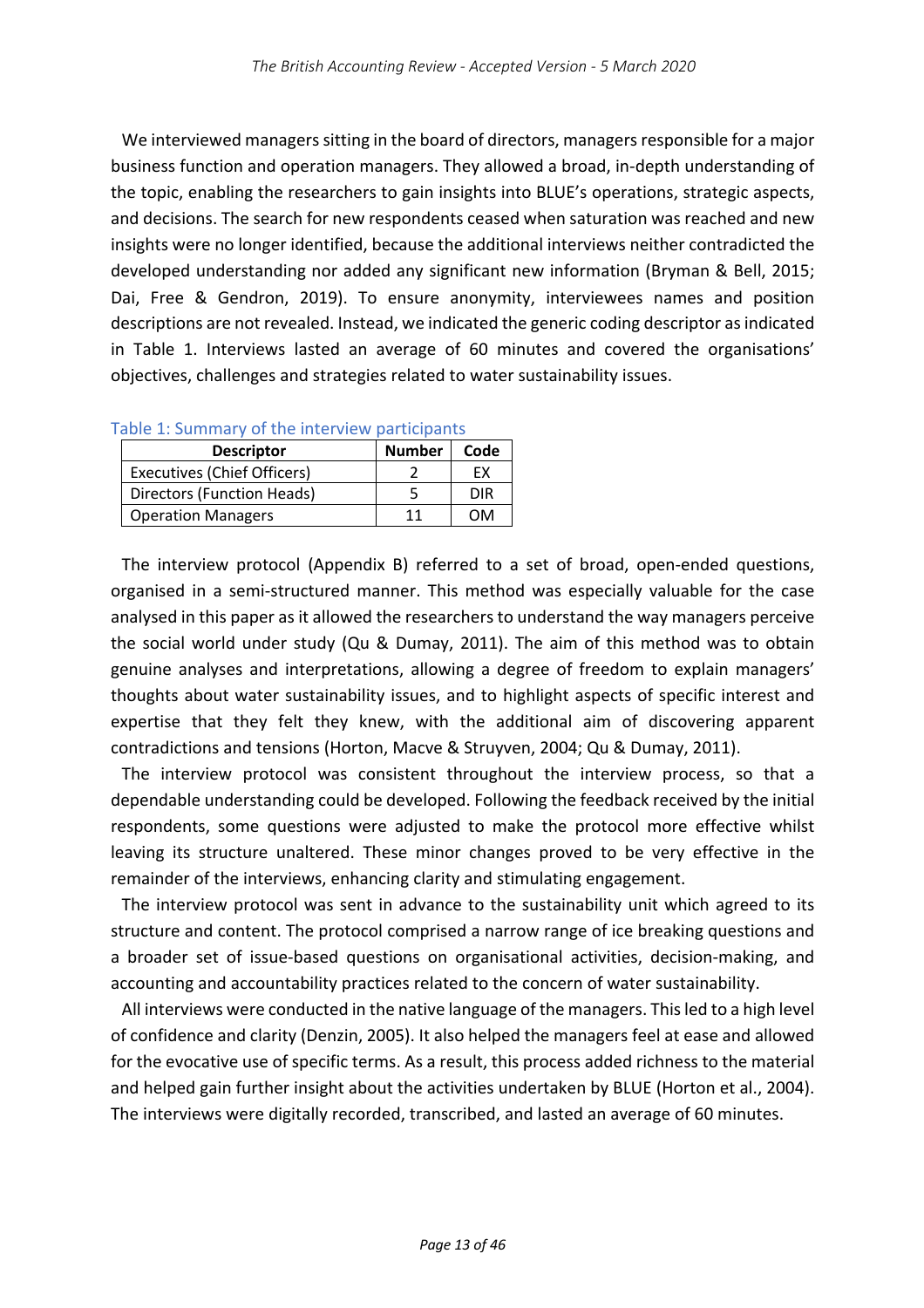#### *Data classification and analysis*

The classification and analysis of the data focused initially on the material obtained through the interviews, which was subsequently complemented by, and integrated with, publicly available material. The sustainability and annual reports from 2011 to 2013 (inclusive); one report for the Regulator; a Life European report project; and BLUE's, the Municipalities', and the Local and National regulator's websites were analysed. The focus on disclosure and publicly available data is important, not only because it served to acquire a deeper understanding of the case study organisation and to analyse the research objectives. It is also important because it sheds light on the external dimension of moral legitimacy and how it interacts with the internal ones in order to illuminate the extent to which external reporting reflects the underlying reality of the organisation.

This paper adopts a classification approach that is conceptually similar to the method used in Patriotta et al. (2011). The initial coding process used the semantic markers identified by Boltanski and Thévenot (2006). Consistent with their method, a list of specific markers which characterised the topic of this study was added to the original list (see Appendix C for the complete list). The data classification was conducted manually to retain maximum sensitivity to the argumentative acts used by managers. The analysis of the data involved an iterative process that was directed at categorising the empirical material to detect their logical relationship with the different orders of worth that were mobilised. When there was an indication that the managers mobilised moral principles from more than one order, the relevant qualitative data was coded to more than one order (van Bommel, 2014). Subsequently, similar codes were grouped in order to better define the problem space and identify consistent and overarching themes for the analysis. A thematic table which summarised the materials was prepared which concerned, for example, the importance of water for society, the operational problems, and water controversies concerning, for example, the financing of water infrastructure, or its environmental impact and the role of accounting in the micro-processes of moral justifications and critique. The interpretation process focused on the accounts mobilised by BLUE's managers to morally legitimise, through the use of accounting, actions and outcomes in situations where multiple and competing moral principles of water sustainability coexisted, whilst also considering their presence in external reports.

### **6. Case analysis**

This section examines how BLUE's managers discussed the water sustainability practices by revealing four micro-processes of justification and critique: neutralising, enlisting, summoning, and sensegiving. The four micro-processes were important because while none of the managers challenged the relevance of water sustainability, they varied in how to implement and morally legitmate the related practices. The four micro-processes are analysed focusing on water pricing and operational investments as the two key water controversies which emerged from the analysis of the empirical materials and help to explain how the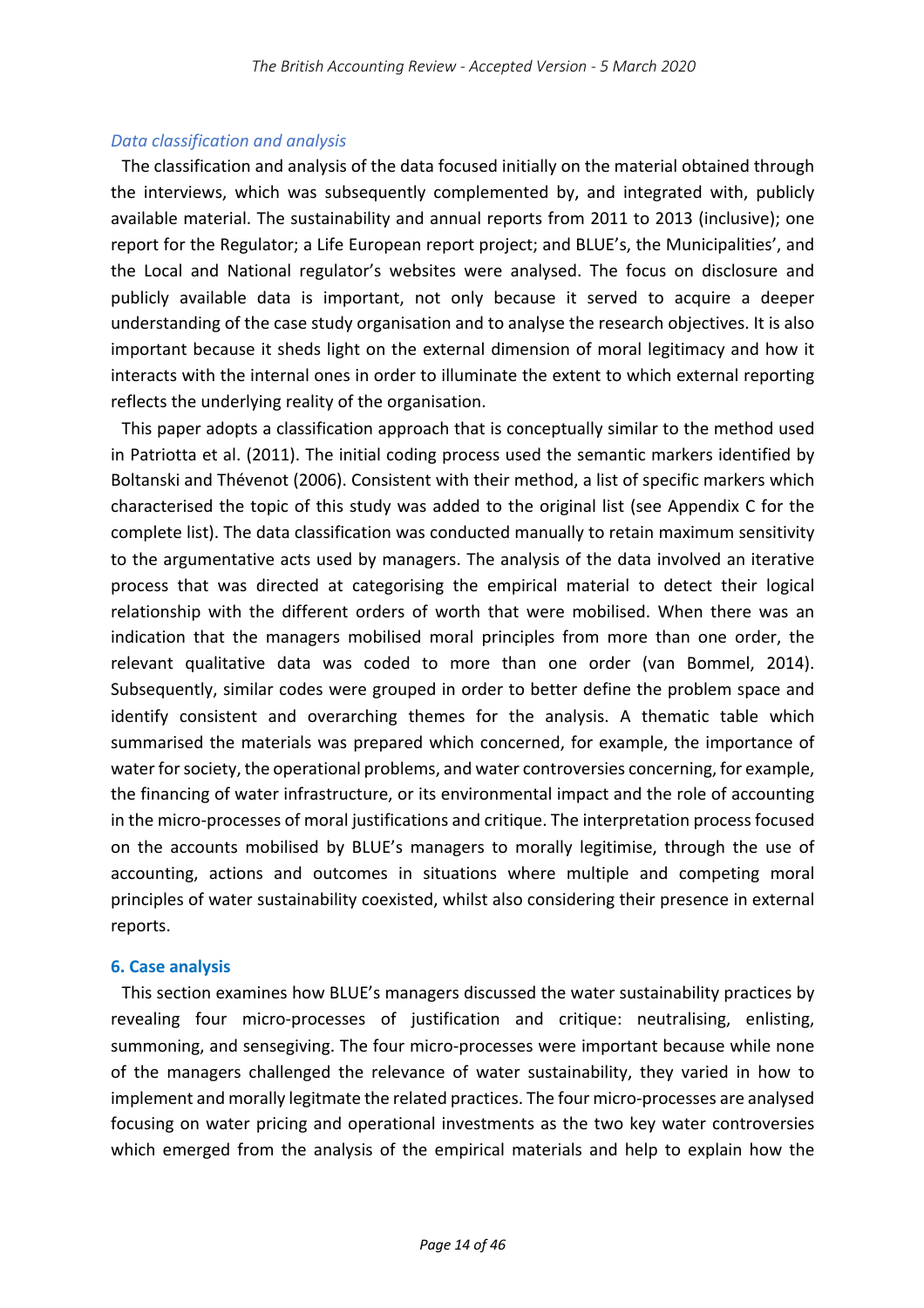different sides used (or did not use) accounting and reporting to make their case and establish moral legitimacy.

# *Justifying the price of water: neutralising competing moral principles and enlisting suitable moral foundations*

After the implementation of the new water sector reform, perhaps the most controversial issue faced by BLUE was represented by the implementation of the water tariff. The tariff is a calculative technology set out to assign a price to water supplied by a public utility. Due to the regulatory changes in the Italian water sector, BLUE's tariff increased considerably in order to finance the supply of water services and to uphold the ageing water infrastructure.

One of the critical issues for the managers was represented by the need to justify a new,steep water pricing mechanism for the community, which regarded the tariff as unfair and exorbitant. On the other hand, BLUE's managers pointed out that, according to international statistics, the average of the Italian tariff was amongst the lowest in Western Europe (EurEau, 2017). While the old policy relied on a right-based approch, the new policy challenged this view and relied on commercial rationality to convert the civic worth into forms of market and industrial worth. In this context, the question is whether the civic worth offsets the market and industrial worth. An operation manager acknowledged the challenges involved in justifying the new pricing mechanism:

*"There are many [people] who start from the premise that they are facing a cheat, in which case that would be the company that I represent or the people who work with me."* (Interview, OM4)

To uphold the extent of the tariff, BLUE's managers sought to establish the moral legitimation of the water pricing mechanism by criticising the ability of competing principles to attain water sustainability. The OM4 exemplified this micro-process of neutralisation:

*"The issue of water touches public opinion on an emotional level, and therefore it is grounds for incursion even by those who make propaganda, those who want to make money, those who want consensus by cheating on superficial speeches that attack and generate consensus. … It seems to me that the public discussion is quite distorted by the idea that water costs too much since there are managers who make money and there are indeed managers who make their margins, but in an industrial context it is obvious that nobody does anything if not to have profits and it's quite logical."* (Interview, OM4)

According to this micro-process, although moral legitimacy involves and competes with the civic worth, the industrial and the market principles ultimately produce it by defining its worth. Accounts and notions of worthiness from the industrial order were therefore deployed as forms of relevant proofs by the managers to justify the financial exchange-value of water against the costs of transport, sanitisation and treatment. This issue was clearly emphasised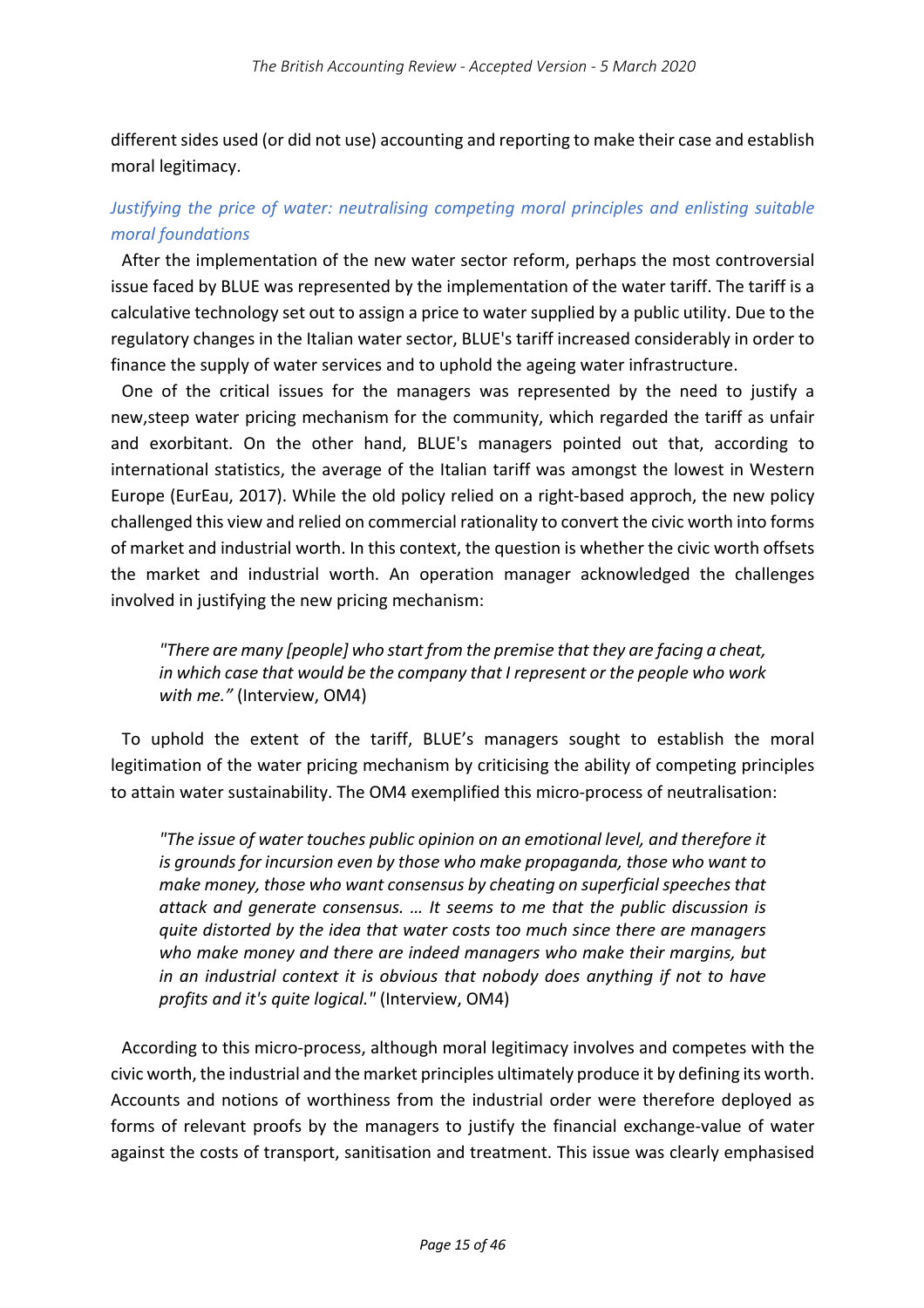by a director who advised that a sub-optimal level of water tariff produced a sub-optimal level of resources for the operational and technological development of the water infrastructure:

*"We have a service that has a tremendous impact due to the nature of water, which is a resource that requires transportation and treatment. While it is true that it is natural, public and free, the service itself is not [...]. There is a problem because the tariff is considered negatively by the community; as a tax. And this influences the perception of the service and the company."* (Interview, DIR3)

In line with the industrial and market worth, which mainly regard efficiency, rivalry, and cost and profit as the highest principles of legitimacy of worth, these managers presented BLUE's commitment to efficiency and commercial performance as self-evident to establish their moral legitimacy over civic worth. For BLUE's managers, the industrial and market worth acted as facilitators, under which the other orders of worth can coexist, and where industrial and market moral principles created moral approval at the local level. It is worth noting, that while most of the managers were aware of the importance of water sustainability, they regarded it as a complex concept. Possibly due to its complexity, some of them justified the focus on the market and industrial worth by neutralising the moral principles of the other worths.

One manager gives a significant exemplification of the controversy regarding the moral legitimation of water pricing, revealing a second and different micro-process of justification:

*"The fact that the tariff is higher than before implies that we have to achieve a higher level of satisfaction among customers because, of course, in the beginning when I increased the tariff, the citizens regarded us negatively. We have to give a better, more transparent and more efficient service, also cooperating with the municipalities."* (Interview, OM4)

In this micro-process of enlisting, the managers seek to establish moral legitimacy by enrolling fitting principles from different worths which can extend the acceptability of a specific version of water sustainability as common good. It is interesting to note how this manager attempted to reconcile the market (price, customers) and industrial worths (efficiency) using a contractual approach ('We have to give a better, more transparent and more efficient service') whilst mobilising processes of customer expectation management ('The fact that the tariff is higher than before implies that we have to achieve a higher level of satisfaction among customers') to justify a stiffer water price. In this context, accounting was mobilised in terms of industrial and market worth, expressed in terms of non-financial indicators of technical efficiency and customer satisfaction.

However, this version of moral legitimacy based on market and industrial worth, was not always reinforcing. While some managers used a transactional approach to justify water pricing, some voices challenged such market and industrial based views of water sustainability on a different moral ground. For example, some managers commented about the local and national community actions advocating for free water services. In order to overcome the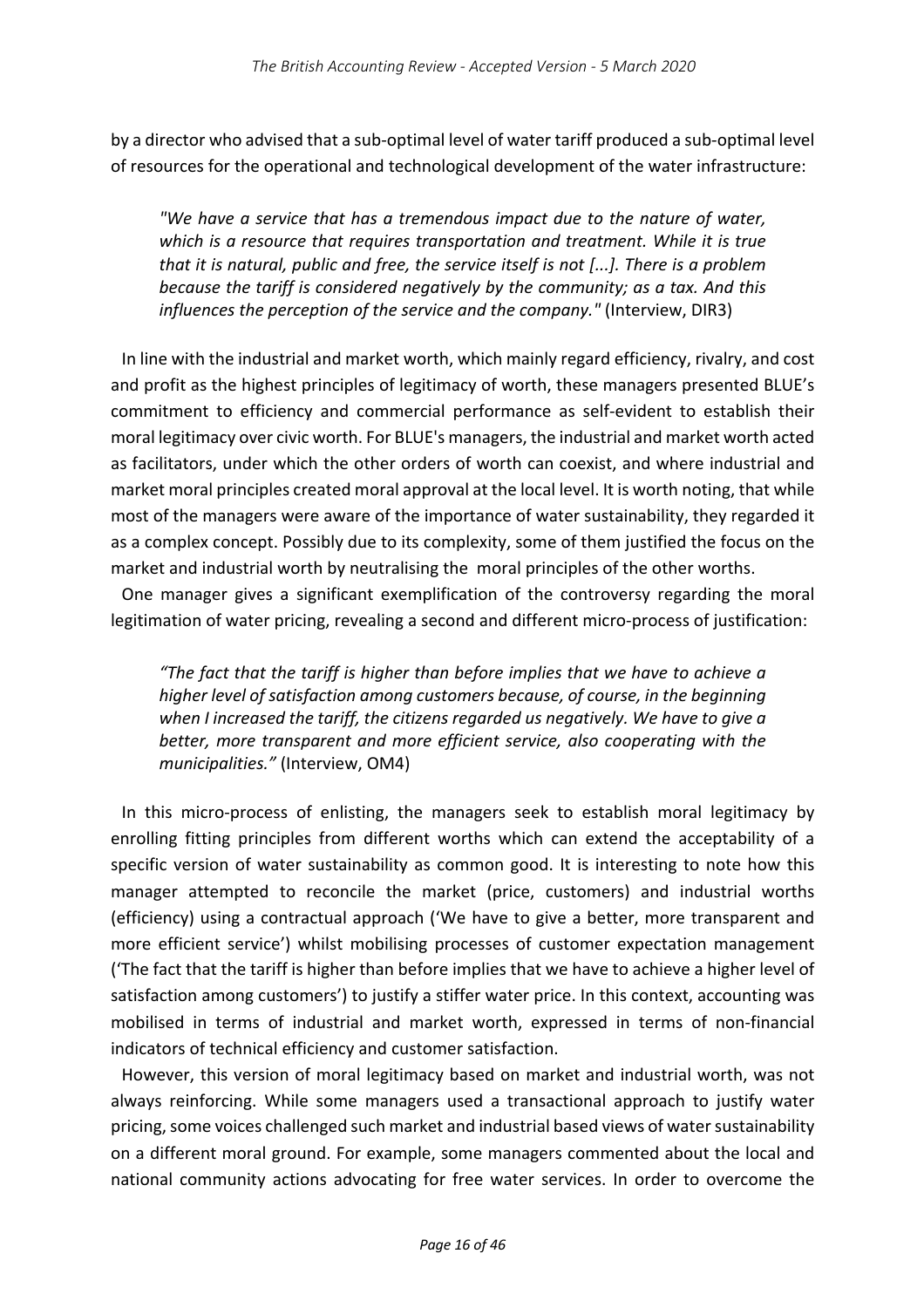competing market/industrial worth, local and national related stakeholders sought to appeal to the common good, emphasing water sustainability as a part of collective well-being. In the civic and domestic worth, where collective interest, tradition and hierarchy are important, those in a position of responsibility have a duty to care for those under their authority. Here, it is the civic duty related to water sustainability that is placed at the forefront. According to this worth, the 'collective welfare' is defined in terms of rights and responsibilities: the 'civic right' of a member of the community to be provided with water services and the responsibility to provide the economic resources to fulfil this right. However, the concept of common good was a contested issue between BLUE's managers, and the members of the community and their role as customers.

In this context, the analysis unveiled deep moral tensions between BLUE's managers and members of the civic associations that reflected distinct views of the common good. Specifically, the difficulties of reconciling the different approches at play (commercial and right-based) in the determination and implementation of the tariff and services gave rise to conflictual arrangements between, on the one hand, the worthiness of water as a service (market order) and the worthiness of BLUE as operator of this service (industrial order), and on the other hand, the worthiness of water as a right (civic order). One manager clearly articulates the different approaches which unfold through economic and technical data:

*"The different interests are badly matched, that is the problem... On average, a family of four people consumes 600 liters of water a day, we put 300 euros a year, I don't think it's too much considering that they have a service that at the end the water passes through the tap and comes out safe and ready to be drink. The water that goes into the drains is purified before returning in the environment. Let's say that translated in economic terms, it seems to me an acceptable piece to pay. Surely no one would understand it but water is a limited resource, despite having a concession for another 10 years, others 20, 30 years we cannot know how much drinking water we can pick up, give to users ..."* (Interview, OM6)

Mazzoni and Cicognani (2013) indicate that different moral convictions were mobilised by activists of the Italian Movement for 'Public Water' to contrast water reform: defending the right to water, preserving community ties, opposing the Government and 'water sellers', preserving the environment, and money interests. Such collective actions against water reform criticised the market/industrial worth, mobilising civic and green moral foundations. The clash of worth between BLUE's managers and some stakeholders groups reverberated in the use of the micro-process of 'enlisting' by the managers, not only based on the market and industrial orders. An example of this micro-process of enlisting concerned the efficiency of water infrastructure. A substantial difference existed between the water extracted from the aquifers and the water effectively supplied and then billed to the customers. As one director maintained: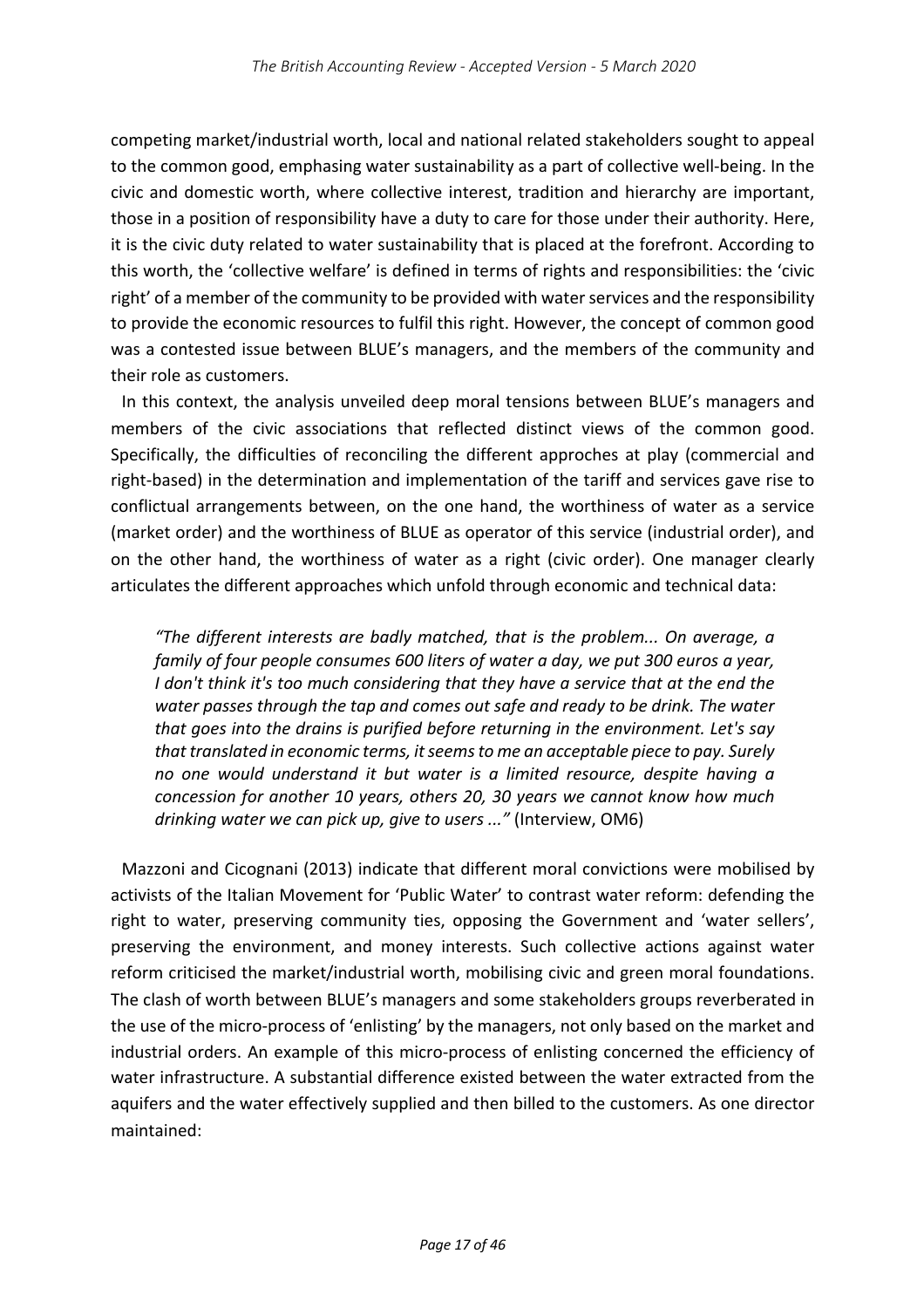*"There is a continuous action to reduce the amount of water lost; it has a direct impact on the territory, on water conservation, on the services for the citizens […] The aim is to identify them, reduce them as much as possible, even if eliminating them completely is impossible given the vastness of the territory."* (Interview, DIR1)

The micro-process of enlisting, mobilised by the manager, aligned the industrial (eliminate the water losses) order with the civic (responsibility toward the population) and green (promote water conservation) orders to justify the relevance of the water pricing in the context of the water loss reduction plan implemented. Additionally, the water stock and flow information (Burritt & Christ, 2017) were used as test of worth by managers to align the above different moral principles:

*"We have a group of research leaks that make a continuous search, even at night, using sensorial research. Our sensitivity is also to reduce the waste of water which is obviously determined also by the old piping because it would take miles and miles of investment to make new piping that we cannot do because otherwise the tariff would explode in an exponential manner. It would be nice to be able to do everything new but it is not possible, so we always try to find leaks, repair and try to improve even to reduce dispersed water".* (Interview, OM8)

The external reporting provided an analysis of the water loss reduction plan, including a wide range of non-financial indicators and qualitative information, such as the number of interventions made, the trend over the years, the criteria used to implement the interventions, and the geographical areas where the interventions took place, with the aim of establishing the moral legitimacy of the water sustainability practices implemented. Moreover, external reporting also included information on tariff and water services characteristics and pitfalls as internally expressed by the managers. For example, the management section of the annual reports provided a detailed analysis of the water tariff, explaining that it was still not sufficient to guarantee adequate investments in water infrastructure development. BLUE's sustainability report included a detailed analysis of nonfinancial performance measures linked to regulatory requirements and integral to the principles of evaluating the market, industrial and civic worths. The sustainability report also included discussions about the determination and the amount of the tariff. The following excerpt from the 2012 Annual Report explains:

*"[BLUE] fully committed in the consultations promoted by the [National Authority] about the adoption of the new tariff method, in an attempt to contribute to the development of standards* (industrial) *that allow the Managers to operate within a framework of certainties and to carry forward the investments*  (industrial) *that are needed in the water sector."* (Paraphrasis from BLUE's Annual Report, 2012)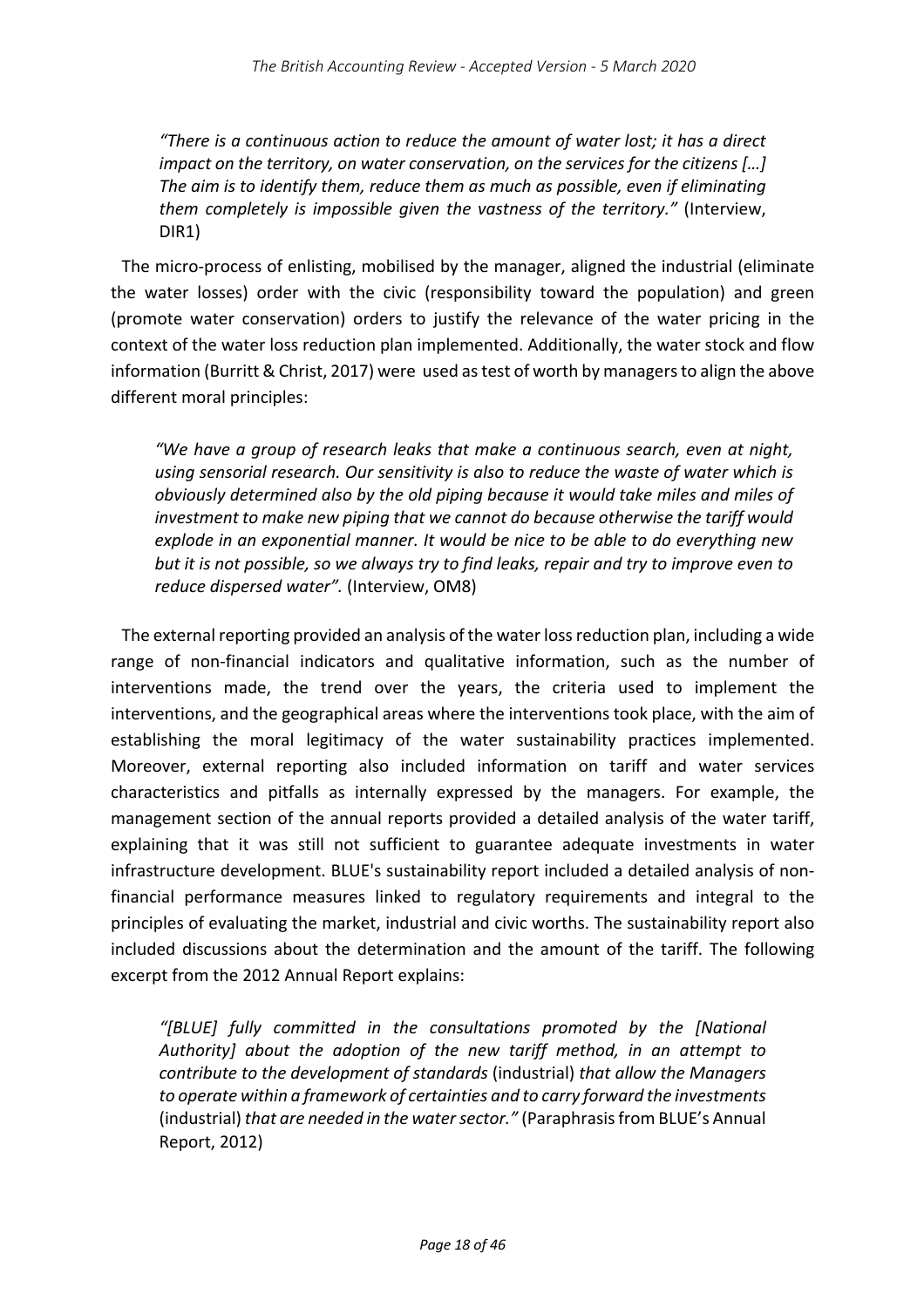The reports highlighted the tensions between multiple orders of worth, sparked by the longstanding debate about the equity of the tariff, which over the years followed a deteriorating trend and led to a lack of public trust (fame worth). Although the tariff consisted of a device aimed at a compromise between instances of solidarity towards the most vulnerable social groups (civic order), financial viability of the organisation (market order), efficient water service (industrial order) and water stewardships (green order), by being located at the nexus of those critical tensions it was subject to heated criticism.

The controversy surrounding water pricing characterises what Boltanski and Thévenot (2006) described as a "clash of worth", that is, a situation where multiple moral principles are in conflict, and the parties involved disagree about the order in which the test must be carried out. While both BLUE's managers and external stakeholders recognised water sustainability as the common good, their processes of moral legitimation followed different rationalities. The market and industrial-based approach of water sustainability was used by managers to support the moral legitimacy of the water pricing and neutralise the right-based approach used by critical civic associations actors. In establishing the moral legitimacy of the water pricing, BLUE's managers used measurement and quantification practices (in the form of nonfinancial operational and commercial accounts) as a 'defusing mechanism', that is a test aimed at neutralising the moral threat posed by others' worth, as exemplified further:

*"…one of the objectives that executives and middle managers have is the incremental reduction of the number of operational and customers complaints over the years. BLUE has to respect specifically operational and customer service standards about water and service quality indicators..."* (Interview, DIR1)

However, such a test, resting on economic and efficiency aspects, was difficult to fix, thereby leading to processes of enlisting. Without challenging other moral principles, enlisting exemplifies the potential of both financial and non-financial accounting measurements to extend beyond a single order of worth, providing the technical capabilities through which they can "hold things together" in a fragile compromise arrangement (Annisette et al., 2017).

Another telling illustration of the enlisting micro-process is given by an executive who sought to establish the moral legitimacy of the tariff, and of the services provided by BLUE to the population, by leaning on environmental responsibility (green worth) through the moral principle of resource stewardship. The executive exemplified this point, presenting BLUE as the guardian of valuable natural resources:

*"…the purpose [of BLUE] is to preserve water use and consumption, and thus reduce the losses, reduce water extraction in the areas we think this may be a problem, and on the other hand to preserve the quality when we return it [to the environment]."* (Interview, EX2)

By emphasising the distinctive nature of BLUE, its service mission towards society, and its priority of managing water responsibly, an executive by mobilised inspirational values which he wanted everyone within the organisation to take on board (Arjaliès & Mundy, 2013;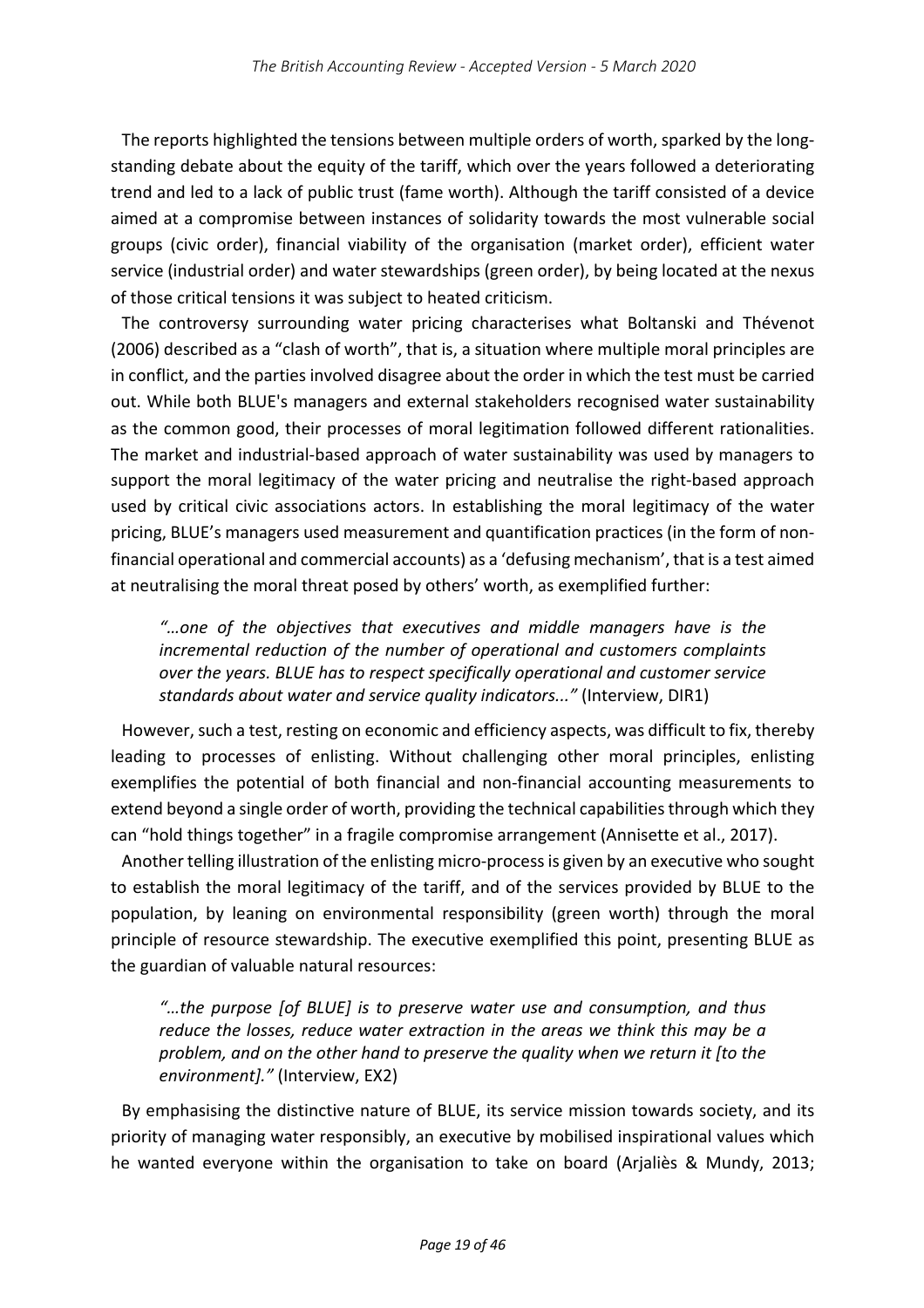Jollands, Akroyd, & Sawabe, 2015). The executive's reflections are further emphasised by an operation manager who exemplified the potential for the green order as a qualifier of moral legitimacy:

*"…water is a resource to protect because it is the essence of life, so this is the spirit that brings me back to work. I can say that the company is close because such messages are those that we give outside but internally we hear about it every day: water savings, attention to the resource, water quality is important and so on."* (Interview, OM7)

Inspirational values can be very compelling in steering people's behaviour, and BLUE had some of these values prominently displayed on a large poster within the main building. The poster proclaimed the principles of the European Water Charter Declaration (1968) (Appendix D), while an executives was clear in this regard:

*"…the aquifers are delicate. They are the real reserve. [...] If too much water is drawn out, the wells may become dry and recharging times are very long."*  (Interview, EX1)

For the two exectuives, the green worth ('the aquifers are delicate'; 'water is a resource to protect') more than any other worth, was the mediator that reconciled with the industrial and the market orders. This alignment, which is perceived as pre-existing, is further solidified through a tangible calculative object: the water stress framework.

In conjunction with other private and public partners, BLUE co-developed a framework aimed at monitoring the water stress. Water stress occurs when the demand for water exceeds the available amount (UN, 2015). BLUE's managers considered accounts of water stress to be of the utmost importance for attaining the common good (water sustainability), as water stress causes deterioration of freshwater resources in terms of quantity (e.g. aquifer over-exploitation) and quality (e. g. water pollution).

The framework comprised different forms of financial and non-financial indicators, and aimed at providing BLUE's managers with an actual and prospective water stress analysis by considering the current and future urban and industrial developments, whose water needs BLUE might need to meet. As the DIR3 explains:

*"Over the years, we have developed a comprehensive cartographic mapping system, which allows us to know the characteristics of the water networks, such as the size of the infrastructures implemented, the amount of water transported, the opportunities for urban intervention, and consequently to accurately foresee the interventions. If the water networks require new investment to guarantee a sustainable water supply, we tell the municipality that it needs to estimate the costs, through urbanization costs or other mechanisms because it is necessary to include resources to modify this section of the pipe."* (Interview, DIR3)

Various indicators were used to understand how the proposed plans for urban intervention would influence water quality and availability, using different scales. These scales were then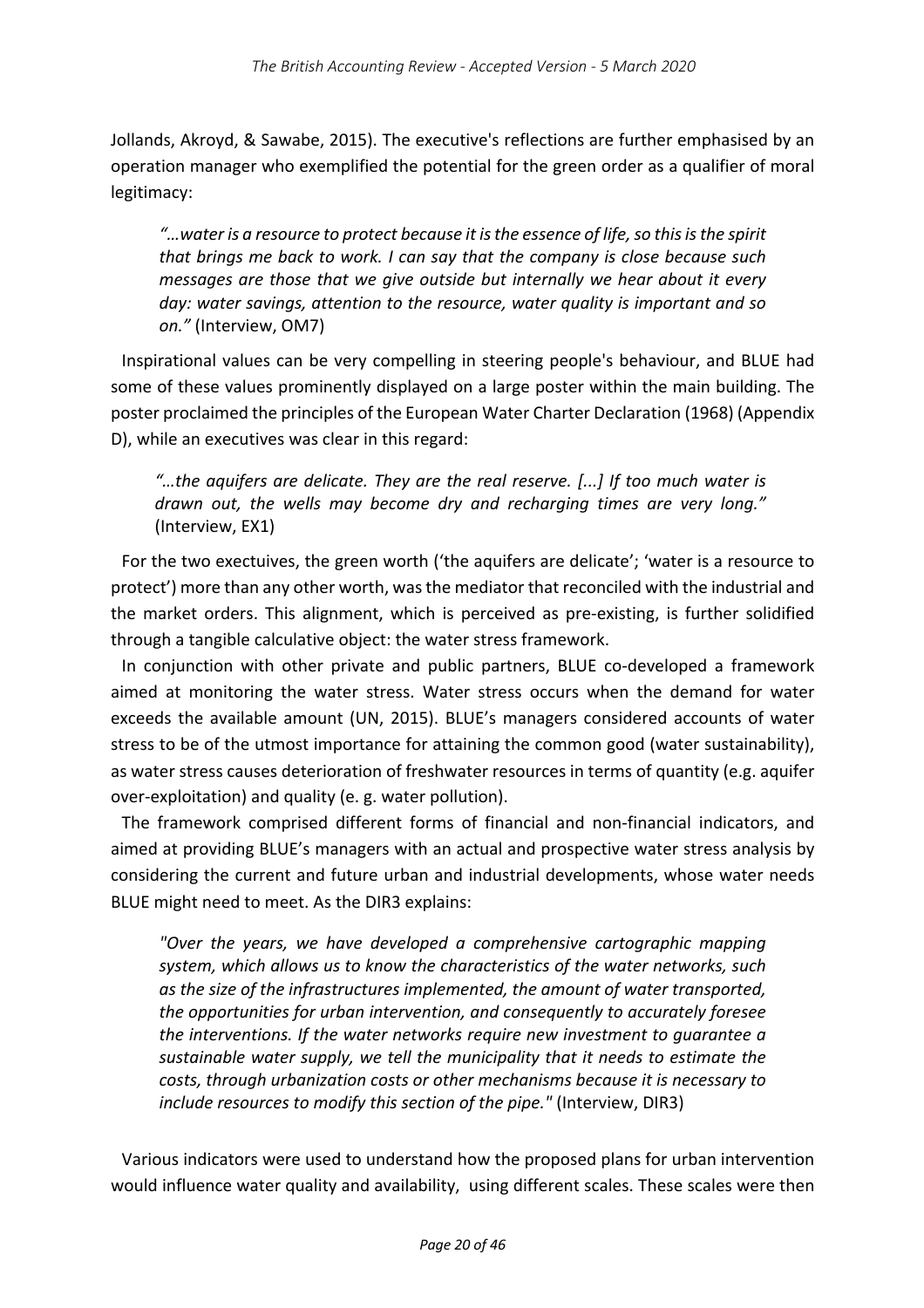aggregated as attributes of a broader category - water stress - that was calculated for each alternative of urban intervention. This form of commensuration created a new form of information that BLUE's managers used to make decisions (Espeland, 1998; Espeland & Stevens, 1998)<sup>5</sup>. While deeply rooted in the green order, the framework included metrics and rationales consistent with the orientation of other worths (for example, the industrial principle of efficiency and the civic principle of civic duty) to the extent that the framework itself became a "composite arrangement calling on several forms of justification" (Boltanski & Thévenot, 2006, p.332). The framework was an example of a tool used to mobilise the enlisting micro-process as it established the importance of including the evaluation of both industrial efficiency and water stress within decision-making processes.

The development of the framework followed an interdisciplinary, pluralistic and participative process that embraced different bodies of knowledge and engaged a wide range of internal and external stakeholders, varying from local councils to public and private organisations. Formally conceived to provide internal decision-makers with material information about water stress, the framework also gradually became the means through which water stress information was communicated to some external stakeholders in order to establish the moral legitimacy of the actions to be implemented. This way accounts of water stress came to be objectified by BLUE's managers in order to assume the identity of water stewardship that was in turn used to rank alternatives of urban development and to identify the obligations of the various stakeholders involved in these alternatives (for instance, who would have to cover the cost for the development of the waterworks). The framework allowed the measurement of deviance from the norms, becoming the tool for assessing the place of urban development alternatives in the ranking. It is worth noting that it did not provide space for a compromising alternative but was used to offset other (and allegedly less sustainable) water practices. As one manager explained:

*"The municipalities were used to planning urban development for civil, residential and productive activities without considering the sustainability of water services […] They now know at the outset that there is a cost to be incurred which is crucial. Municipalities can change the housing/industry development plans, but also the construction companies that know that there is a cost to be incurred can change the [economic] characteristics of their plan."* (Interview, DIR3)

As shown by Chenhall, Hall & Smith (2013), performance measurement plays an important role in rendering visible and calculable different evaluation principles within and beyond organisational boundaries. The framework held much of this potential and could have been used to both raise and resolve the other controversies surrounding water sustainability actions and outcomes. However, how it was objectified and used by decision-makers silenced

<sup>5</sup> Commensuration is concerned with measuring different properties represented by different units with a single common standard (Espeland, 1998) that creates a relationship between two attributes. Value is revealed by comparison, by the trade-offs between the elements of the situation rendered visible by the measurement process.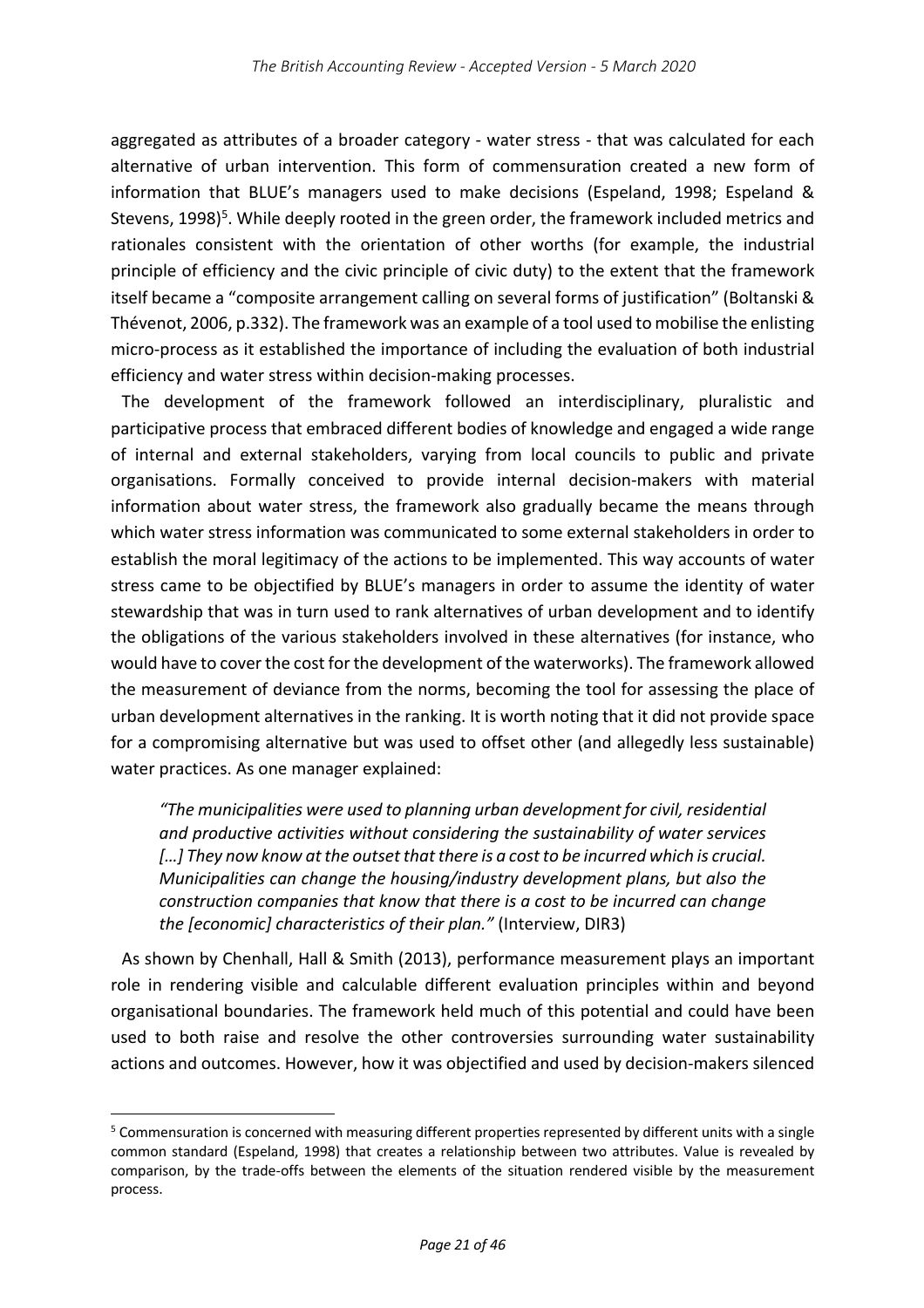and shut down their critics. This way, controversies were resolved by reducing the conversation with BLUE's stakeholders and organisational divisions to water stewardship justifications rather than by opening up a broader understanding of water sustainability.

Some of the internal deliberations about the water stress and the related issues were reflected in the external reports in order to establish the moral legitimacy of the sustainability practices to a wider set of stakeholders. For example, the green worth ("population growth and the intensity of urbanization") and the civic ("offers policymakers indications to consider, systematically the rational use of water for the preservation of [water's] good ecological status") were the recruiter that enrolled the market worth ("increase in the demand for clean water") and industrial worth ("assesses the impact on water resources of different urban development options") as the following excerpt from documents downloaded from BLUE's website expound:

*"…population growth and the intensity of urbanisation, leading inevitably to an increase in the demand for clean water in our urban centres. This means that the quantity of the resource available in a specific place will be exploited more intensely and will be more subject to stress and the danger of depletion, also concerning the total quantity available. […] Above all, the general perception of the availability of the resource is often erroneous, due to insufficient information, the difficulty of access to the information or lack of awareness of the problem."*  (Paraphrase from a publicly available report, 2013)

For example, the annual report of 2012 stated that:

*"The [framework] not only assesses the impact on water resources of different urban development options but also offers policymakers indications to consider, systematically, the rational use of water during planning processes and for the preservation of its good ecological status".* (Paraphrase from BLUE report, 2012)

While a Life European report project, provided an example of the use of the framework:

*"To date (and with only 18 months of application), about 8% of the current needs of water resources for the residential population in the Italian demonstration area have been managed through the tool and its free (no-fees) accessible website".*  (Paraphrase from Life European report project, 2013)

Notably, a director (DIR4) brought the use of the framework to an end as the impact of the financial crisis changed the urban planning of the municipalities, thus releasing the pressures on water stress analyses.

The analysis of the water pricing reveals that although water sustainability is still defined as referring to four moral foundations, namely, the market ('economic prosperity'), the industrial ('efficient service'), the civic ('social well-being') and the green world ('healthy environment'), the manner in which these orders of worth are combined and justified by managers through the use of water pricing are different. It also showed how financial information and nonfinancial quantitative information were implicated in the micro-processes of justification and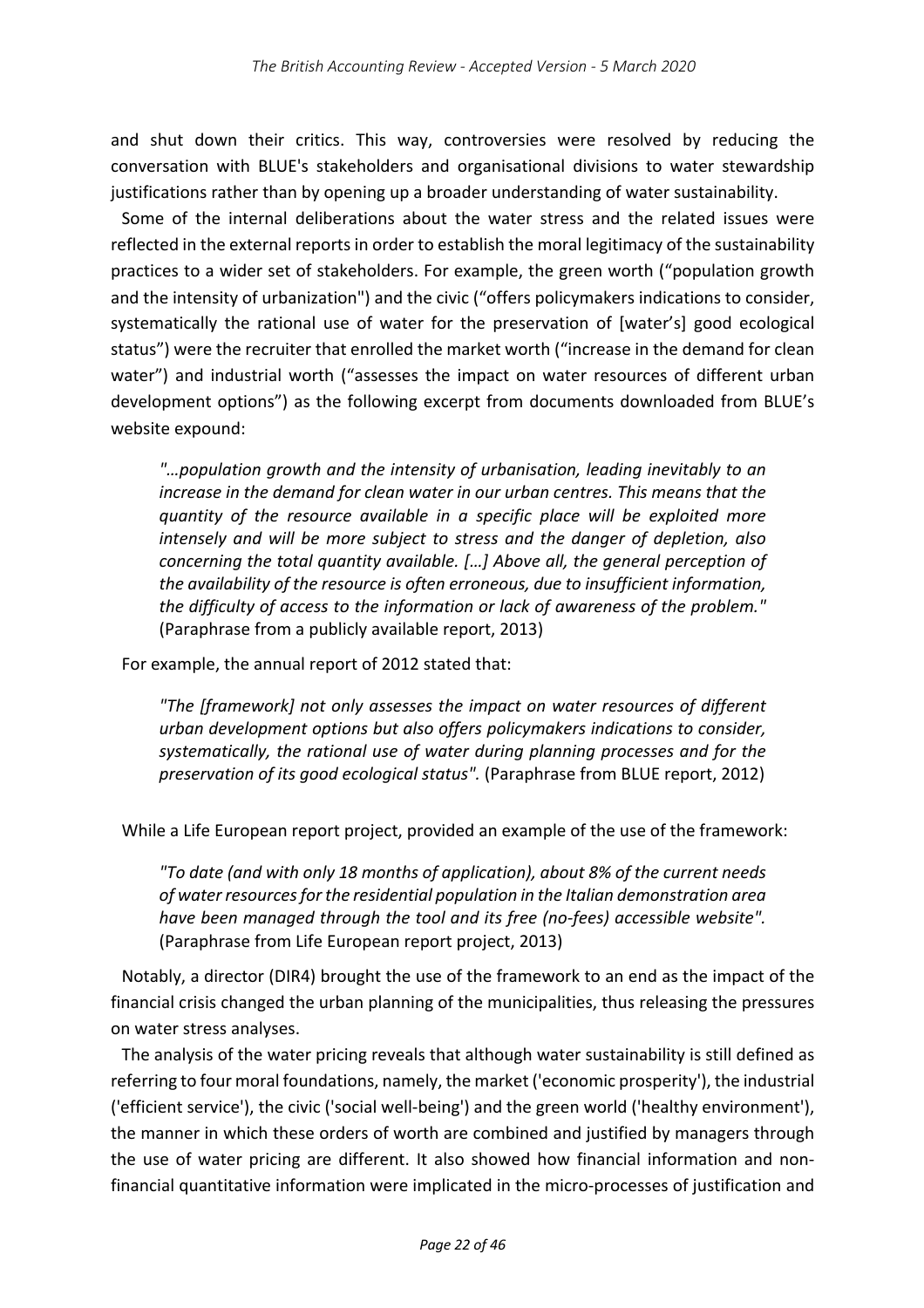critique, with the aim of establishing moral legitimacy. One of the most heated critiques was captured by the catchphrase "water is not for sale" coined by civic association groups and originating from the right-based approach of the old policy (Mazzoni & Cicognani, 2013). After the reform of the sector, however, the domestic property inscribed in the sense of water ownership rooted in the past started to contrast with the rationales of market goods - which are entirely and freely alienable - and technical efficiency as reported by the managers by the micro-processes of neutralising and enlisting.

This opposition generated a critique denouncing the distortion in the relationship of trust (civic order) in a situation where they are spoiled by financial and technical interest (market and industrial order). In such a context, financial calculations were therefore regarded as the means through which a market worth orientation (financial value) was introduced into the traditional way of providing water, triggering the moral (de)legitimation on the grounds of financial and technological viability. Instead, the implementation of the water stress framework is a notable example of how decision-makers objectified and used multidimensional performance measurements to silence and settle criticism, and seek moral legitimacy for certain actions. The analysis also shows how annual and sustainability reporting reflected the internal deliberations, like the relevance of the industrial and green orders, and contributed together towards establishing the moral legitimacy of the actions implemented. When the annual and sustainability reporting tried to make claims about the common good, their appeals were expressed in financial, quantitative and qualitative proofs of justifications as expressed in the internal discussions.

The micro-processes of neutralisation and enlisting reveal the struggles involved in the justification of 'composite object' (Boltanski & Thévenot, 2006, p.279) that combine multiple orders of worth. For the managers, the common good of water sustainability and the legitimacy of the practices implemented is placed within forms of calculation that assume uncontested criteria for collecting and analysing the data exist. Accordingly, BLUE's managers framed the tariff as a means of achieving the common good of water sustainability, as a necessary condition to align the different moral principles at play, symbolising it as "synonymous" with common good, able to take the different and competing interests together. In a different manner, the managers considered the opposition voice of some stakeholders as inconsistent with the common good because they did not legitimate the financial resources necessary to enhance the efficiency and effectiveness of the water services provided and infrastructure network. The analysis also revealed that financial information was predominantly mobilised within the market order, non-financial quantitative information within the industrial order, and qualitative information within the civic and environmental orders of worth*.* The tariff and the water stress framework are examples of such forms because they contribute to making what is understood to be incalculable susceptible to calculation, and therefore objective. They enabled the different decisions taken to be morally legitimated, supporting the mobilisation of the micro-processes of justification and critique by the managers. The different accounting objects used provided the technical capabilities,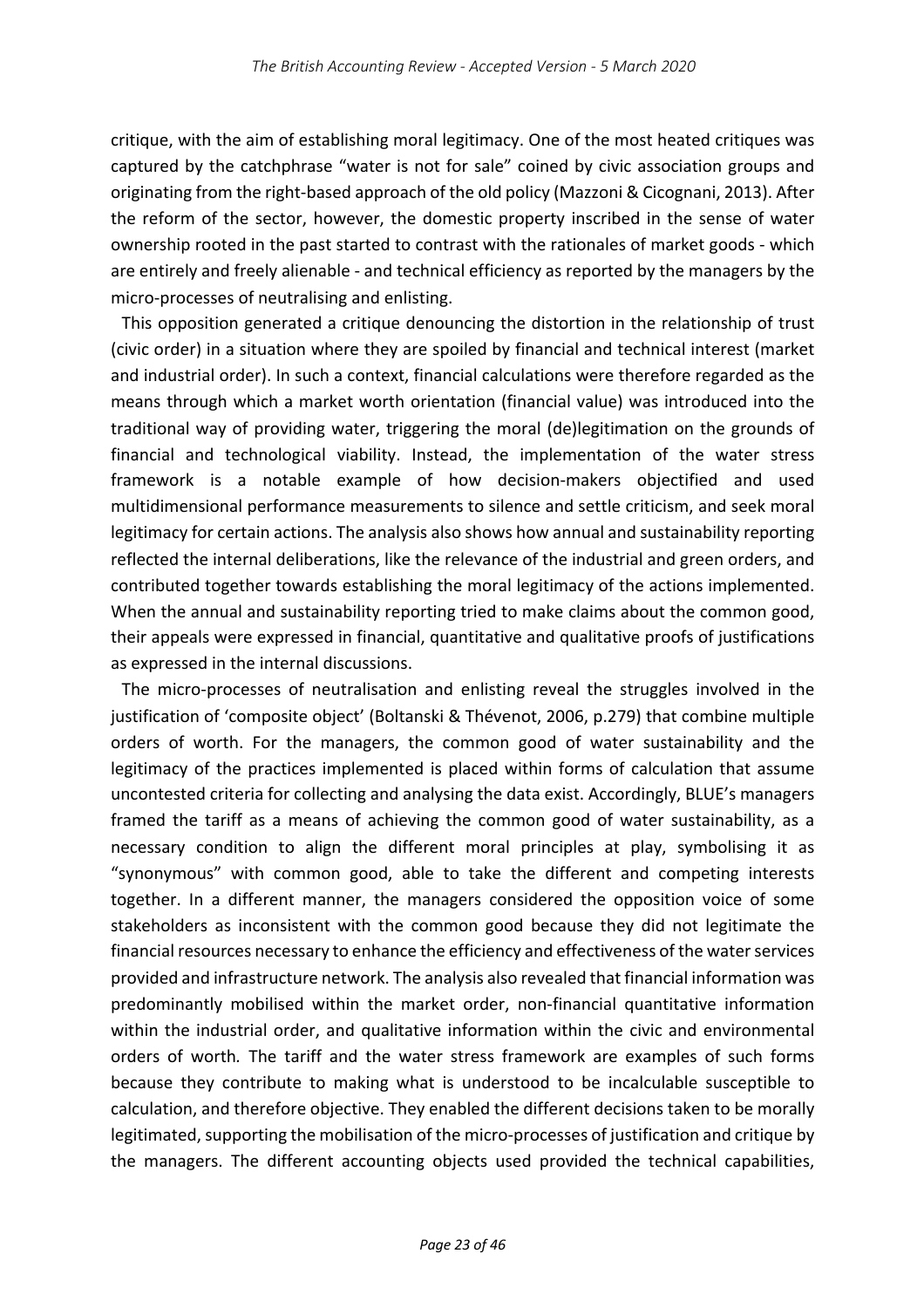information and space for critique. In doing so they generated compromises, alignments and clashes of worth.

# *Justifying additional resources: summoning legitimacy from normative definitions and giving sense to how other actors understand the common good of water sustainability*

A second significant controversy for the managers was represented by the need to justify the necessity for further financial resources for operational investments. Before the reform of the sector, the water service was managed directly by the Municipalities which required as payment, an amount that did not reflect the actual cost of the service and did not provide sufficient financial resources for water infrastructure maintenance and investments. The local community did not see this as problematic because the tariff charged was little, and water users were accustomed to paying a small amount regardless of how much water they used. After the reform, all Italian water utilities needed to change their way of operating in order to assure better financial and non-financial performances and water management services, and began to consider how they would secure sufficient financial resources to assure adequate operational investments and maintenance of the water infrastructure.

The main concern, according to one manager, was focused on how to balance the unceasing need for the investment necessary to maintain and update the water infrastructure (i.e. water catchment, water treatment and distributions plants) with the financial resources available. This feeling was exemplified as follows by an operation manager:

*The [amount of the] tariff covers the operating costs, the capital investments agreed with the public authority and the weighted average cost of capital, which ultimately give rise to the controversie on the tariff. Money is never enough; in fact, the tariff does not cover all investments we have made over the years. We need loan capital from the bank, and it is not easy because water sector is not regarded as bankable.* (Interview, OM7)

The lack of financial resources contributed to the creation of uncertainty and a sense of urgency within BLUE which was justified and mobilised by the managers through financial and non financial-information and the relevance of the industrial worth:

*"We manage 5,800 kilometres of pipeline, mostly built in the 1950-60s; the conduits are old and break all the time. We would need enormous financial resources to replace and build new plants for transporting and treating water [...] huge investments [...], and although the tariff has increased, it cannot cover the expenditures that would be needed."* (Interview, DIR2)

The managers tested the worthiness of the investment with the effectiveness of technological infrastructure, justifying the importance of the industrial worth ('we would need enormous resources to replace and build new plants for transporting and treating water'). In this context, the managers used financial data as a relevant test of worth to legitimise the moral foundations for claiming additional financial resources. As a director explains: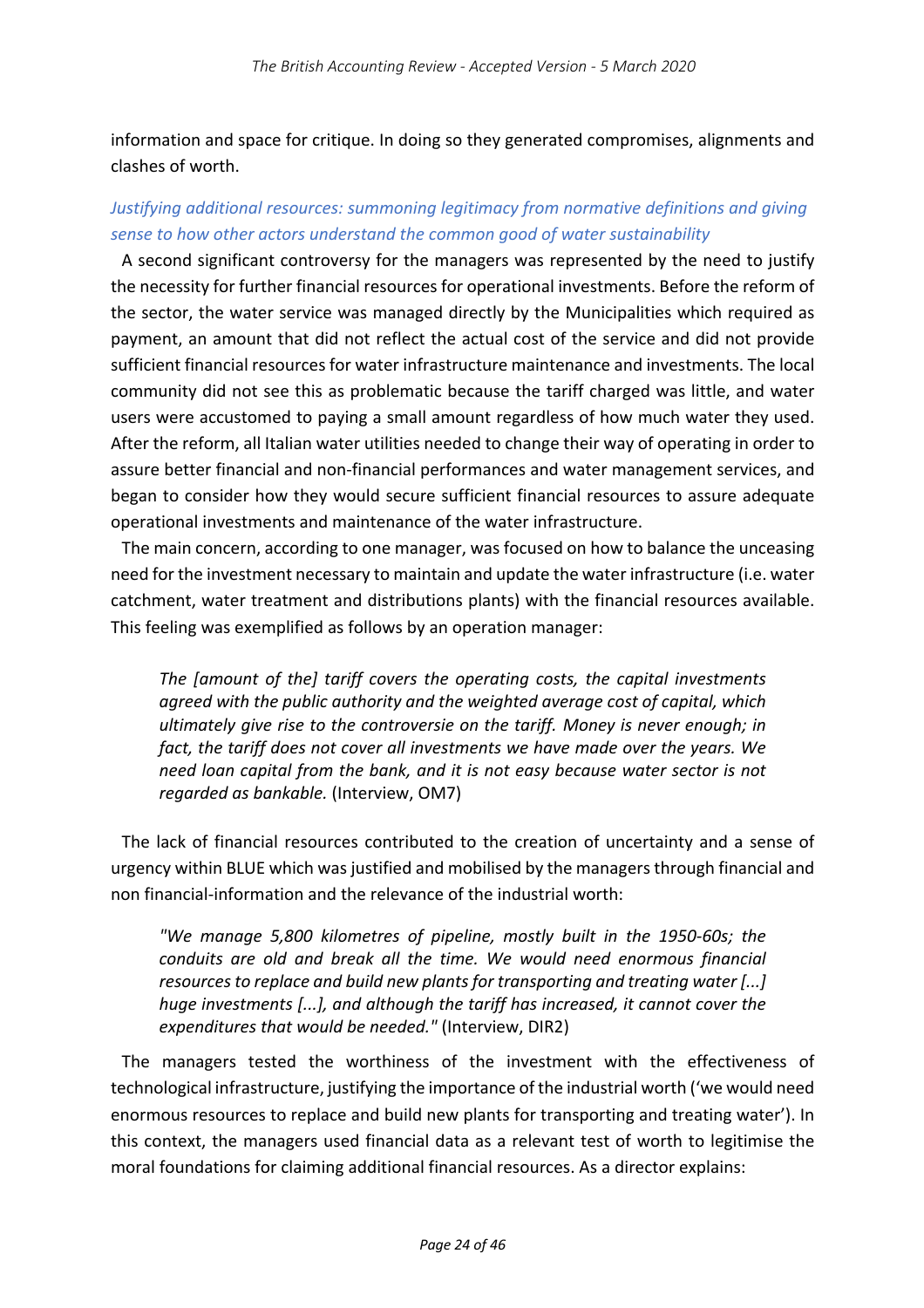*"We made, on average per year, about €50million worth of investment with a peak of €66million of investment in 2010 […]. The need for investment in water services, we are not the only ones to say, would need twice as much as that."*  (Interview, DIR4)

One of his colleagues expressed a similar view:

*"In our context, the investments are agreed with the public authority that represents the Municipalities which, in turn, are also interested in the waterworks. The investments that are required to make a network 'smarter' are perceived as wasted money. But they give visibility, improve the quality of the service and give a sense of modernity. We still have technology and processes of the early 1900s, and we keep it for reasons of cultural laziness"* (Interview, OM4)

These justifications exemplify the micro-process of summoning action by others, where BLUE's managers sought to establish moral legitimacy by providing normative descriptions of how things should operate to attain the common good of water sustainability.

Also, in this case, the internal critical aspects reverberated in the external disclosure through the use of financial information. At the time of the research, for example, the financial statement allocated the entire net profit to reserves with the aim of self-financing the activities through a retained-earnings policy. The reported income indicators (e.g. ROI, ROE and ROS) showed an economic performance on a par with the sector, yet not showing a focus on financial performance achievement. Taken together, this information revealed that BLUE did not return financial resources to the central government via dividends, but rather used the net earnings to increase the equity, and thus the capability, for self-financing long-term investment in the water supply infrastructure. The financial reports reflected, in particular, the internal relevance of the industrial worth. They provided a detailed list of industrial interventions concerning water network renovation and maintenance, and the relative financial resources employed in each investment. A trend of low-level financial and nonfinancial key performance indicators focusing on specific processes (such as capital expenditure for a cubic meter of water and capital expenditure per user served) were also reported.

While showing the improvement of industrial performances (e.g. the reduction of water losses achieved), the annual financial reports criticised the national water policy and used financial and non-financial indicators as tests of (un)worthiness from the market (economic negative repercussions for the organisation) and domestic orders (industrial targets) to justify why local and national institutions should provide resources for water sustainability. As the extract from BLUE's financial report explains:

*"In order to achieve even more significant and lasting results in reducing losses, it is, however, necessary to allocate additional financial resources to the implementation of massive pipeline replacement plans, which allow a progressive modernization of the water networks."* (Paraphrase from BLUE's Annual Report, 2012)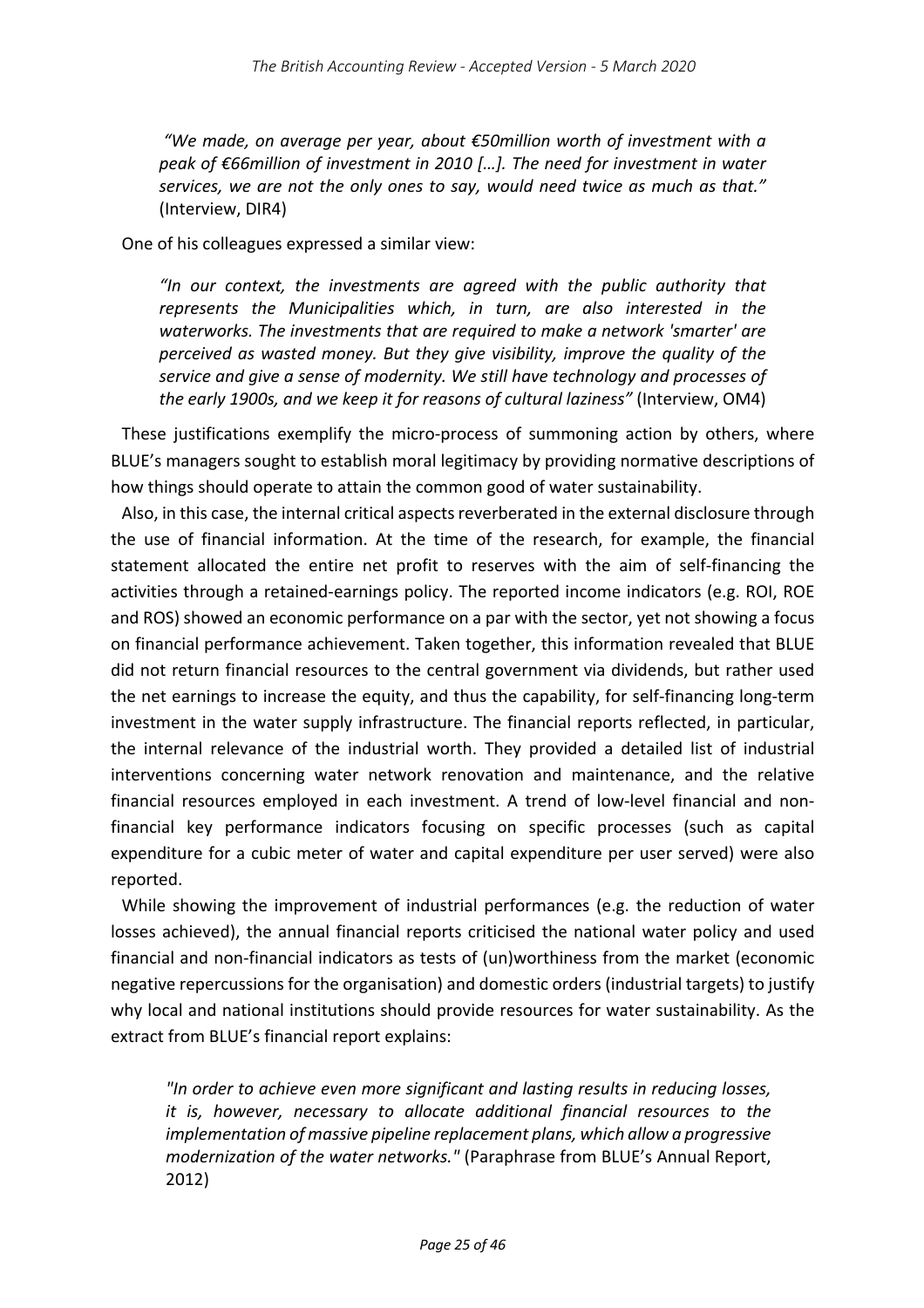In addition, the financial information concerning the tangible fixed assets included in the notes to the financial statements (for example the asset's historical costs and depreciation) subjected the industrial worth to a test, thereby enlisting its moral legitimacy. The notes to the financial statements reported a lengthy analysis of fixed assets' depreciation criteria and their relationship with the tariff.

The moral legitimacy of the industrial worth acted as a means of boosting the acceptability of the additional resources needed to improve water sustainability, revealing the presence of an up for grabs question. The micro-process of summoning, and the use of technical and financial accounts to convey complex industrial stories, was mobilised by BLUE's managers to legitimise the internal industrial rationality with external stakeholders and to cope with those tensions, as explained by a director:

*"We have a certain level of investment for each year. It is defined in collaboration with the local authority for water utilities that control if we do it. If we do not achieve the level of investments negotiated, we have penalties to pay, therefore, we do them all. Sometimes however, there have been years that we have gone even further, with costs totally at our charge, that have been not recoverable in the tariff."* (Interview, DIR1)

A related micro-process that was used by the managers to explain the controversies linked to the operational investments was 'sensegiving'. Within sensegiving, the managers, and also the external reports, seek to establish moral legitimacy by trying to influence how other actors make sense of the common good (Gioia & Chittipeddi, 1991). Sensegiving can take a variety of forms, and BLUE's managers sought to build narratives that put water sustainability and related investments in a broader perspective linked to the market, industrial and civic moral principles:

*"In my opinion for too many years, other European countries teach us, in Italy there has not been an industrial management of water. Until 2002, we had municipalities that paid for water a fifth of what they pay for it now. But if in Denmark or in Germany that are places where water is not lacking, the water system has a tariff four times ours, I think these countries do not steal from their citisens […]. The problem is that we have never had this perception because no one has ever given this information to citizens. The investment plan should be double what if we want to change an adequate number of pipelines as a civil country."* (Interview, DIR3)

The technical argumentations provided by BLUE's managers aimed to convey a story of industrial complexity and long-termism, designed to engender moral approval, that resounded in and affected both internal deliberations and external reporting, mobilising investment information and data. The micro-process of sensegiving largely included the up for grabs question of the investment: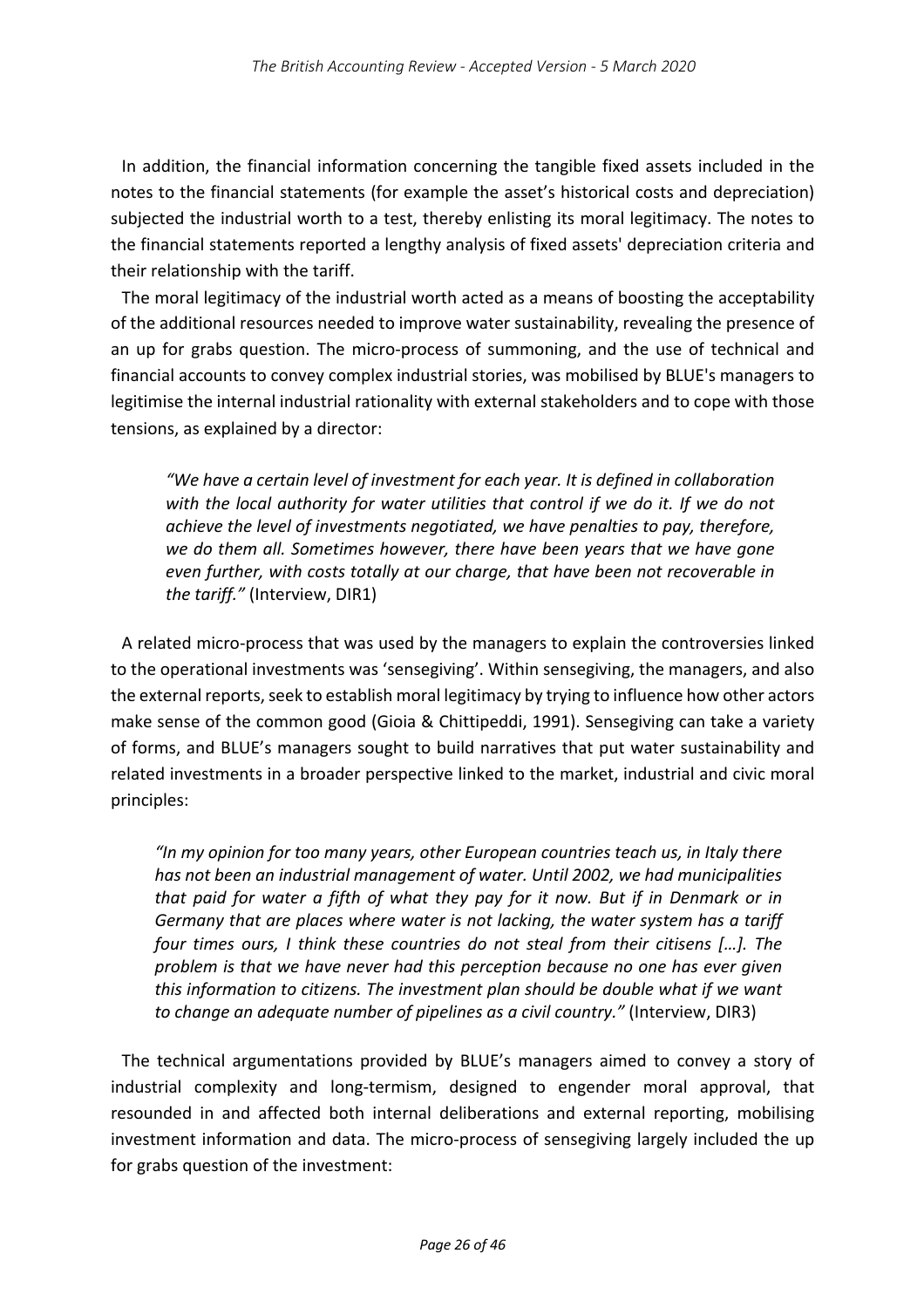*"As manager of the investments, I touch it* (the investment budget) *with my hands every day and there is a substantial problem: the message has been passed that water is public and the invested capital must not be remunerated is a slightly superficial message. […] The remuneration of the invested capital is not that which is needed by BLUE to make profits but that which is needed by BLUE to pay the interest on the loan. It is quite obvious that I do all the calculations to optimise investments, but if I sell water at the operating cost I have little chance of making investments."* (Interview, OM6)

The external reports, with their emphasis on financial and non financial information, were also part of the micro-process of sensegiving. For example, the financial information concerning the capital expenditure (Capex) and operating expenditure (Opex) acted as a relevant test for legitimising and prioritising the moral foundations of the industrial worth within the annual reports, contributing to the establishment of the moral legitimacy of the water sustainability practices implemented by BLUE. Over the years, Capex slightly increased proportionally to Opex, indicating an intensification of the capital investments compared to the operational expenditures, testing the worthiness of the long-term strategy orientation.

The adoption of sustainability reporting and of the other voluntary reporting practices are other examples of the processes of sensegiving, also related to justifying the up for grabs question concerning financial resources. Firstly, BLUE engaged in processes of sensegiving though the publication of sustainability reports that mobilised the fame worth through the reputation of internationally acknowledged organisations, regulators, and standard setters which provide reliable assurance that organisations are upholding social, environmental performance expectations. The sustainability report, for example, endorsed the principles of the Global Reporting Initiative (GRI) framework, along with a range of national and international standards, including ISO9001 (quality management system), ISO14001 (environmental management system), SA8000 (socially acceptable practices in the workplace), ISO14064 (greenhouse gas emissions), and ISO14067 (carbon footprint). The sustainability reporting was considered a fundamental sensegiving object aimed at focusing public attention on the key messages BLUE wished to deliver:

*"…we can work well, but just the presence of a user who is dissatisfied with the service can get us in the newspaper. So, the sustainability report, I do not say in self-congratulation, it is an act of positive communication to customers that often are not aware of anything that involves managing a company like this…"*  (Interview, DIR2)

In a view shared by several managers, the preparation and publication of the sustainability report reinforced BLUE's social responsibility profile, allowing the discharge of complex and interrelated duties of information and responsibility towards a wide range of stakeholders. In some cases, the sensegiving and enlisting micro-processes were combined externally in order to further strengthen the understanding of BLUE's role in facilitating the common good of water sustainability to a wider set of stakeholders: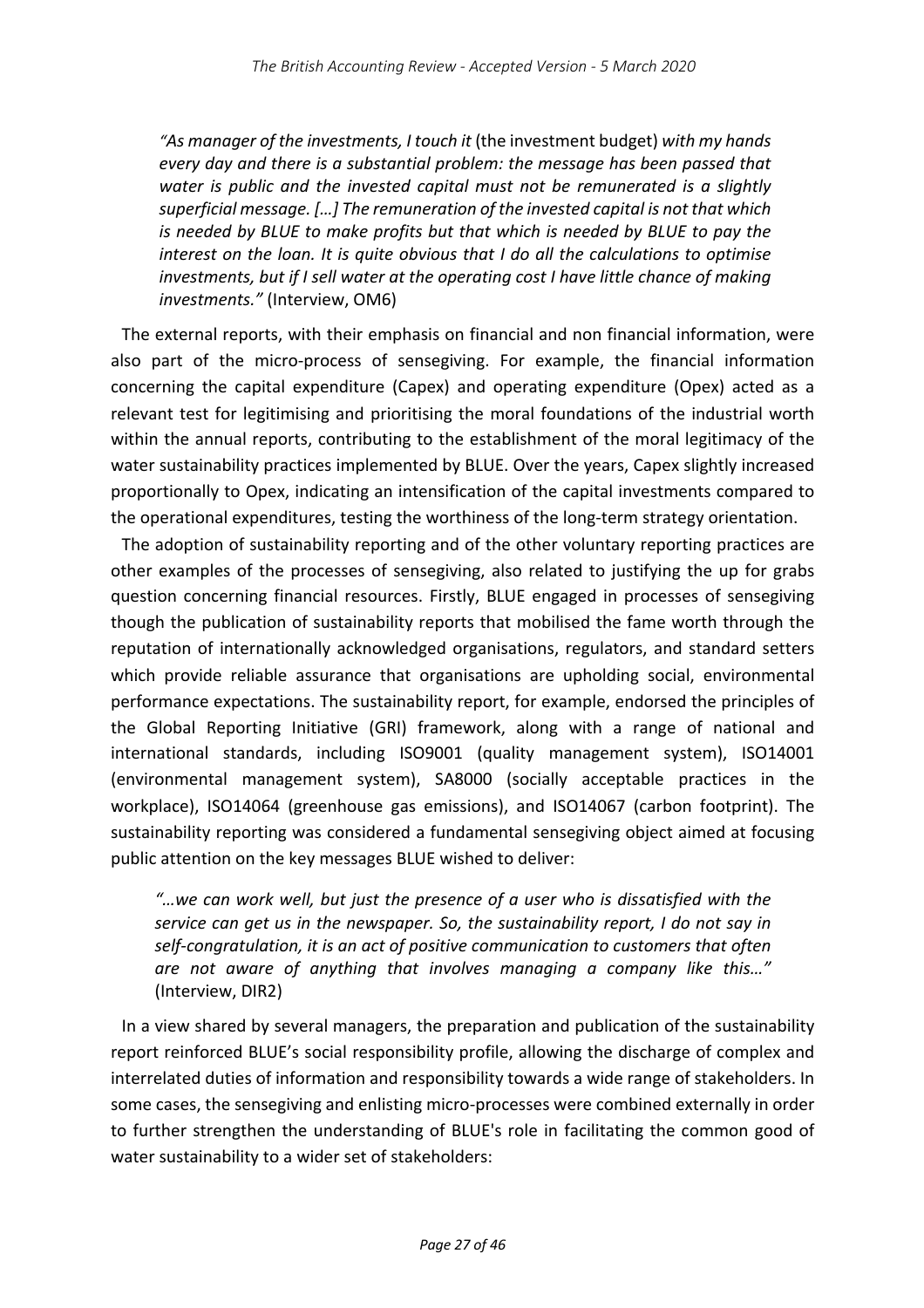*"In the last three-year period, the company always showed positive and steadily growing sustainability results. Results that are all very appreciable because they have matured in a framework characterized by different elements of uncertainty explicitly related to the 2011 referendum, which threatened to block investments by companies in the water sector and in some cases to put at risk their financial stability."* (Paraphrasis from BLUE reporting, 2013).

However, the managers pointed out a situation where internal deliberations also needed to discharge duties of social responsibility beyond those performed in sustainability reporting, in order to adequately justify the request for additional financial resources. One of the main reputational concerns experienced by BLUE's managers was the unfavourable opinion of the cost-effectiveness of the water service. One manager stressed this point through a microprocess of sensegiving, based on financial and non financial considerations:

*"In my opinion, a reflection on how the management of water services is carried out in Italy is necessary. There is a variety of behaviours between the different water utilities due to a lack of innovation and managerial laziness; some operators still have the same mentality from when the water service cost much less. I think it should be good for the whole sector, more transparency, which is not only significant at the level of public opinion but is also economically viable because it would remove much reworking when you get a person and explain that you have not cheated him/her."* (Interview, OM4)

The worry that people may feel that they have been cheated that concerns this manager highlights that the fame order, with its focus on public opinion, is an important moral principle within BLUE's deliberations. To facilitate the understanding of what water sustainability entails, BLUE's managers criticised extant reporting practices *in-vogue* in the Italian water sector (including BLUE's), deploying tests and notions of (un)worthiness from the market (economic drawback), industrial (efficiency and effectiveness of the water network) and civic orders (lack of transparency). As demonstrated by Ejiogu, Ambituuni and Ejiogu (2019), how transparency is enacted is itself central to the process of legitimation. They highlight the importance of the understandability of information disclosed as a key requirement of transparency. In the opinion of the BLUE's managers, the citizens need to know and understand that the water services have some costs that must be paid, otherwise there is a risk that the quality of water services will slip and water will not be protected and conservated. Such understanding, however, was questioned by the managers, who criticised the lack of transparency for many years and the related absence of sensegiving processes within the Italian water sector as highlighted before concerning the benchmark with others European countries.

Some managers, nonetheless, were somehow concerned that an excessive positive tone of communication could be counterproductive for BLUE's reputation, further highlighting the controversial nature of the *in-vogue* reporting practices: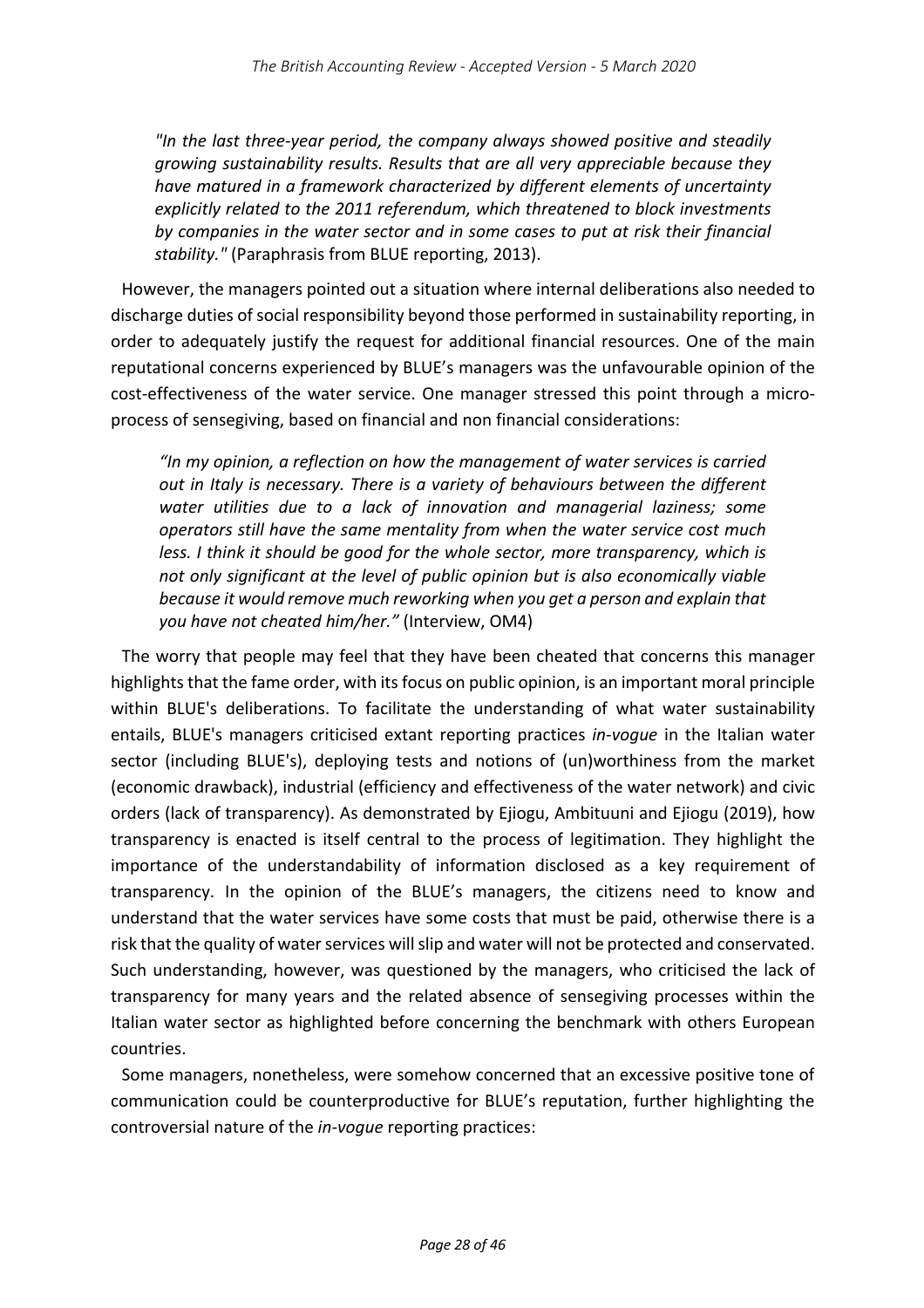*"In my view, our company is a positive case in the Italian landscape of water utilities, but we need to be aware that emphasises too much our results could be the object of critics, so the issue is to find a balance between transparency, the performance achieved and perception by the stakeholders."* (Interview, DIR3)

The manager here alluded to the decisions on whether or not to emphasise the sustainability performance in their external disclosures. As the manager tentatively suggested, such an emphasis could raise rather than slash stakeholders' scepticism of BLUE's attitude towards water sustainability on the grounds of "too good to be true", hindering the process of legitimation (Vanhamme & Grobben, 2008). Moreover, according to some managers, too much emphasis on positive sustainability performance might also generate a clash of worths between the fame order, as the expression of BLUE's moral legitimacy, and the civic order, as the expression of stakeholders' moral legitimacy. In this context, the sustainability report is not always a valid test of moral legitimation, in that it cannot provide proof to support this option (Milne & Gray, 2013; Tregidga, Milne & Kearins, 2018).

Nevertheless, the sustainability report became the main accounting object that provided the narrative to prepare other actors to understand the BLUE's version of the common good of water sustainability. One example of this narrative was the description of a stakeholder engagement programme, known as the 'water awareness initiative', concerning the sustainable use of water. The programme was developed in conjunction with several local elementary schools and ran continuously from 2002 to the time of this research. The programme focused predominantly on water stewardship and included visits to BLUE's industrial facilities where BLUE's staff organised discussion groups and performances, where the children were directly involved. As a manager explained:

*"These years, we have involved around 5,500 children and teachers in raising awareness regarding the natural and technological cycles of water that we drink and use in our homes. We try to raise awareness regarding the world of water through plant visits, workshops, and theatre activities."* (Interview, DIR2)

This initiative was directed at promoting societal well-being and shaping the public interest in water use and management (civic worth). To legitimise its stance of providing enhancements to the public good, such as education, BLUE engaged in the process of sensegiving through its external reporting, where the company ultimately positioned itself in terms of the civic good of facilitating sustainability. Another example of the sensegiving process was the account of the engagement programme known as 'High-Quality Water' that aimed at offering free, chilled, still and carbonated water to everyone through several free high-quality drinking fountains, evenly distributed across the geographical area served by BLUE. The narrative of the sustainability reports highlighted the success of the project with a profusion of quantitative performance indicators in support. These indicators provided a wide range of technical, social, environmental, and economic information, that included, among others: the chemical composition of water distributed; the number of residents supplied daily; the economic benefits for the residents compared to an average and hypothetical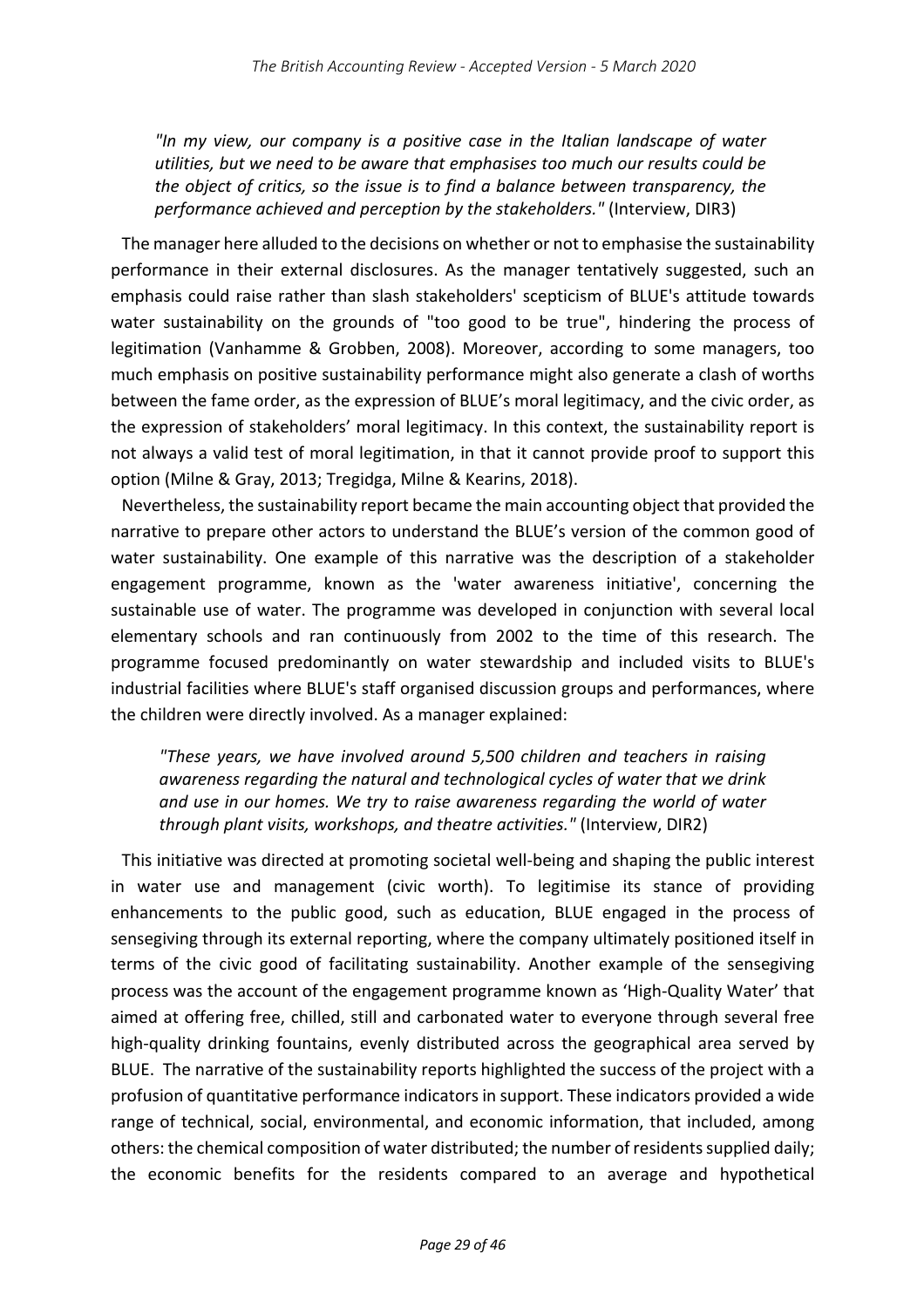consumption of bottled mineral water; the carbon savings related to CO2 emissions and the tonnes of oil used to make plastic; and the benefit in terms of reduced energy consumption and waste production, etc. In this context, the report constituted the accounting object mobilised by the managers as a test of worth within the civic order, to justify water management as a service situated in the local community:

*"Our company provided many high-quality drinking fountains in the area […]. In the end, there is a high awareness that we do not own water. We manage it, that is all."* (Interview, OM8)

The sustainability reports included several more (although minor) examples of sensegiving, such as the campaign known as 'Taste the Water', aimed, on the one hand, at encouraging the introduction of tap water consumption in school canteens to neutralise the environmental impact caused by the consumption of mineral water (green worth), and on the other hand, at investing the savings obtained in 'good deeds' (civic worth) in order to achieve forms of alignment between the different orders of worth. This held together moral principles consistent with civic and green aspects under the umbrella of water sustainability.

# **7. Discussion**

This paper aimed to increase the understanding of how accounting is implicated at a microlevel in the processes of justification and critique of moral legitimacy in pluralistic contexts. To achieve this aim, this paper examined how accounting was used by the individuals to establish the moral legitimacy of water sustainability practices after the enactment of a controversial reform of the Italian water sector. The paper directly responds to Annisette et al.'s 2017 call for more work examining on a micro-level, accounting objects that give rise to agreements and discord. Through the case study of an Italian water utility, codenamed BLUE, the analysis focused on how managers mobilised and used accounting and reporting, seeking to gain support for the water sustainability practices implemented among two internal and external stakeholders. In doing so, this paper shows how accounting and reporting was implicated in establishing moral legitimacy when multiple moral principles coexist and compete.

By identifying four processes of moral legitmation at a micro-level (i.e. neutralising, enlisting, summoning, and sensegiving) within a macro-management's aggregate concept, such as the legitimacy of sustainability practices, the findings showed that the use of accounting both stabilises and transforms the way in which the various components of BLUE – actions, behaviours and institutional structures - work together to facilitate water sustainability outcomes in two ways. Firstly, by performing "tests of worth"*,* accounting (such as the elaboration and implementation of the water stress framework) legitimates specific orders of worth, showing their underlying principles of moral legitimacy, and justifying decisions and actions. Secondly, by acting as a "qualified object"*,* accounting contributes to the management of the two controversies: water pricing and operational investments.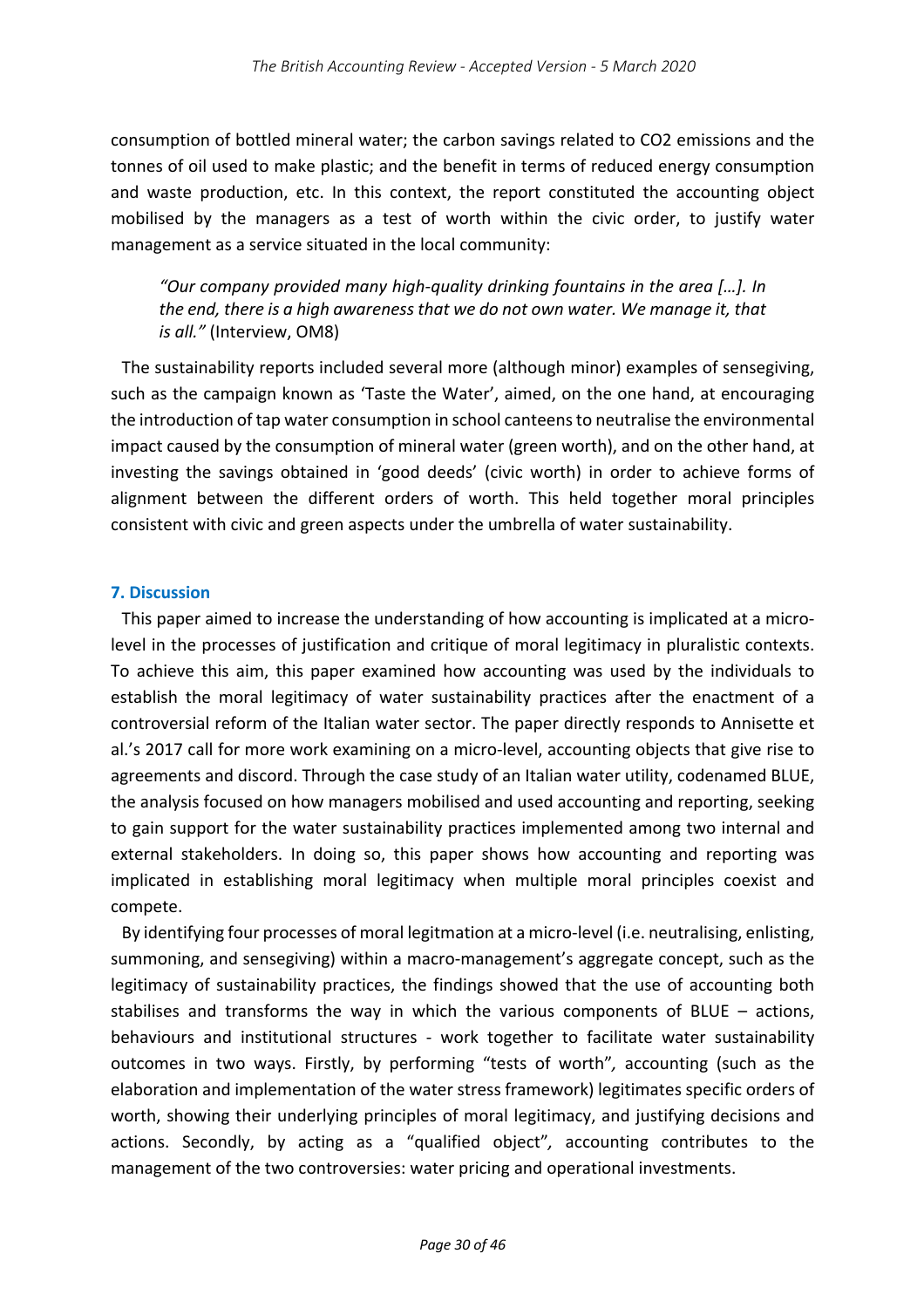This paper contributes to accounting scholarship by providing a nuanced interpretation of how moral legitimacy is established and unpacked within organisations. The analysis based on the EoW framework shows that the process of moral legitimation unfolds internally at a microlevel, on a continuum. The actions and outcomes are legitimated depending on their state of worthiness as established by the managers, who referred to different moral principles to justify them. While prior literature suggests a dichotomous view of legitimacy, underlining that it is gained, maintained or repaired by highlighting favourable external activities being undertaken by the companies (Brown & Deegan, 1998; Duff, 2017), the evidence of this paper supports arguments that legitimacy is not dichotomous but dynamically established by managers thorough different micro-processes of justification and critique, anchored and expressed by a plurality of moral argumentations. The mobilisation of the four different microprocesses to justify and critique the specific actions of the company's managers has revealed the micro nature of the legitimation process. This adds to the literature that underlines the importance of individuals in establishing moral legitimacy (Deephouse et al., 2017; Demers & Gond, 2019; Drori & Honig, 2013; Kuruppu et al., 2019; Suddaby et al., 2017), and to accounting literature, which has begun to investigate the role of the individuals in legitimation processes (Milne & Patten, 2002; O'Dwyer, 2002; Vesty et al., 2018).

Another main contribution of the paper is to illuminate the various ways in which accounting and reporting practices were mobilised to establish moral legitimacy. Accounting was used as a test of worth to legitimise, manage and govern resource allocation and external relations. Framing accounting as a test of worth that operates as a qualified object, contributes to an explanation of how accounting can become controversial (or conciliatory). The case analysis shows the multiplicity of orders of worth (market, industrial, civic, green, and also fame) implicated in establishing moral legitimacy, and the use of accounting and reporting practices as tests of worth in arranging the competing moral priorities involved in the two controversies analysed. The conceiving of accounting and reporting as tests provides an understanding of how accouting is mobilised at a micro-level within controversial situations, a topic that, thus far, has not been analysed specifically by the sustainability accounting literature.

The controversy that surrounded the water tariff is a notable example of disagreement involving various moral principles that are at play in the market, industrial and civic orders of worth for the (de)legitimisation of the rationale and the method used to assign a price to water. By observing how accounting is viewed by managers as an (in)appropriate test, the case illuminates the nature of the controversy that is involved in a clash of worths (Boltanski & Thévenot, 2006). As managers and civil right activists disagree about the order in which the test is carried out, accounting as a test and object of industrial and market worth is challenged on the grounds of a civil worth orientation (namely, public water supply). The outcome of this controversy was increased information in the report, through special sections within the annual report and sustainability reporting that used forms of non-financial accounts to offer external stakeholders further insights in to the complexities (hence the cost) involved in the provision of urban water services.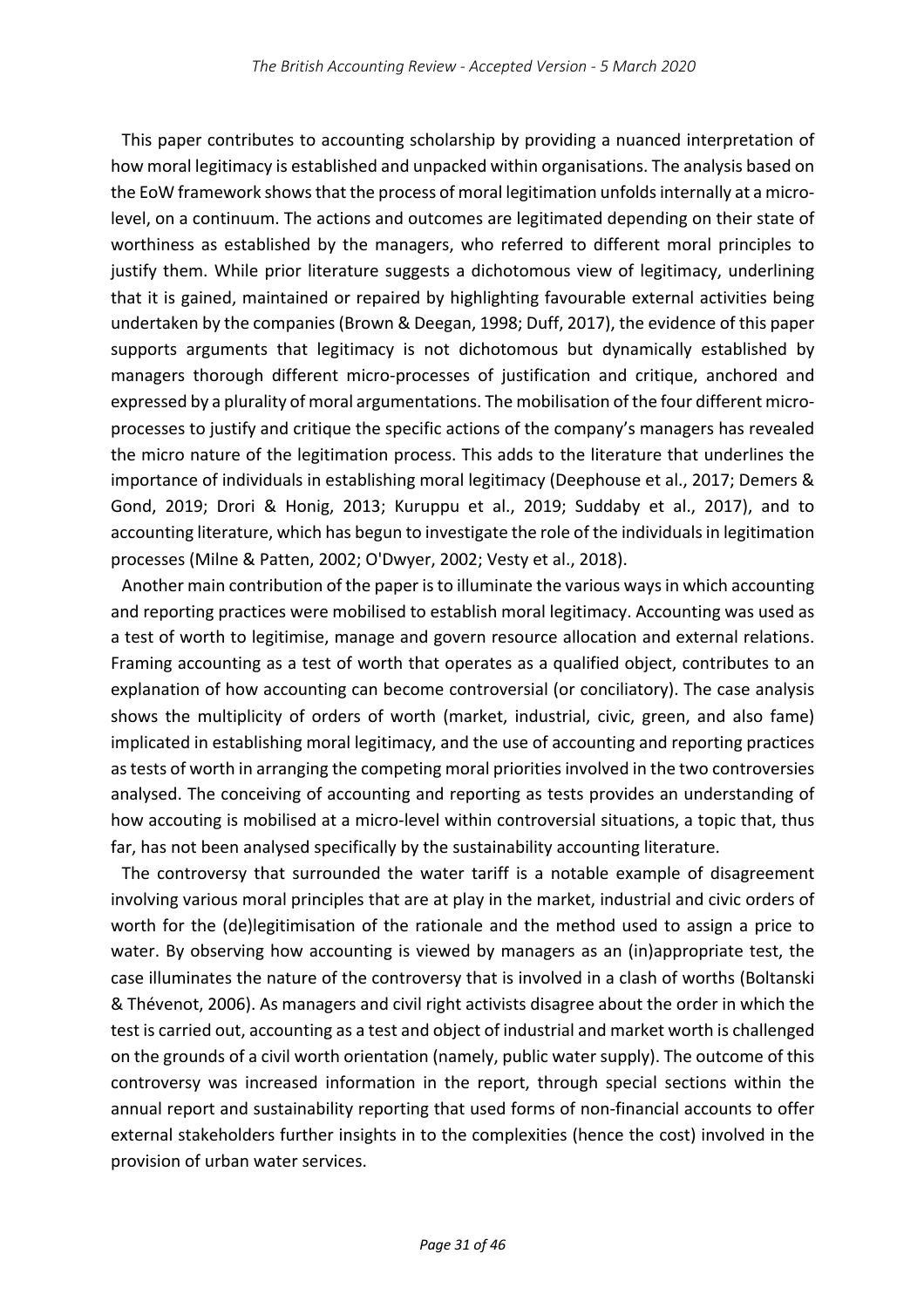Further, most managers criticised the tariff determination process, but not the principle of the tariff itself, which they consistently justified. They argued that the tariff was not appropriately set to allow the compensation of the multiple moral principles involved in the provision of water services by BLUE. To support to their criticism, they produced exemplar stories concerning water network renovation - consistent with an industrial worth orientation – and favoured an adjustment in the determination of the tariff, what Boltanski and Thévenot (2006) refer to as "tightening the test". Also, in this case, the outcome of this controversy was the elaboration of the accounting and reporting practices to reflect the internal struggle into the external communication, that also comprised - in this instance - the water regulator, in addition to the local community and citizens. The paper enhances the understanding of the dynamic interplay between "humans, their organisations and non-human worlds" (Russell et. al, 2017, p. 1428), by highlighting the dynamic role of accounting and, specifically, its crucial role in supporting the judgement of managers seeking compromises and alignments between multiple moral principles.

In addition to the above contributions, this paper adds to the sustainability disclosure literature by critically analysing how the internal delineations and the external reports interacted each other in order to establish the moral legitimacy of the sustainability practices implemented. This paper offers insights into the unfolding of the moral legitimation process of sustainability, showing that the market, industrial, civic and green orders of worth were both used by the individuals and communicated by the external reports to establish moral legitimacy. While Spence's (2007) concern is that social and environmental reporting, as propounded by business itself, tends to obscure conflicts between business, society and the environment, the case analysis has revealed that BLUE's external reporting practices reflected the internal tensions between the coexisiting orders of worth involved in the controversies related to water sustainability. In this regard, the paper offers empirical evidence of the link between internal deliberations and external reports contributing to debate concerning the potential consistency of internal and external organisational practices and reporting (Laine, Järvinen, Hyvönen & Kantola, 2017; Maroun, Usher & Mansoor, 2018; Passetti, Cinquini & Tenucci, 2018).

To sum up, the results suggest that managers may use accounting, not just to legitimate their operations and performances, but also to underline the moral principles of the decisions taken and the related worldview of the common good that, in the case of BLUE, was expressed in terms of market, industrial and civic orders. The analysis adds to the studies of the micro plurality of rationalities within organisations and the related role of accounting (Annisette & Richardson, 2011; Annisette et al., 2017). The company and its managers used their moral 'toolkit' to face the institutional complexity of the contested water sector reform, which was objectified thorough the different micro-processes, the accounting objects and the external reporting practices. This paper shows that moral legitimacy was both internally established by the managers, and externally communicated, revealing the complexity of the moral legitimation process.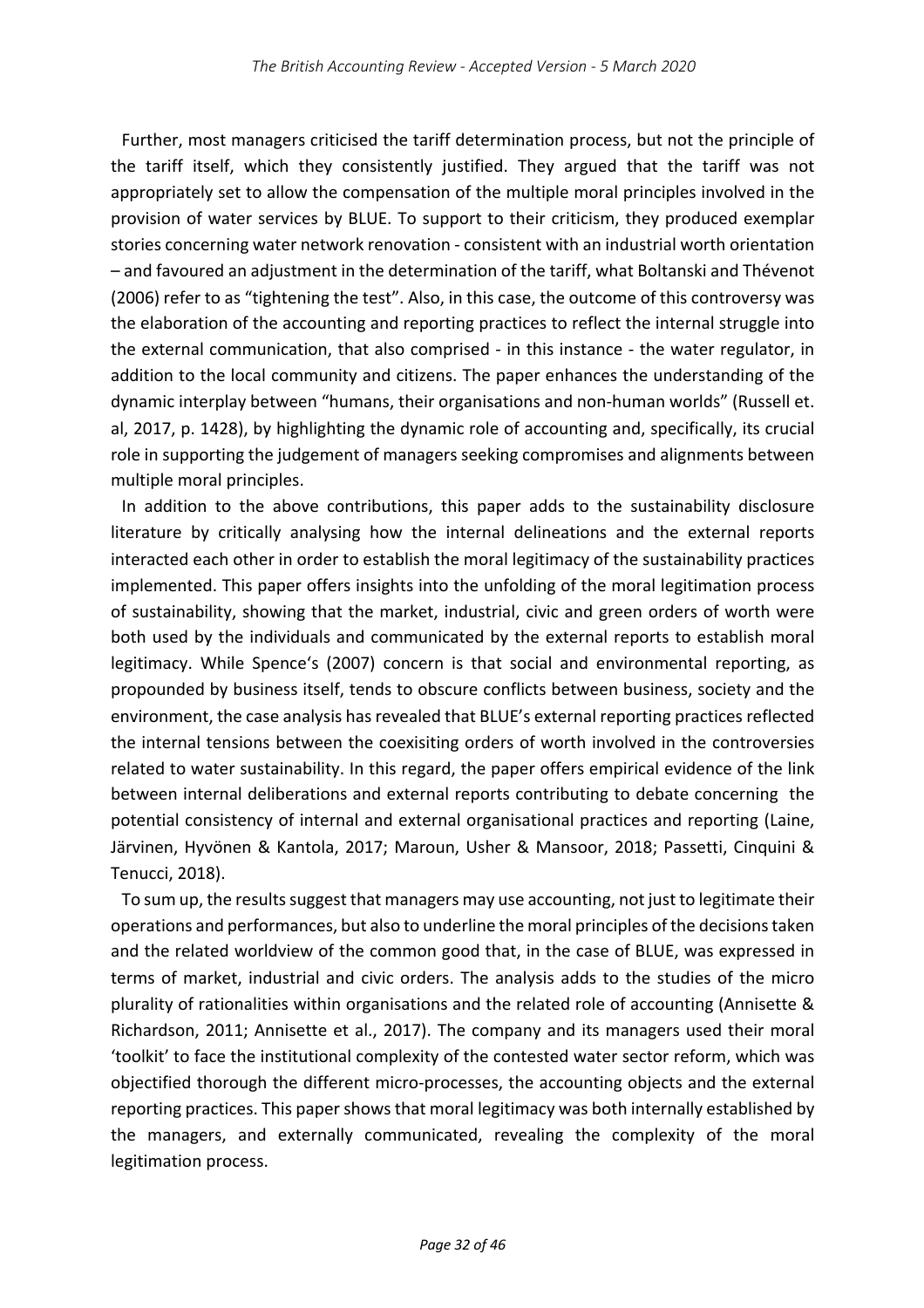# **8. Conclusions**

This paper has implications for the understanding of the worthiness of accounting in practical, everyday modes of organising. Specifically, this paper provides insights into how accounting connects senior management thinking and decision-making in practice. The findings of this paper provide insights into how individuals can take advantage of the possibilities afforded by drawing on the multiplicity of rationalities when seeking viable pathways towards water sustainability. The results may inform organisational decisions and resource allocation in the water sector, evidencing that specific accounting objects might be designed and mobilised to promote a more sustainable use of water, balancing operational efficiency, water equitable access and distribution, and water conservation. Accounting objects might shape and support transparent water decision-making, support negotiations between multiple actors, and help to build trust. The analysis of the continuum of legitimation shows that the battle must first be won to establish the case for an industrial order of worth i.e. that investment in infrastructure is necessary in order to provide water - before accounting plays a decisive role - i.e. how much investment is required and therefore what is an appropriate charge. From this perspective, part of the legitimation campaign established by the case study organisation might be seen as legitimating the order of worth so that accounting can be deployed. An example of this was the project to raise the awareness of school children about the "natural and technological cycles of water". The reference to the 'technological' water cycle provided by one interviewee, epitomises the centrality of water infrastructure, so that (as the public become 'better' educated) accounting-based arguments were accepted<sup>6</sup>.

Further, a continuous engagement and problematisation of the controversies surrounding water sustainaibility is also required to manage the trade-offs between the economic, social and environmental issues, and accounting objects may inform situations where the common good is taken into consideration (Pesci, Costa, & Andreaus, 2019). As water sustainability continues to be a significant challenge for socio-economic progress and human health in developed countries such as Italy, this study provides insights into how progress might begin to be supported.

The results may inform public policy debate, evidencing that institutional reforms, instruments and public investment decisions, like water tariffs, should be carefully balanced, with the aim of aligning industrial, green and civic aspects with market priorities. Public policy and regulatory approaches need to open up the tensions and trade-offs between the multiple rationalities and principles of evalution related to water sustainability. Managing the tradeoffs might develop more inclusive decision-making processes that involve institutional actors, water public utilities and informed civil actors. Examples of inclusive decision-making might concern the development of new investment plans, priority programs for catchment management, traditional water supply infrastructure renovation, and new green water infrastructure. Also, effective water governance requires transparent policies and decisions to

 $6$  The authors are grateful to a referee for raising this point.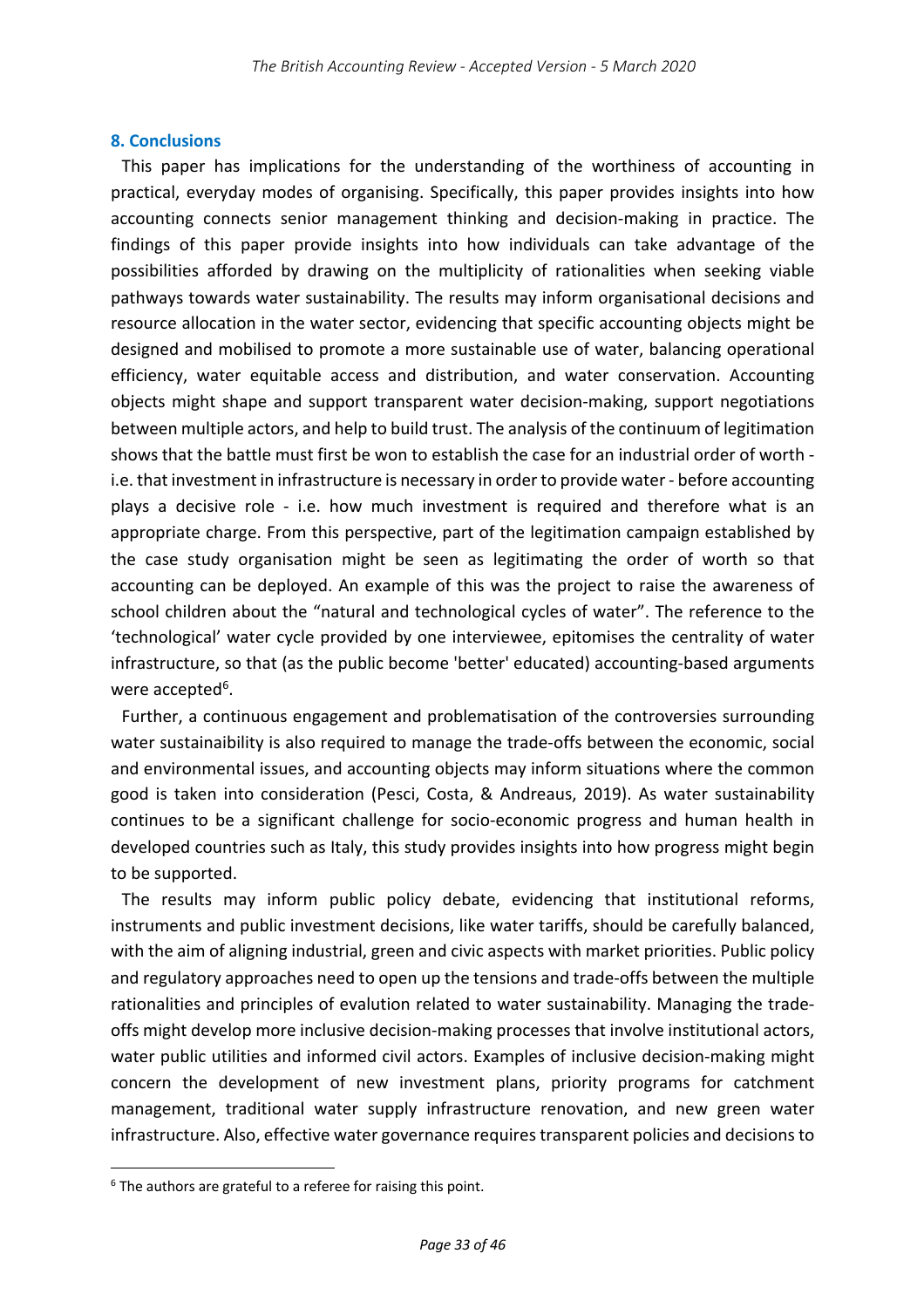strengthen the concept of water sustainability as the common good. Finally, this case study has implications for corporate water accounting and accountability more generally, as its shows the importance of monitoring, using and disclosing a large set of water data to inform society and stakeholders on how water is managed, and the presence of controversies involved in achieving water sustainability. The requirement to disclose additional details of operations in water-stressed areas is probably the major change of the updated Global Reporting Initiative standard on water. This case study suggests that disclosure and use of water information is a very sensitive issue which requires placing at the center of the decisionmaking process, the security and the sustainability of water for society, the local community and population, and not the profit maximisation of companies and water financialisation (please see Bayliss, 2014; Jagge & Newman, 2013; Jermier & Forbes, 2016).

This study has limitations which open up avenues for future research. An important limitation is that the analyses outlined in this paper are specific to the setting analysed, which limits the generalisability of findings to other institutional settings. As prior accounting research has shown the importance of national cultures, legal and regulatory contexts in the pursuit of practices and institutional responses to sustainability (Moore, 2013), future studies could add to this research by including other geographical areas and sectors. Additionally, while this paper is based on an extensive body of empirical material, it focuses mainly on organisational decision makers within a single organisation. While care has been taken to balance the perspectives of managers who have different roles in BLUE's activities, this is necessarily a subjective process. The identification of BLUEs respondents could disregard the opinions of other relevant actors not identified as associated with BLUE's decision making.

Future research could extend this literature to include groups of stakeholders and extend the time period of analysis to discover how and whether, over time, water sustainability demands change. Another direction for further research would be to study the historical contingency of water sustainability through the EoW framework. This avenue of inquiry could provide an essential contribution to understanding the functionality and evolution of alignments and compromises, through accounting, in a context where best practices have not yet been consolidated into a norm. Additionally, how the multiple rationalities of water sustainability are reflected in the external reporting practices could represent a further avenue of research. It could deepen the understanding of the present findings and of the role of external reporting in shaping the reality of water (un)sustainability, its management, assessment, and reporting. The analysis of the micro-processes relating to sustainability accounting is a further important avenue of research, as micro-processes deepen the understanding of how and why certain decisions and actions occur and unfold within organisations. The analysis of micro-processes is also related to psychology which might be a further perspective to understand sustainability accounting (Gond & Moser, 2019).

A final important direction of future research would be to further explore the relationship between commensuration, justifications and decision-making. The performative role of commensuration is demonstrated by the repeated efforts of social and environmental scientists to model and quantify visions of sustainable development that resulted in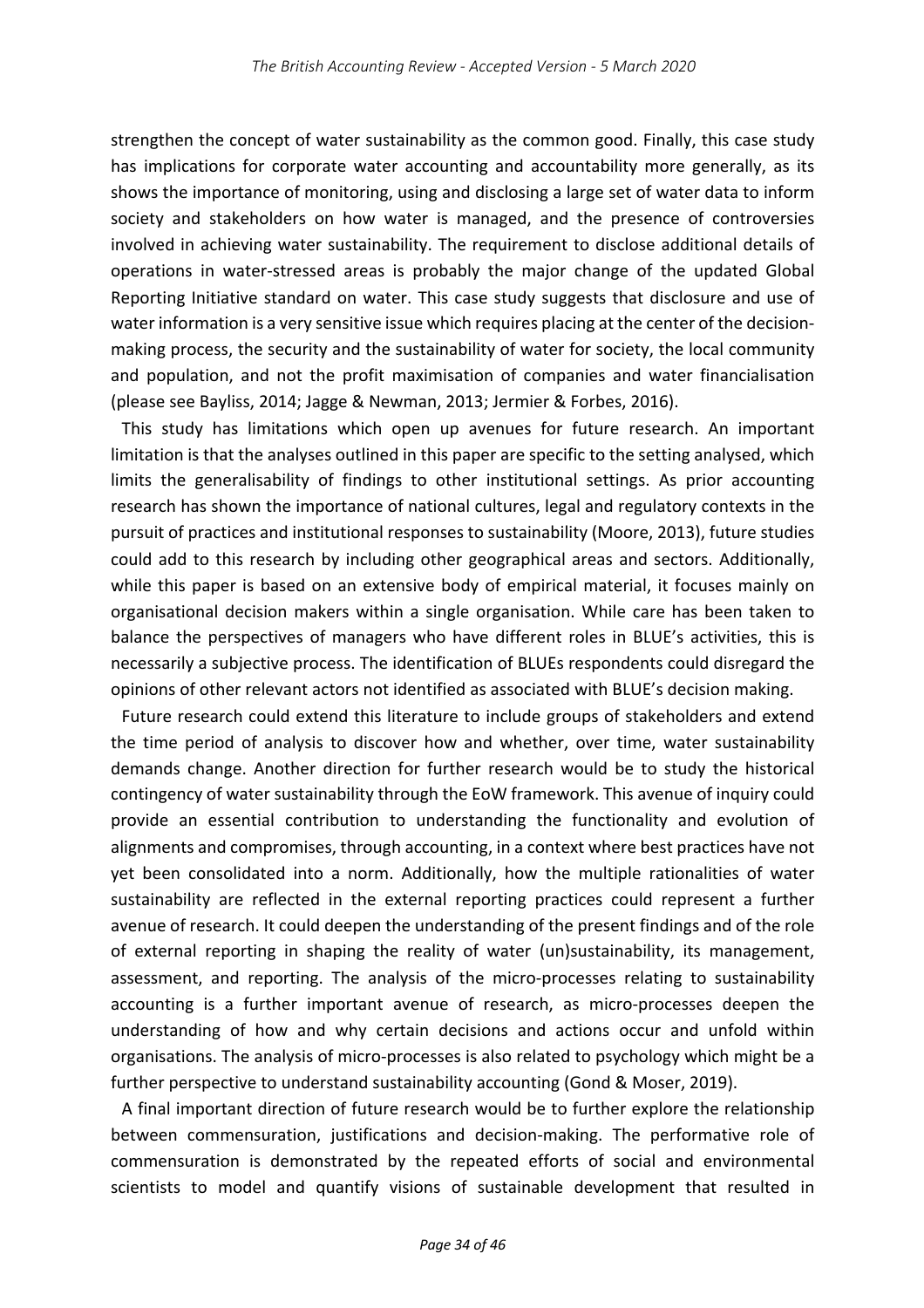governance models such the Planetary Boundaries model (Rockström et al., 2009; Steffen et al., 2015) and the Sustainable Development Goals (SDGs) (UN, 2015). These models, in various guises and through a range of means, have as their common denominator a process of commensuration that occurs at several levels of analysis. More focused examination of the role of accounting and accountability in the processes, either that precede commensuration or occur during the various levels of analysis, are likely to add significantly to the understanding of the development of these practices.

### **Acknowledgements**

We would like to acknowledge the helpful comments of the participants at the 2018 European Accounting Conference, and colleagues at the accounting research seminars at the University of Bergamo and the University of Trento. Finally we thank Markus Milne, who dealt with this paper editorially, as well as the two anonymous referees of this paper for their helpful guidance and comments received along the revision process. Any remaining errors are a result of our own work.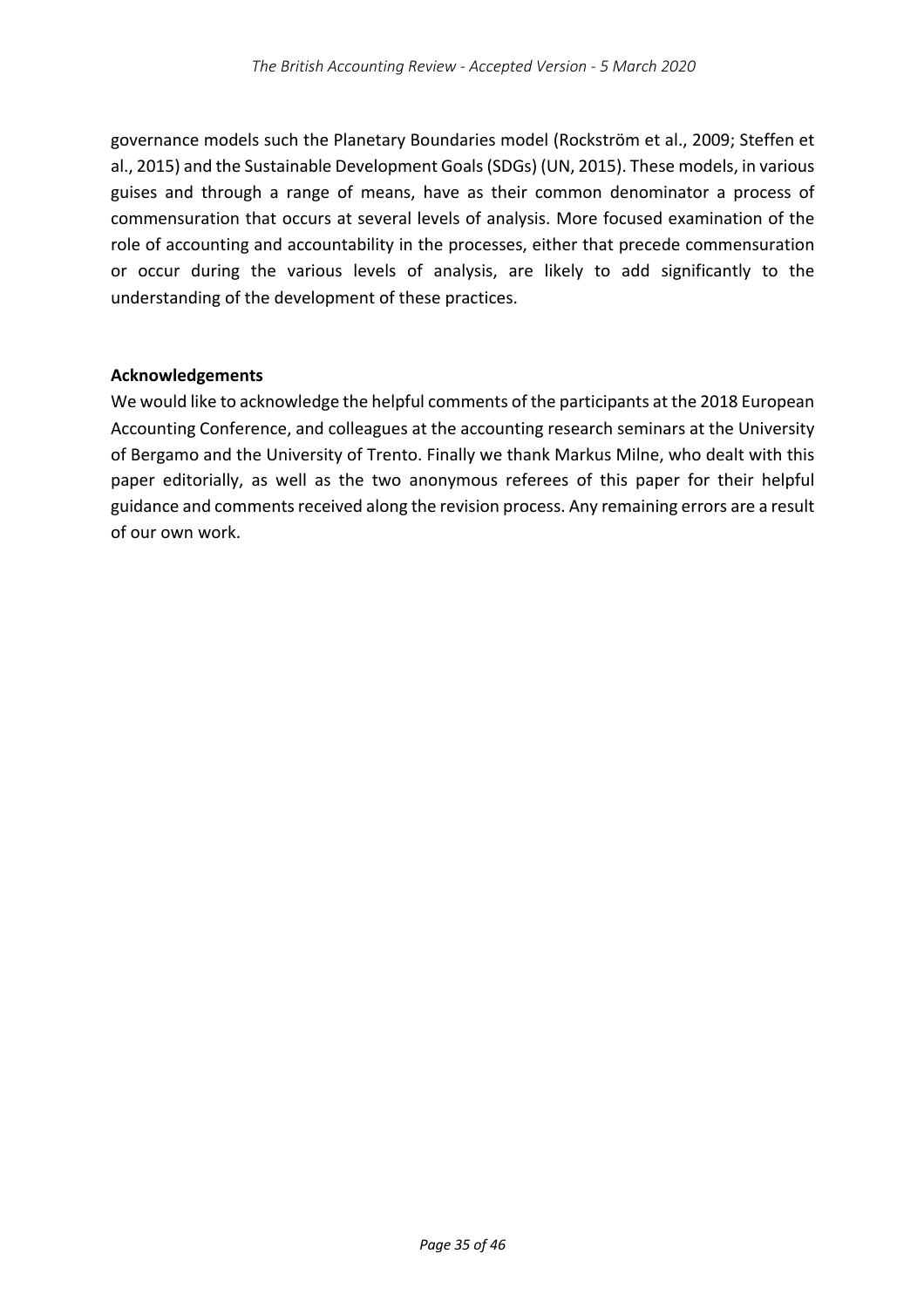## **References**

- Aguilera, R. V., Rupp, D.E., Williams, C.A., & Ganapathi, J. (2007). Putting the S back in corporate social responsibility: A multilevel theory of social change in organizations. *Academy of Management Review*, *32*(3), 836-863.
- Aguinis, H., Glavas, A. (2012). What we know and don't know about corporate social responsibility: A review and research agenda. *Journal of Management*, *38*(4), 932-968.
- Annisette, M., Richardson, A. J. (2011). Justification and accounting: applying sociology of worth to accounting research. *Accounting, Auditing & Accountability Journal*, *24*(2), 229- 249.
- Annisette, M., Vesty, G., Amslem, T. (2017). Accounting values, controversies, and compromises in tests of worth. *Research in the Sociology of Organizations*, *52*, 209-239.
- Arjaliès, D.L., Mundy, J. (2013). The use of management control systems to manage CSR strategy: A levers of control perspective. *Management Accounting Research*, *24*(4), 284- 300.
- Bayliss, K. (2014). The financialization of water. *Review of Radical Political Economics*, *46*(3), 292-307.
- Barney, J.A.Y., Felin, T. (2013). What are microfoundations?, *Academy of Management Perspectives, 27*(2), 138-155.
- Bebbington, J. (2001). Measuring sustainable development performance: Possibilities and issues. *Accounting Forum*, *33*(3), 189-193.
- Bitektine, A. (2011). Towards a theory of social judgements of organizations: the case of legitimacy, reputation and status, *Academy of Management Review, 36*(1), pp. 151-179.
- Bitektine, A., Haack, P. (2015). The "macro" and the "micro" of legitimacy: toward a multilevel theory of the legitimacy process, *Academy of Management Review, 40*(1), pp. 49-75.
- Boltanski, L. (2011). *On critique: A sociology of emancipation*. Cambridge: Polity Press.
- Boltanski, L., Chiapello, E. (2005). The new spirit of capitalism. *International Journal of Politics, Culture, and Society*, *18*(3-4), 161-188.
- Boltanski, L., Thévenot, L. (2006). *On justification: Economies of worth*. Princeton: Princeton University Press.
- Bracking, S., Fredriksen, A., Sullivan, S., & Woodhouse, P. (2018). *Valuing development, environment and conservation: creating values that matter*. London: Routledge.
- Brown, N., Deegan, C. (1998). The public disclosure of environmental performance information—a dual test of media agenda setting theory and legitimacy theory. *Accounting and Business Research*, *29*(1), 21-41.
- Bryman, A., Bell, E. (2015). *Business research methods*. Oxford: Oxford University Press.
- Burritt, R.L., Christ, K.L. (2017). The need for monetary information within corporate water accounting. *Journal of Environmental Management*, *201*, 72-81.
- Chenhall, R.H., Hall, M., Smith, D. (2013). Performance measurement, principles of evaluation and the development of compromising accounts, *Accounting, Organizations and Society*, *38*(4), 268-287.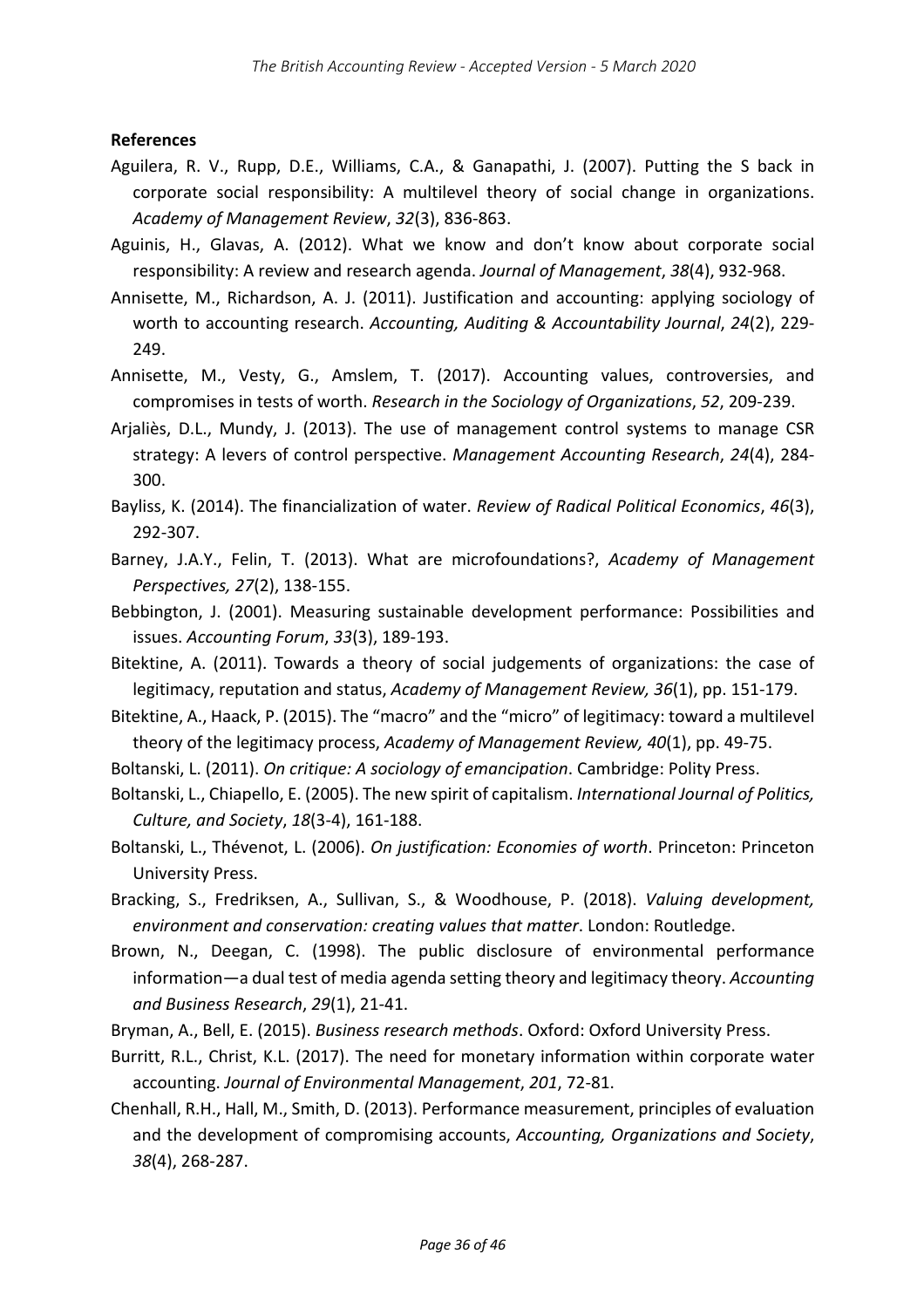- Cloutier, C., Gond, J.P., Leca, B. (2017). Justification, evaluation and critique in the study of organization: An introduction to the volume. *Research in the Sociology of Organizations*, 52, 3-29.
- Chalmers, K., Godfrey, J. M., Lynch, B. (2012). Regulatory theory insights into the past, present and future of general purpose water accounting standard setting. *Accounting, Auditing & Accountability Journal*, *25*(6), 1001-1024.
- Cho, C.H., Laine, M., Roberts, R.W., & Rodrigue, M. (2015). Organized hypocrisy, organizational façades, and sustainability reporting. *Accounting, Organizations and Society*, *40*, 78-94.
- Christ, K.L. (2014). Water management accounting and the wine supply chain: Empirical evidence from Australia. *The British Accounting Review*, *46*(4), 379-396.
- Cooper, D.J., Morgan, W. (2008). Case study research in accounting. *Accounting Horizons*, *22*(2), 159-178.
- Cooper, S.C.L., Stokes, P., Liu, Y., & Tarba, S.Y. (2017). Sustainability and organizational behavior: A micro-foundational perspective. *Journal of Organizational Behavior*, *38*(9), 1297-1301.
- Council of Europe (1968). European water charter proclaimed in Strasbourg May 6. *Journal of the American Water Resources Association, 5*(2), 59-61.
- Crowther, D., Carter, C., Cooper, S. (2006). The poetics of corporate reporting: Evidence from the UK water industry. *Critical Perspectives on Accounting*, *17*(2-3), 175-201.
- Dai, N.T., Free, C., Gendron, Y. (2019). Interview-based research in accounting 2000–2014: Informal norms, translation and vibrancy. *Management Accounting Research*, *42*, 26-38.
- De Massis, A., Foss, N.J. (2018). Advancing family business research: The promise of microfoundations, *Family Business Review, 31*(4), 386-396.
- Davis, G.F., Marquis, C. (2005). Prospects for organization theory in the early twenty-first century: Institutional fields and mechanisms. *Organization Science*, *16*(4), 332-343.
- Deegan, C. (2019), Legitimacy theory. Despite its enduring popularity and contribution, time is right for a necessary makeover, *Accounting, Auditing & Accountability Journal, 32*(8), 2307-2329.
- Deephouse, D.L., Suchman, M. (2008). Legitimacy in organizational Institutionalism. In R. Greenwood., C. Oliver., R. Suddaby., & K. Sahlin (Ed.), *The SAGE handbook of organizational institutionalism* (pp. 49-77). London: Sage.
- Deephouse, D.L., Bundy, J., Tost, L.P., & Suchman, M. C. (2017). Organizational legitimacy: Six key questions. In R. Greenwood., C. Oliver., T. Lawrence., & R. Meyer (Ed.), *The SAGE handbook of organizational institutionalism* (pp. 27-52). Los Angeles: Thousand Oaks CA - Sage.
- Demers, C., Gond, J.P. (2019). The moral microfoundations of institutional complexity: Sustainability implementation as compromise-making at an oil sands company, *Organization Studies*, doi.org/10.1177/0170840619867721.
- Denzin, N.K., Lincoln, Y.S, (2005). *The SAGE handbook of qualitative research*. Los Angeles: Thousand Oaks CA - Sage Publications.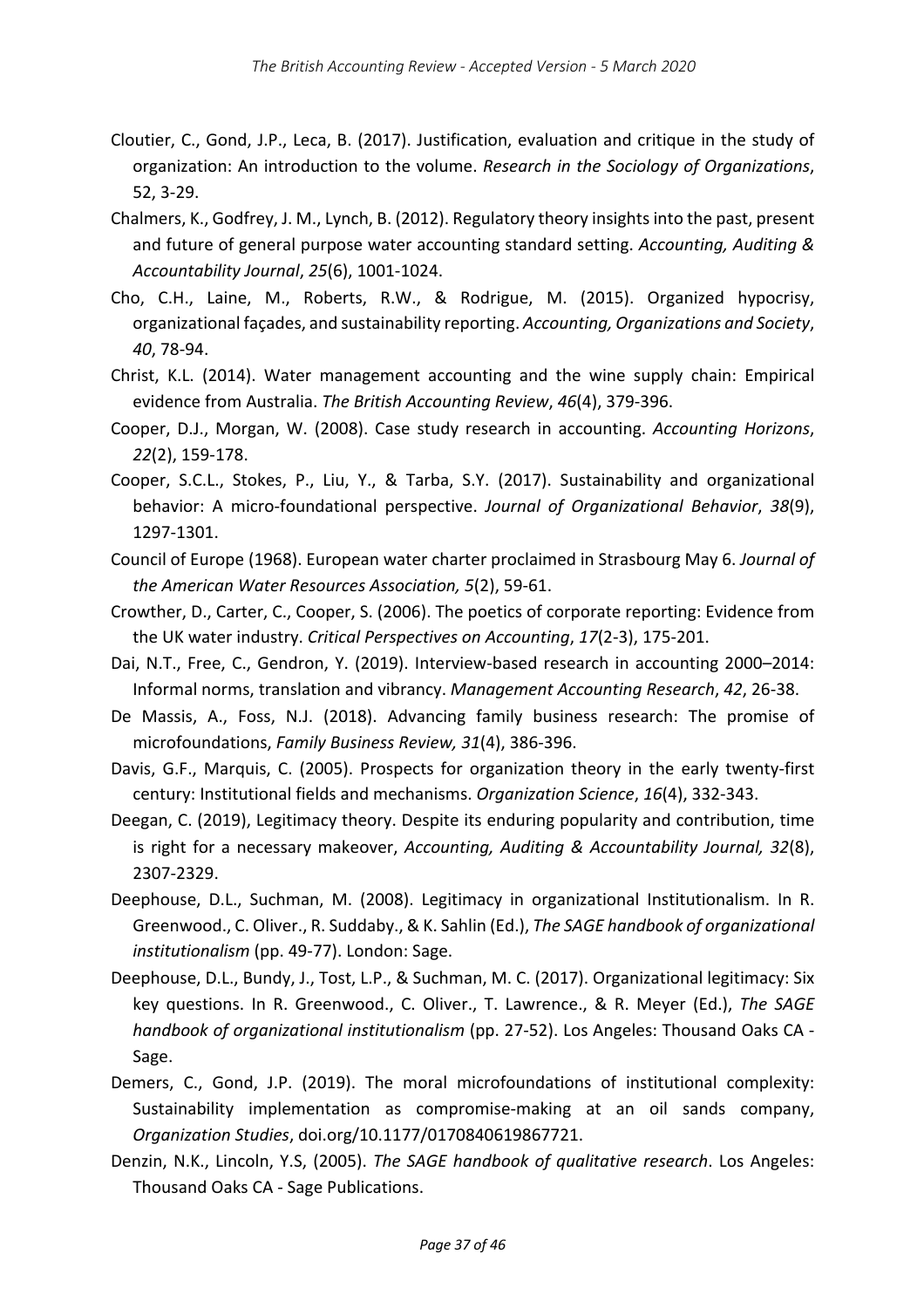- Dey, C., Russell, S. (2014). Who speaks for the river?. In M. Jones (Ed.), *Accounting for biodiversity* (pp. 245-266). London: Routledge.
- Drori, I., Honig, B. (2013). A process model of internal and external legitimacy. *Organization Studies*, *34*(3), 345-376.
- Duff, A. (2017). Corporate social responsibility as a legitimacy maintenance strategy in the professional accountancy firm, *The British Accounting Review, 49*(6), 513-531.
- Egan, M. (2014a). Making water count: water accountability change within an Australian university. *Accounting, Auditing and Accountability Journal*, *27*(2), 259-282.
- Egan, M. (2014b). Progress towards institutionalising field-wide water efficiency change *Accounting, Auditing and Accountability Journal*, *27*(5), 809-833.
- Ejiogu, A., Ambituuni, A., Ejiogu, C. (2019). The dark side of transparency: Does the Nigeria extractive industries transparency initiative help or hinder accountability and corruption control? *The British Accounting Review*, *51*(5), 100811.
- Espeland, W.N., Stevens, M.L. (1998). Commensuration as a social process. *Annual Review of Sociology, 24*(1), 313-343.
- Espeland, W.N. (1998). *The struggle for water: politics, rationality, and identity in the American Southwest*. Chicago: University of Chicago Press.
- EurEau, (European Federation of National Associations of Water Service) (2017). *Europe's water in figures. An overview of the European drinking water and waste water sectors, 2017 edition*. Available at http://www.eureau.org/resources/publications?own=0 (accessed 10 May 2019).
- Farooq, M.B., de Villiers, C. (2019). Understanding how managers institutionalise sustainability reporting. Evidence from Australia and New Zealand*, Accounting, Auditing & Accountability Journal, 32*(5), 1240-1269.
- Felin, T., Foss, N. J., Heimeriks, K. H., & Madsen, T. L. (2012). Microfoundations of routines and capabilities: Individuals, processes, and structure, *Journal of Management Studies, 49*(8), 1351-1374.
- Ferdous, M.I, Adams, C.A., Boyce, G. (2019). Institutional drivers of environmental management accounting adoption in public sector water organisations, *Accounting, Auditing & Accountability Journal*, *32*(4), 984-1012.
- Finch, J.H., Geiger, S., Harkness, R. J. (2017). Marketing and compromising for sustainability: Competing orders of worth in the North Atlantic. *Marketing Theory*, *17*(1), 71-93.
- Garrick, D.E., Hall, J.W., Dobson, A., Damania, R., Grafton, R Q., Hope, R., Hepburn, C., Bark, R., Boltz, F., De Stefano, L., O'Donnell, E., Matthews, N., & Money, A. (2017). Valuing water for sustainable development. *Science*, *358*(6366), 1003-1005.
- Gioia, D. A., Chittipeddi, K. (1991). Sensemaking and sensegiving in strategic change initiation. *Strategic Management Journal*, *12*(6), 433-448.
- Giulianotti, R., Langseth, T. (2016). Justifying the civic interest in sport: Boltanski and Thevenot, the six worlds of justification, and hosting the Olympic Games, *European Journal for Sport and Society, 13*(2), 133-153.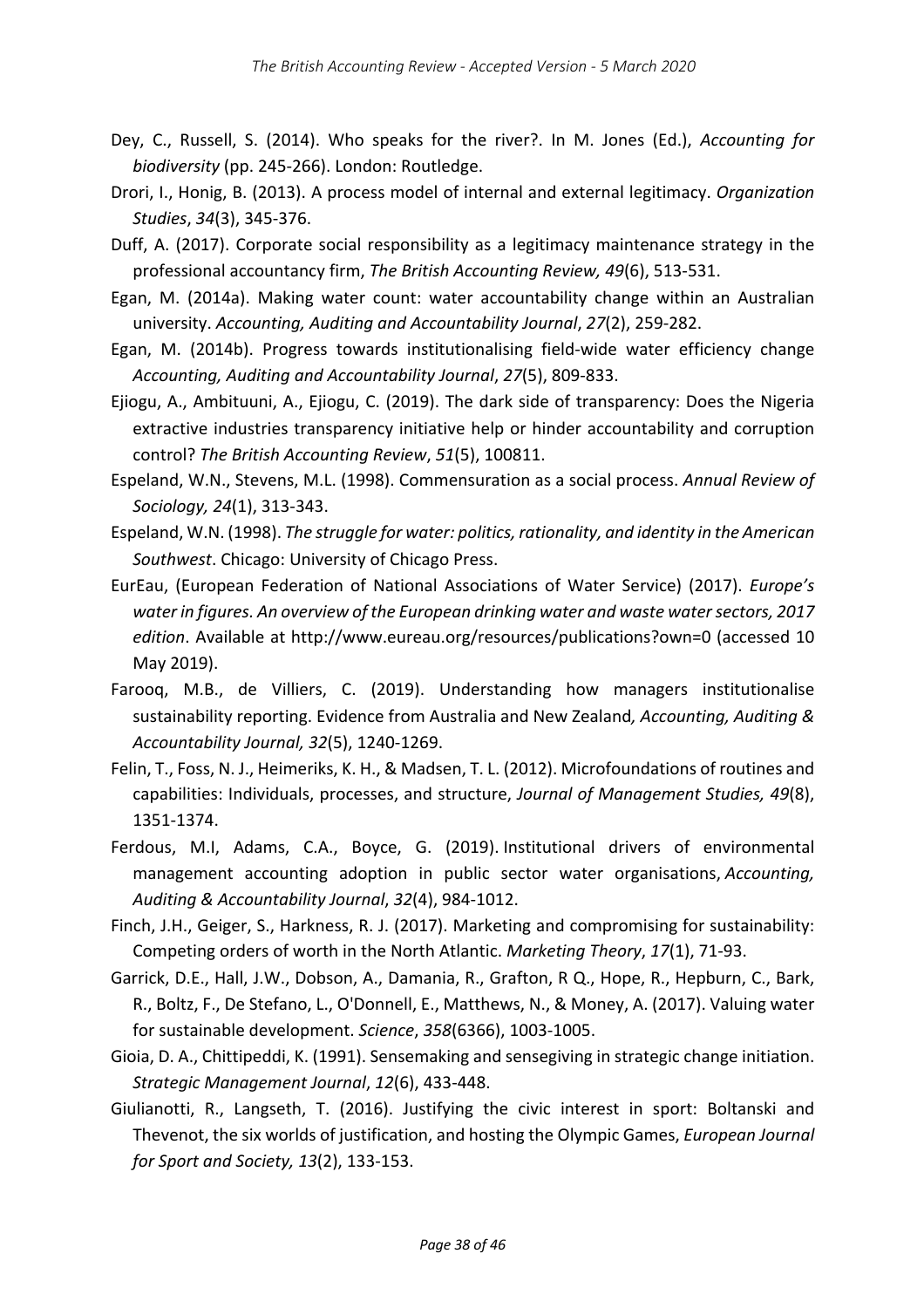- Gond, J.P., Barin Cruz, L., Raufflet, E., & Charron, M. (2016). To frack or not to frack? The interaction of justification and power in a sustainability controversy. *Journal of Management Studies*, *53*(3), 330-363.
- Gond, J.P., Moser, C. (2019). The reconciliation of fraternal twins: Integrating the psychological and sociological approaches to 'micro' corporate social responsibility. *Human Relations,* ORCID: 0000-0002-9331-6957.
- Gray, R. (2010). Is accounting for sustainability actually accounting for sustainability… and how would we know? An exploration of narratives of organisations and the planet. *Accounting, Organizations and Society*, *35*(1), 47-62.
- Grisard, C., Annisette, M., Graham, C. (2019). Performative agency and incremental change in a CSR context. *Accounting, Organizations and Society*, 101092.
- Guerrini, A., Romano, G. (2014). *Water management in Italy: Governance, performance, and sustainability*. Berlin: Springer.
- Hazelton, J. (2013). Accounting as a human right: the case of water information. *Accounting, Auditing & Accountability Journal*, *26*(2), 267-311.
- Hellegers, P., Van Halsema, G. (2019). Weighing economic values against societal needs: questioning the roles of valuing water in practice. *Water Policy, 21*(3), 514-525.
- Horton, J., Macve, R., Struyven, G. (2004). Qualitative research: Experiences in using semistructured interviews. In C. Humphrey., L.B. Lee (Ed.). *The real life guide to accounting research* (pp. 339-357), Oxford: Elsevier.
- Hunt, C. J., Staunton, J., Dunstan, K. (2013). Equity tension and new public management policy development and implementation in the water industry. *Accounting, Auditing & Accountability Journal*, 26(8), 1342-1377.
- International Conference on Water and the Environment, ICWE. (1992). *Dublin statement on Water and sustainable development*, Dublin, Ireland, 26–31, January.
- International Panel on Climate Change, IPCC. (2008). *Climate change and water. Technical report.* https://www.ipcc.ch/publication/climate-change-and-water-2/ (accessed 12 April 2019).
- Jaffee, D., Newman, S. (2013). A bottle half empty: Bottled water, commodification, and contestation. *Organization & Environment*, *26*(3), 318-335.
- Jermier, J.M., Forbes, L.C. (2016). Metaphors, organizations and water: Generating new images for environmental sustainability. *Human Relations*, *69*(4), 1001-1027.
- Jollands, S., Akroyd, C., Sawabe, N. (2015). Core values as a management control in the construction of "sustainable development". *Qualitative Research in Accounting & Management*, *12*(2), 127-152.
- Jollands, S., Quinn, M. (2017). Politicising the sustaining of water supply in Ireland–the role of accounting concepts. *Accounting, Auditing & Accountability Journal*, *30*(1), 164-190.
- KPMG. (2012). *Sustainable Insight. Water Scarcity: A dive into global reporting trends*. http://www.allianceforwaterefficiency.org/ (accessed 29 April 2019).
- Kuruppu, S.C., Milne, M. J., Tilt, C. A. (2019). Gaining, maintaining and repairing organisational legitimacy. *Accounting, Auditing & Accountability Journal*, *32*(7), 2062-2087.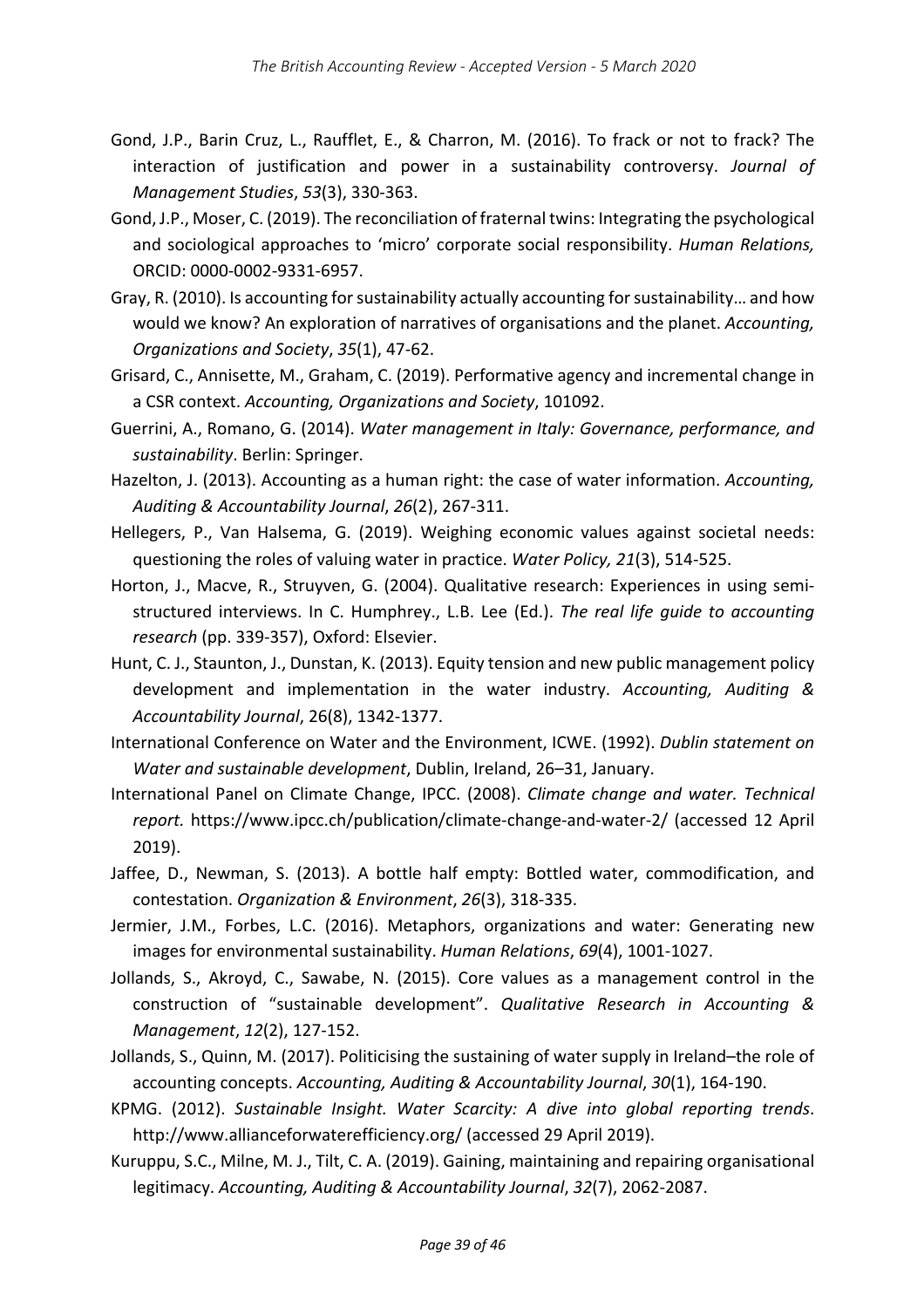- Laine, M., Järvinen, J.T., Hyvönen, T., & Kantola, H. (2017). Ambiguity of financial environmental information: A case study of a Finnish energy company. *Accounting, Auditing & Accountability Journal*, *30*(3), 593-619.
- Larrinaga-Gonzélez, C., Perez-Chamorro, V. (2008). Sustainability accounting and accountability in public water companies. *Public Money and Management*, *28*(6), 337-343.
- Li, F. (2013). Contested equivalences: Controversies over water and mining in Peru and Chile. In J. Wagner (Ed.), *The social life of water* (pp. 19-35). New York: Berghahn Books.
- Mazzoni, D., Cicognani, E. (2013). Water as a commons: An exploratory study on the motives for collective action among Italian water movement activists. *Journal of Community & Applied Social Psychology*, *23*(4), 314-330.
- Maroun, W., Usher, K., Mansoor, H. (2018). Biodiversity reporting and organised hypocrisy: The case of the South African food and retail industry. *Qualitative Research in Accounting & Management*, *15*(4), 437-464.

Massarutto, A. (2011). *Privati dell'acqua? Tra bene comune e mercato*. Bologna: Il Mulino, Bologna.

Massarutto, A. (2015). *L'acqua*. Bologna: Il Mulino.

Milne, M.J., Gray, R. (2013). W(h)ither ecology? The triple bottom line, the global reporting initiative, and corporate sustainability reporting. *Journal of Business Ethics*, *118*(1), 13-29

- Milne, M.J., Patten, D.M. (2002). Securing organizational legitimacy. An experimental decision case examining the impact of environmental disclosures, *Accounting, Auditing & Accountability Journal, 15*(3), 372-405.
- Milne, M.J., Tregidga, H., Walton, S. (2009). Words not actions! The ideological role of sustainable development reporting. *Accounting, Auditing & Accountability Journal*, *22*(8), 1211-1257.
- Moore, D.R. (2013). Sustainability, institutionalization and the duality of structure: Contradiction and unintended consequences in the political context of an Australian water business. *Management Accounting Research*, *24*(4), 366-386.
- Nyberg, D., Wright, C. (2013). Corporate corruption of the environment: sustainability as a process of compromise. *The British Journal of Sociology*, *64*(3), 405-424.
- O'Dwyer, B. (2002). Managerial perceptions of corporate social disclosure: An Irish story, *Accounting, Auditing & Accountability Journal, 15*(3), 406-436.
- Ogden, S.G. (1995). Transforming frameworks of accountability: the case of water privatization. *Accounting, Organizations and Society*, *20*(2-3), 193-218.
- Ogden, S.G. (1997). Accounting for organizational performance: the construction of the customer in the privatized water industry. *Accounting, Organizations and Society*, *22*(6), 529-556.
- Ogden, S.G., Clarke, J. (2005). Customer disclosures, impression management and the construction of legitimacy: Corporate reports in the UK privatised water industry. *Accounting, Auditing & Accountability Journal*, *18*(3), 313-345.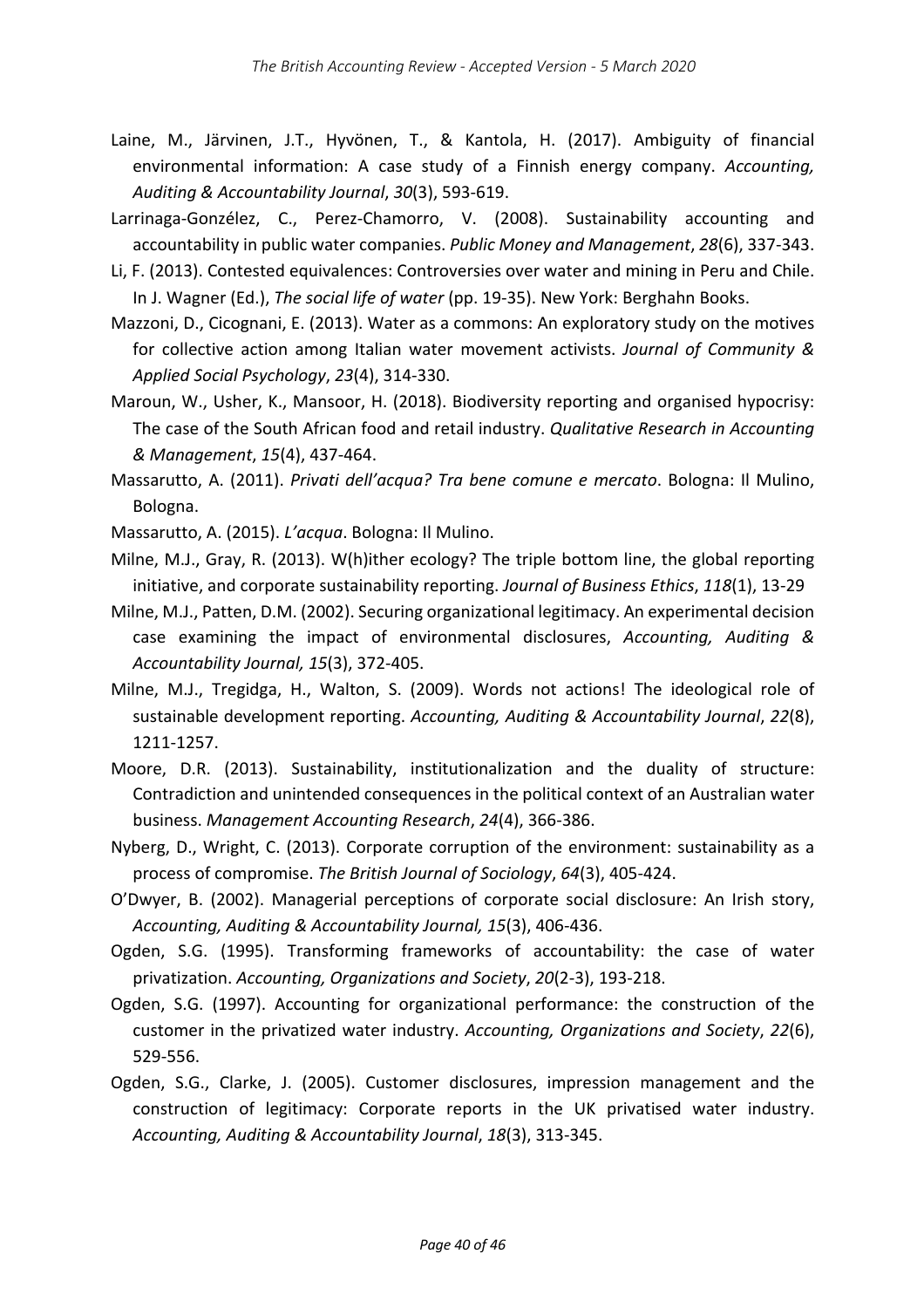- Passetti, E., Cinquini, L., Tenucci, A. (2018). Implementing internal environmental management and voluntary environmental disclosure: Does organisational change happen. *Accounting, Auditing & Accountability Journal*, *31*(4), 1145-1173.
- Patton, M.Q. (2002). *Designing qualitative studies. Qualitative research and evaluation methods*. London: Sage Publishing.
- Patriotta, G., Gond, J.P., Schultz, F. (2011). Maintaining legitimacy: Controversies, orders of worth, and public justifications. *Journal of Management Studies*, *48*(8), 1804-1836.
- Pesci, C., Costa, E., Andreaus, M. (2019). Using accountability to shape the common good. *Critical Perspectives on Accounting*, 102079.
- Qu, S.Q., Dumay, J. (2011). The qualitative research interview. *Qualitative research in accounting & management*, *8*(3), 238-264.
- Rockstrom, J., Steffen, W., Noone, K., Persson, A., Chapin, F.S., Lambin, E.F., Lenton, T.M., Scheffer, M., Folke, C., Schellnhuber, H.J., Nykvist, B., de Wit, C.A., Hughes, T., van der Leeuw, S., Rodhe, H., Sorlin, S., Snyder, P.K., Costanza, R., Svedin, U., Falkenmark, M., Karlberg, L., Corell, R.W., Fabry, V.J., Hansen, J., Walker, B., Liverman, D., Richardson, K., Crutzen, P., Foley, J.A. (2009). A safe operating space for humanity, *Nature, 461*(7263), 472- 475.
- Russell, S., Lewis, L. (2014). Accounting and accountability for fresh water. In J. Bebbington., J. Unerman., B. O'Dwyer (Ed.), *Sustainability Accounting and Accountability (pp. 213-230)*, 2<sup>nd</sup> edition. London: Routledge.
- Russell, S., Milne, M. J., Dey, C. (2017). Accounts of nature and the nature of accounts: Critical reflections on environmental accounting and propositions for ecologically informed accounting. *Accounting, Auditing & Accountability Journal*, *30*(7), 1426-1458.
- Saleth, R.M., Dinar, A. (2005). Water institutional reforms: theory and practice. *Water Policy*, *7*(1), 1-19.
- Saravanamuthu, K., Lehman, C. (2013). Enhancing stakeholder interaction through environmental risk accounts. *Critical Perspectives on Accounting*, *24*(6), 410-437.
- Scapens, R.W. (1990). Researching management accounting practice: the role of case study methods. *The British Accounting Review*, *22*(3), 259-281.
- Schneider, T., Andreaus, M. (2018). A dam tale: Using institutional logics in a case-study on water rights in the Canadian coastal mountains. *Sustainability Accounting, Management and Policy Journal*, *9*(5), 685-712.
- Signori, S., Bodino, G.A. (2013). Water management and accounting: remarks and new insights from an accountability perspective. *Accounting and control for sustainability*, 26, 115-161.
- Spence, C. (2007). Social and environmental reporting and hegemonic discourse. *Accounting, Auditing & Accountability Journal*, *20*(6), 855-882.
- Suddaby, R., Bitektine, A., Haack, P. (2017). Legitimacy. *Academy of Management Annals*, *11*(1), 451-478.
- Skilling, P., Tregidga, H. (2019). Accounting for the 'working poor': Analysing the living wage debate in Aotearoa New Zealand. *Accounting, Auditing and Accountability Journal*, *32*(7), 2031-2061.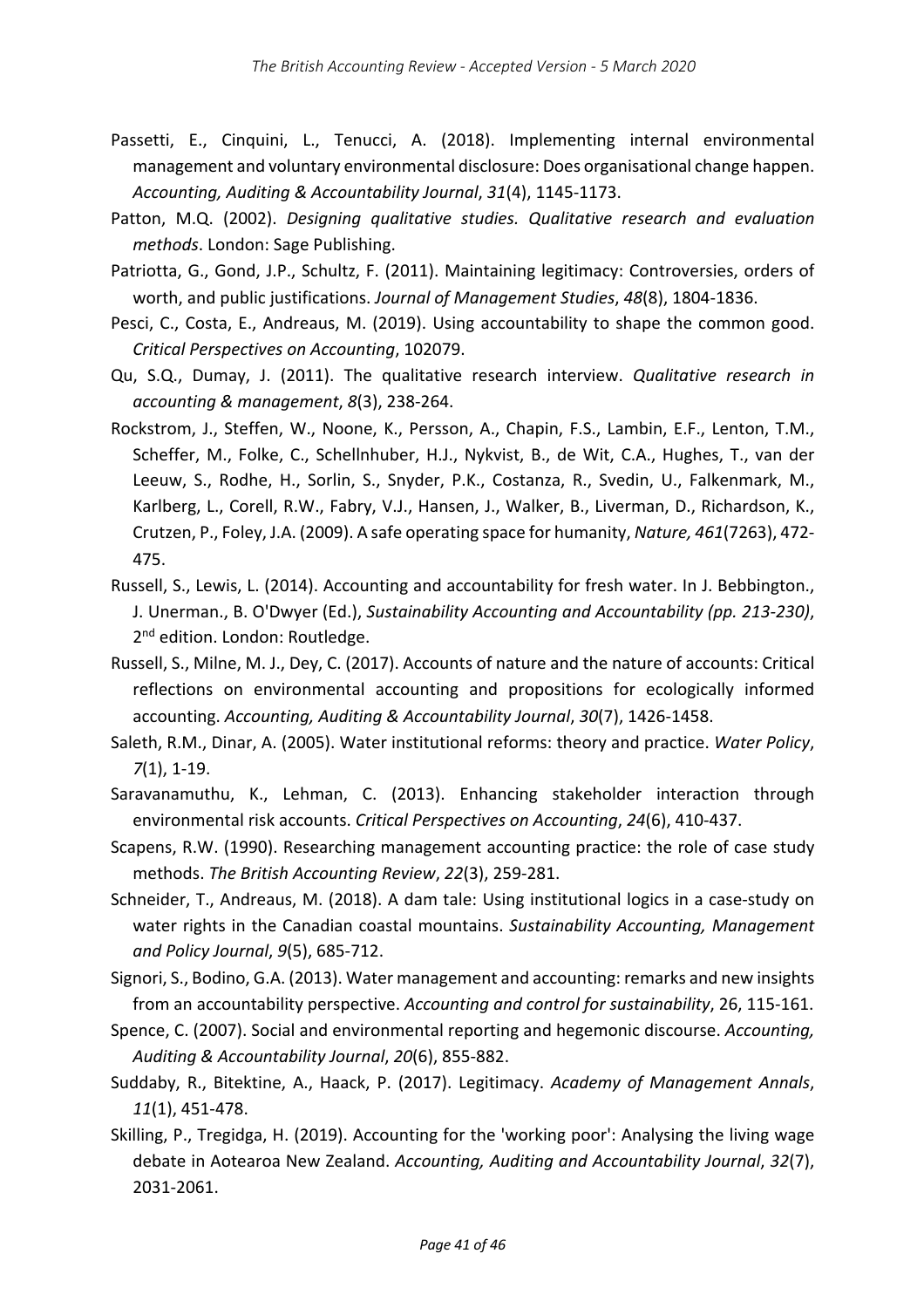- Steffen, W., Richardson, K., Rockström, J., Cornell, S.E., Fetzer, I., Bennett, E.M., Biggs, R., Carpenter, S.R., de Vries, W., de Wit, C.A., Folke, C., Gerten, D., Heinke, J., Mace, G.M., Persson, L.M., Ramanathan, V., Reyers, B., Sörlin, S. (2015). Planetary boundaries: Guiding human development on a changing planet, *Science, 347*(6223), 1259855.
- Tello, E., Hazelton, J., Cummings, L. (2016). Potential users' perceptions of general purpose water accounting reports. *Accounting, Auditing & Accountability Journal*, *29*(1), 80-110.
- Thévenot, L., Moody, M., Lafaye, C. (2000). Forms of valuing nature: arguments and modes of justification in French and American environmental disputes. In M. Lamon., L. Thévenot (Ed.), *Rethinking comparative cultural sociology: Repertoires of evaluation in France and the United States* (pp. 229-272). Cambridge: Cambridge University Press.
- Tilling, M.V., Tilt, C.A. (2010). The edge of legitimacy: Voluntary social and environmental reporting in Rothmans' 1956-1999 annual reports. *Accounting, Auditing & Accountability Journal*, *23*(1), 55-81.
- Tregidga, H., Milne, M.J., Kearins, K. (2018). Ramping up resistance: Corporate sustainable development and academic research. *Business & Society*, *57*(2), 292-334.
- UNESCO., WWAP., UN-Water. (2015a). Water for a sustainable world: The World Water Development Report 2015, (www.unesco.org) (accessed 20 May 2019).
- UNESCO., WWAP., UN-Water. (2015b). *The World Water Development Report 2015. Case Studies and Indicators, Facing the Challenges*. https://unesdoc.unesco.org/ark:/48223/pf0000232179 (accessed 20 May 2019).
- United Nations, UN. (2015). *Transforming Our World: The 2030 Agenda for Sustainable Development*. https://sustainabledevelopment.un.org (accessed 2 Jun 2019).
- UN-Water. (2014). *UN-Water Strategy 2014-2020. Delivering as one on water related issues*. https://www.unwater.org/publications/un-water-strategy-2014-2020/ (accessed 5 April 2019).
- Van Bommel, K. (2014). Towards a legitimate compromise? An exploration of integrated reporting in the Netherlands. *Accounting, Auditing & Accountability Journal*, *27*(7), 1157- 1189.
- Vesty, G.M., Ren, C., Ji, S. (2018). Integrated reporting as a test of worth: A conversation with the chairman of an integrated reporting pilot organisation. *Accounting, Auditing & Accountability Journal*, *31*(5), 1406-1434.
- Vanhamme, J., Grobben, B. (2008). "Too Good to be True!". The effectiveness of CSR history in countering negative publicity, *Journal of Business Ethics, 85*(2), 273.
- Vinnari, E., Laine, M. (2013). Just a passing fad? The diffusion and decline of environmental reporting in the Finnish water sector. *Accounting, Auditing & Accountability Journal*, *26*(7), 1107-1134.
- Whelan, G., Gond, J.P. (2017). Meat your enemy: Animal rights, alignment, and radical change. *Journal of Management Inquiry*, *26*(2), 123-138.
- Yates, J.S., Harris, L.M., Wilson, N. J. (2017). Multiple ontologies of water: Politics, conflict and implications for governance. *Environment and Planning D: Society and Space*, *35*(5), 797- 815.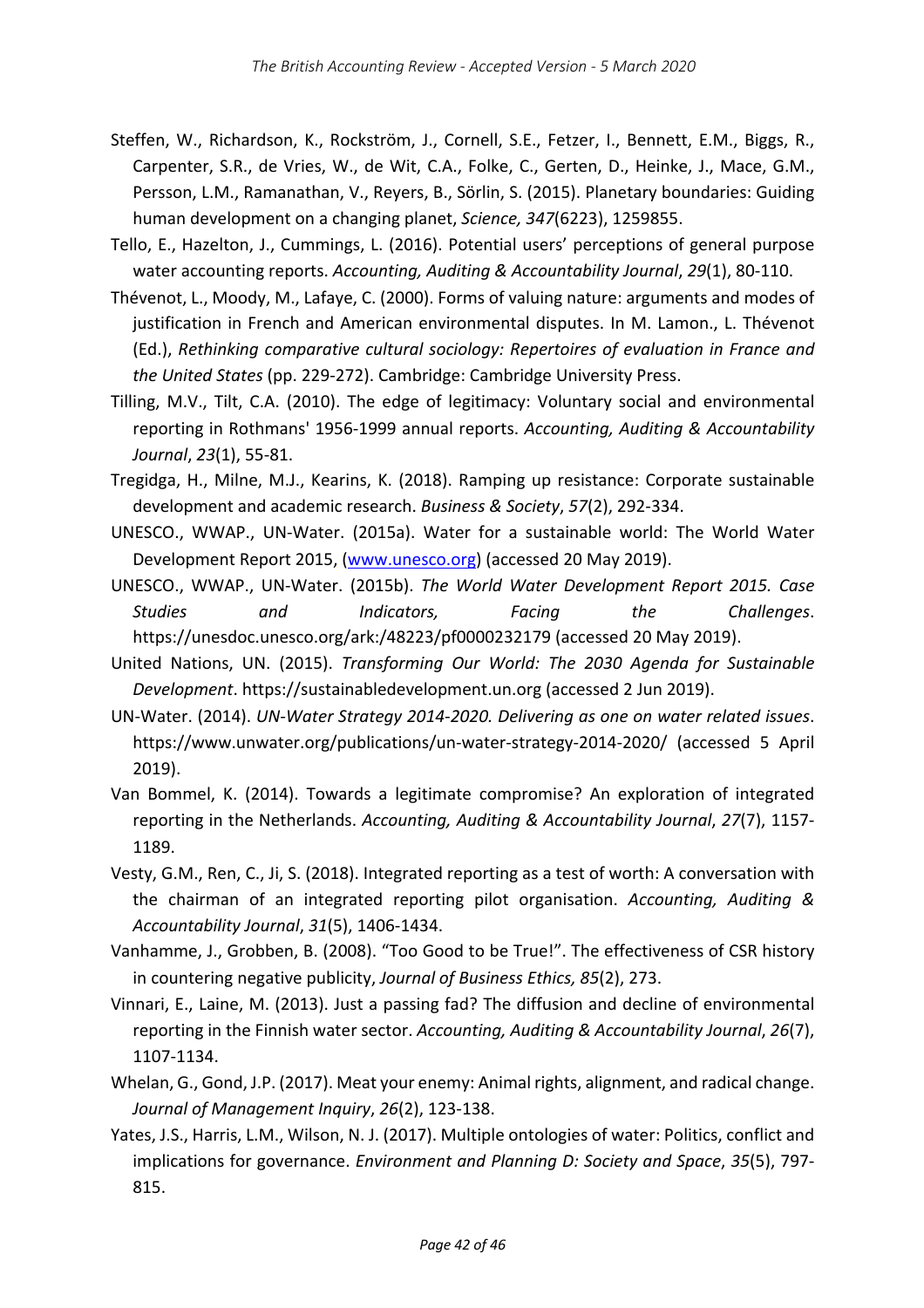# **Appendix A: Schematic overview of the orders of worth**

| Orders<br>of Worth            | Market                                                | Industrial                     | <b>Domestic</b>                                                                                                       | Fame                                                 | Civic                                                                 | Inspirational                                                       | Green                                                            |
|-------------------------------|-------------------------------------------------------|--------------------------------|-----------------------------------------------------------------------------------------------------------------------|------------------------------------------------------|-----------------------------------------------------------------------|---------------------------------------------------------------------|------------------------------------------------------------------|
| Higher<br>Common<br>Principle | Competition,<br>rivalry                               | Efficiency                     | Tradition,<br>familiarity,<br>hierarchy                                                                               | Public opinion                                       | Civic duty                                                            | Inspiration                                                         | Greenness                                                        |
| Mode of<br>evaluation         | Price                                                 | Productivity,<br>efficiency    | Trust                                                                                                                 | Renown                                               | Collective interest.<br>verdict of the vote                           | Innovation,<br>creativeness                                         | Environmental<br>friendliness                                    |
| Test                          | Completion<br>of deals,<br>transactions,<br>contracts | Test, control                  | Family<br>ceremonies,<br>celebration, social<br>events,<br>distinction,<br>nomination                                 | Presentation,<br>press conference                    | Demonstraiton in<br>favour of a moral<br>cause, assembly,<br>movement | Adventure,<br>quest, journey                                        | Sustainability,<br>renewability                                  |
| Form of<br>relevant<br>proof  | Monetary value,<br>prices, benefit<br>payback         | Measurable<br>statistics       | Oral examplary,<br>anecdote                                                                                           | Semiotic                                             | Formal offical                                                        | Emotional                                                           | Ecological,<br>eco-systemic                                      |
| Qualified<br>subjects         | Competitor,<br>clients, buyers                        | Professionals,<br>specialists  | Superiors and<br>inferiors                                                                                            | Stars and<br>their fans                              | Collective persons<br>and their<br>representative                     | Visionaries                                                         | Environmentalist                                                 |
| Qualified<br>objects          | Wealth (goods<br>and services,<br>luxury items)       | Methods,<br>tools, graphs      | The rule of<br>etiquette, good<br>manners, proper<br>behaviour, rank<br>titles, gifts, habits,<br>customs, traditions | Sign media (brand,<br>bulletin, public<br>relations) | Legal forms (rights,<br>decree, legislation)                          | Emotionally<br>invested body<br>(mind, dream,<br>unconscious, drug) | Pristine, wilderness,<br>healthy environment,<br>natural habitat |
| Time<br>Formation             | Short-term<br>flexibility                             | Long-term<br>planned<br>future | Customary path                                                                                                        | Vogue, trend                                         | Perennial                                                             | Rupture,<br>revolution                                              | Future<br>generations                                            |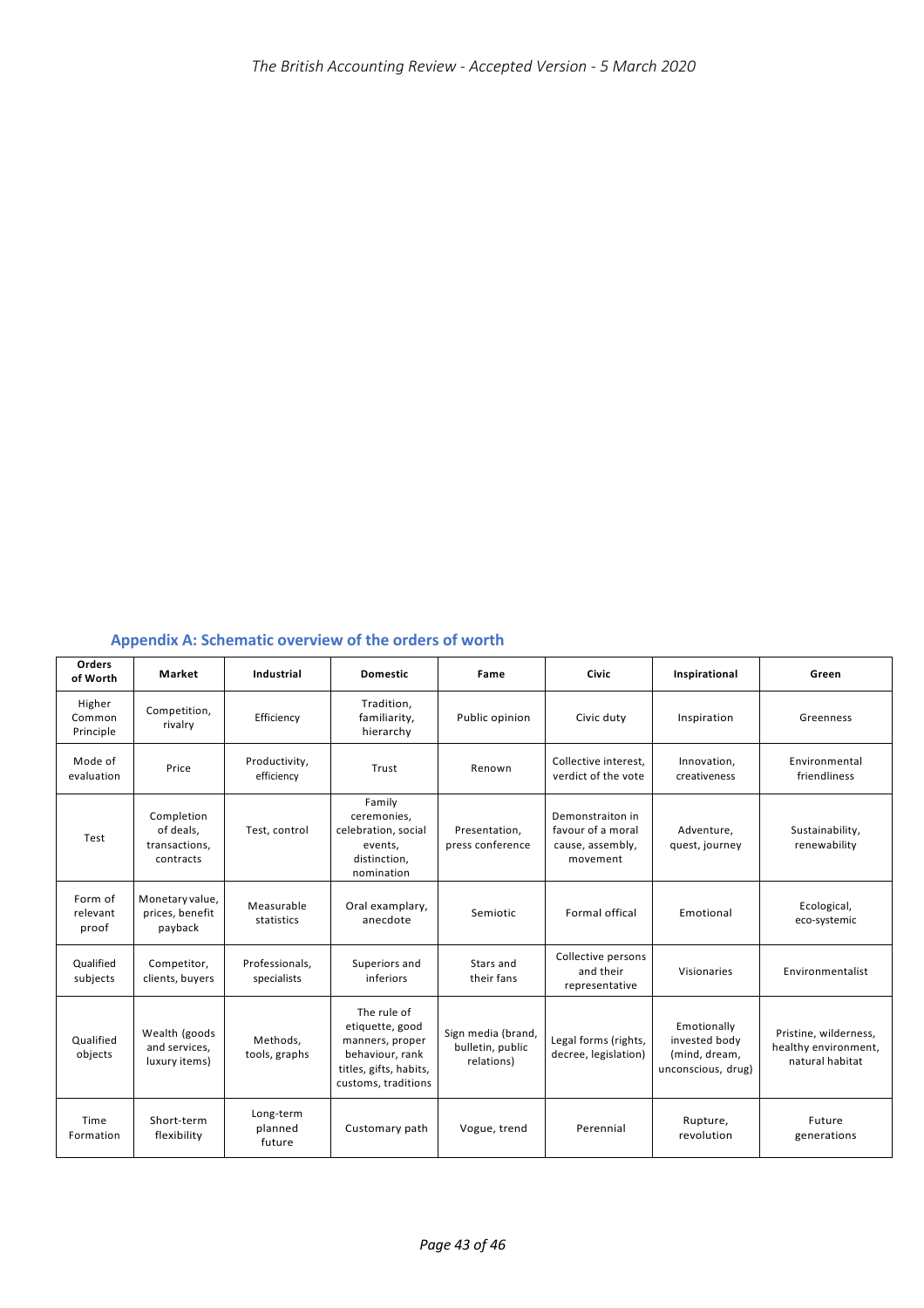Source: Boltanski and Thévenot (2006), Thévenot et al. (2000), and Annisette et al. (2017)

*Higher common principle*: indicates the core principle an order of worth refers to, influencing decisions, choices and the reference by which the concept of worth is measured. *Principles of evaluation*: indicates the characteristics that help to define what is most "worthy" or not "worthy" and therefore (not) valued in a given order. *Test*: a means for assessing the worthiness and the relevance of a given order of worth. A test of worth can create or resolve conflicts and controversies, and be involved in compromises. *Form of relevant proof*: indicates a symbol that captures the "essence" of a given world. *Qualified subjects*: refers to the critical actor(s) present in a given order of worth, which contributes to define and express the relevance of the order of worth itself. *Qualified objects*: refers to the instrument present in a given order of worth through which value is unfolded and fixed, and social interaction and coordination is promoted. *Time formation*: indicates the time orientation and duration of a given order of worth.

#### **Appendix B: Interviews protocol structure**

- What does sustainability mean to your company?
- What is the relationship between water and sustainability?
- § Which processes and instruments for water sustainability have been implemented in the last 3/5 years?
- § What accounting and reporting practices for water have been implemented in your company over the last 3/5 years?
- What are the main criticalities (internal and external) associated with the current management of water?
- § What are the main challenges (internal and external) associated with the future management of water?
- § How is the information concerning water used in decision-making?
- § Are stakeholders involved in decisions concerning the management of water? If yes, how they are involved?

### **Appendix C: The list of semantic markers used for each of the orders of worth (in italics are reported the specific semantic markers added compared to the original list of Boltanski & Thévenot, 2006)**

| Market     | Competition, rivalry, value, saleable, interest, desire, selfishness, market, wealth, luxury,<br>opportunism, liberty, opening, attention to others, detachment, distance, possess,<br>contract, deal, price, money, benefit, result, competition, management, conversion,<br>calculation, liberalisation, profit, allowance, economy, profit maximisation, success,<br>compensation, services, business processes, forfeit, dividends, calculation, finance,<br>payment, wages, oligopoly, monopoly, commerce, price, politics, saving, margin, asset,<br>ownership, demand, supply, economy, production, millionaire, winner, competitors, client,<br>buyer, salesman, independent worker, employee (worker), investor, supplier, buy, get, sell,<br>economically |
|------------|---------------------------------------------------------------------------------------------------------------------------------------------------------------------------------------------------------------------------------------------------------------------------------------------------------------------------------------------------------------------------------------------------------------------------------------------------------------------------------------------------------------------------------------------------------------------------------------------------------------------------------------------------------------------------------------------------------------------------------------------------------------------|
| Industrial | Efficiency, performance, future, functional, predictability, reliability, motivation, work<br>energy, professionals, experts, specialists, operator, person in charge, means method, task,<br>space, environment, axis, direction, definition, plan, goal, calendar, standard, cause, series,                                                                                                                                                                                                                                                                                                                                                                                                                                                                       |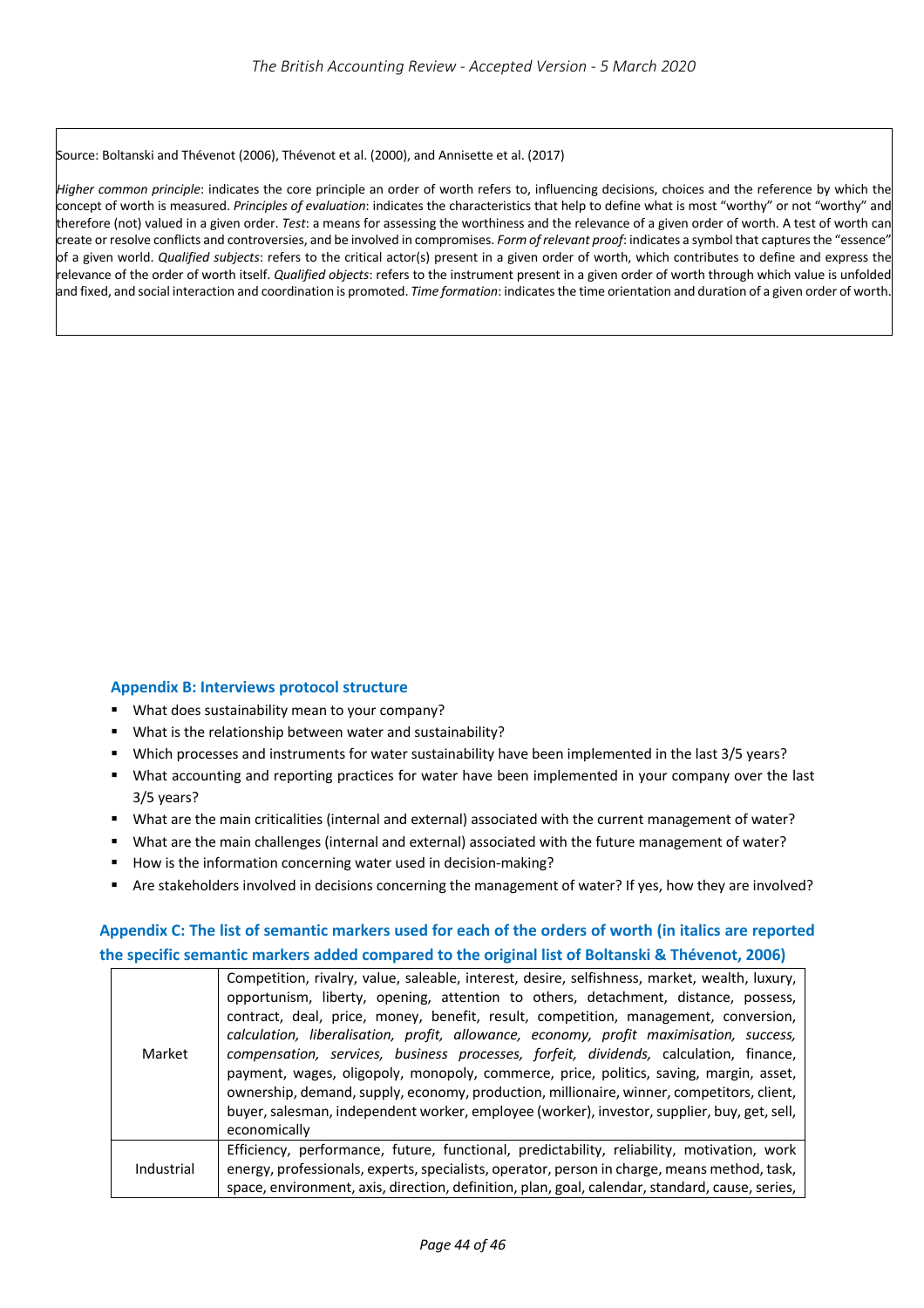|               | average, probability, variable, graph, time models, goals, calculation, hypothesis, solution,<br>progress, dynamic control (security, opposite of risk), machinery, interact, need, condition,<br>necessary, integrate, organise, stabilise, order, anticipate, implant, adapt, detect, analyse,<br>determine, light, measure, formalise, standardise, optimise, solve, process, organise,<br>system, trial, setting up, effectiveness, measure, instrumental action, operational,<br>measurement instrument, technology, system, installation, sewerage, treatment, water<br>channel, conduct, irrigation, water quality, storage, engineering, economic efficiency, costs                                                                                                                                                                                                                           |
|---------------|-------------------------------------------------------------------------------------------------------------------------------------------------------------------------------------------------------------------------------------------------------------------------------------------------------------------------------------------------------------------------------------------------------------------------------------------------------------------------------------------------------------------------------------------------------------------------------------------------------------------------------------------------------------------------------------------------------------------------------------------------------------------------------------------------------------------------------------------------------------------------------------------------------|
| Domestic      | Engenderment, tradition, generation, hierarchy, leader, benevolent, trustworthy, honest,<br>faithful, determination of a position in a hierarchy, inscription of signs of worth (titles,<br>heraldry, clothing, marks), punctuality, loyalty, firmness, honest, trust, superior, informed,<br>cordial behaviour, honest, trusting, good sense, leaders, family, rejection of selfishness,<br>duties (even more than rights), loyal, harmonically, respect, responsibility, authority,<br>subordination, honour, shame, hierarchy, cooperation, celebrations, family ceremonies,<br>responsibility, transparency, duty, task                                                                                                                                                                                                                                                                           |
| Fame          | Public opinion, public, audience, public attention, reputation, desire to be recognised,<br>public debate, boycott, public pressure, public legitimisation, opinion leader, journalist, PR<br>agent, sender, receiver, media contact, communication strategy, banner headlines,<br>reporting, standard, personality, advertising, brand, message, campaign, recognition,<br>camouflage, public image, persuasion, influence, propaganda, promotion, mobilisation,<br>down playing, misleading                                                                                                                                                                                                                                                                                                                                                                                                         |
| Civic         | Collectives, collective will, legal, rule, governed, official, representative, common<br>objectives, unitary concept, participation, rights and obligations, solidarity, moral beings,<br>democratically, legislation, formality, code, statement, organisational goals, membership,<br>mobilisation, unification, freeing people form selfish interest, escape from chaos (division)<br>and isolation, aspiration to civil rights, renunciation of the particular, transform interests of<br>each into a collective interest, gathering for collective action, exclude, join, assemble,<br>association, recruiting, extending, active mobilisation, liaising, constant contact with<br>organisation, the legal text, republic, state, democracy, assembly, movement, election<br>process, consultation, corporatism, rules, law, legal and formal steps, actions, processes,<br>decisions and orders |
| Inspirational | Anxiety of creation, passion, dream, fantasy, vision, idea, spirit, religion, unconscious,<br>emotional, feeling, irrational, reflex, invisible, un-measurable, magic, myth, ghost,<br>anthroposophy, super-human beings, affective relationships, warmth, creativity, escapism,<br>intuition, fantastic, dreams, memories                                                                                                                                                                                                                                                                                                                                                                                                                                                                                                                                                                            |
| Green         | Environment, influence or danger on environment and human beings, ecological,<br>environmental protection, protection of the nature, plants, climate, environmental<br>pollution, water pollution, waste, rescue of the planet, sustainability, protection of nature,<br>protection of water, fauna and health, adaptation, drought, river basin, groundwater,<br>aquifers                                                                                                                                                                                                                                                                                                                                                                                                                                                                                                                            |

# **Appendix D: European Water Charter 1968 (summary)**

|     | There is no life without water. It is a treasure indispensable to all human activity. |
|-----|---------------------------------------------------------------------------------------|
| Ш   | Fresh water resources are not inexhaustible. It is essential to conserve, control,    |
|     | and, wherever possible, to increase them.                                             |
| Ш   | To pollute water is to harm society, life and other living creatures which are        |
|     | dependent on water.                                                                   |
| IV  | The quality of water must be maintained at levels suitable for use to be made of it   |
|     | and, in particular, must meet appropriate for public health standards.                |
| v   | When used water is returned to the environment, it must not impair the further        |
|     | use of the environment itself, both public and private.                               |
| VI  | The maintenance of an adequate vegetation cover, preferably forest land, is           |
|     | imperative for the conservation of water resources.                                   |
| VII | Water resources must be carefully inventoried.                                        |